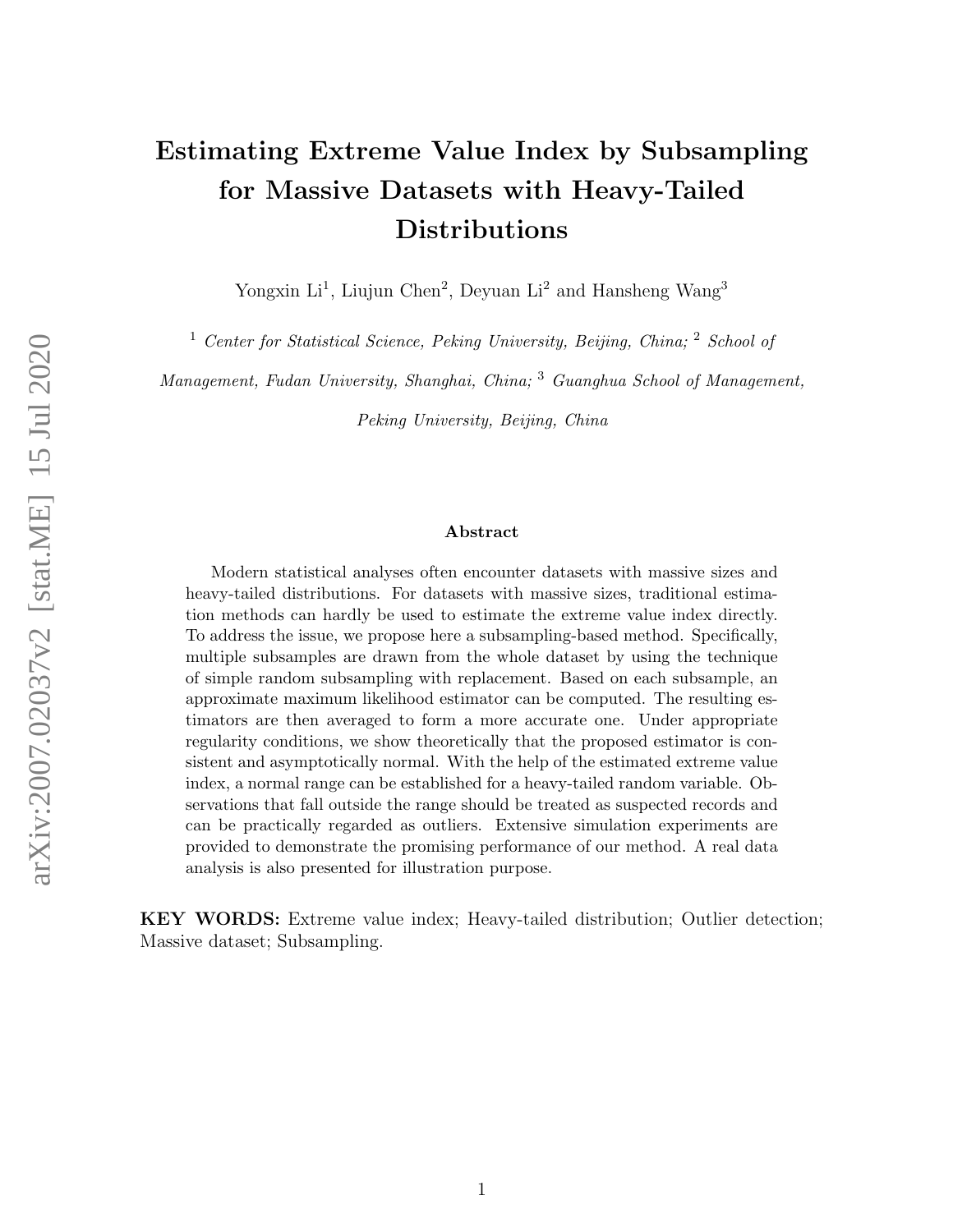## 1. INTRODUCTION

Extreme value theory (EVT) is an elegant probability theory for describing the asymptotic behavior of sample extremes (e.g., maximum or minimum). It has profound applications in many research fields. For example, Gillia and Këllezib (2006) found that EVT is a useful tool for capturing the tail risk of several major financial market indices. [Thomas et al. \(2016\)](#page-34-0) applied EVT to predict the extremes of annual influenza mortality. In the area of geoscience, EVT has been widely used to model flooding and draughts [\(Katz et al., 2002\)](#page-32-1), wind speed [\(An and Pandey, 2005\)](#page-31-0), temperature [\(Villarini](#page-34-1) [et al., 2011\)](#page-34-1) and others. For more applications, we refer to [Coles \(2001\)](#page-31-1) and [Beirlant](#page-31-2) [et al. \(2004\)](#page-31-2) for an excellent summary.

In this paper, we focus on another emerging but important application for the EVT. That is outlier detection for massive datasets. Here massive datasets refer to the type of datasets, which are too large to be read into a typical computer's memory as a whole. For instance, the default size of RAM pre-installed in a standard MacBook Pro is up to 16 GB. Hence the datasets of sizes larger than (or even close to) 16 GB can hardly be loaded into the computer's memory as a whole. Thus, they can be regarded as massive for this particular computer. Massive datasets are becoming increasingly available due to the speedy advances of information technology. For datasets of these sizes, outliers (or abnormal observations) seem inevitable. The inevitability mainly lies in the fact that the sample sizes are too huge, and thus practically it is extremely difficult (or even impossible) to assure that there is no abnormal observation to be included in the datasets. As one can expect, those outliers would pose serious challenges to the subsequent statistical analysis. Accordingly, appropriate measures have to be undertaken to detect them and attenuate their influence.

In these regards, there exist at least two different cases. In the first case, the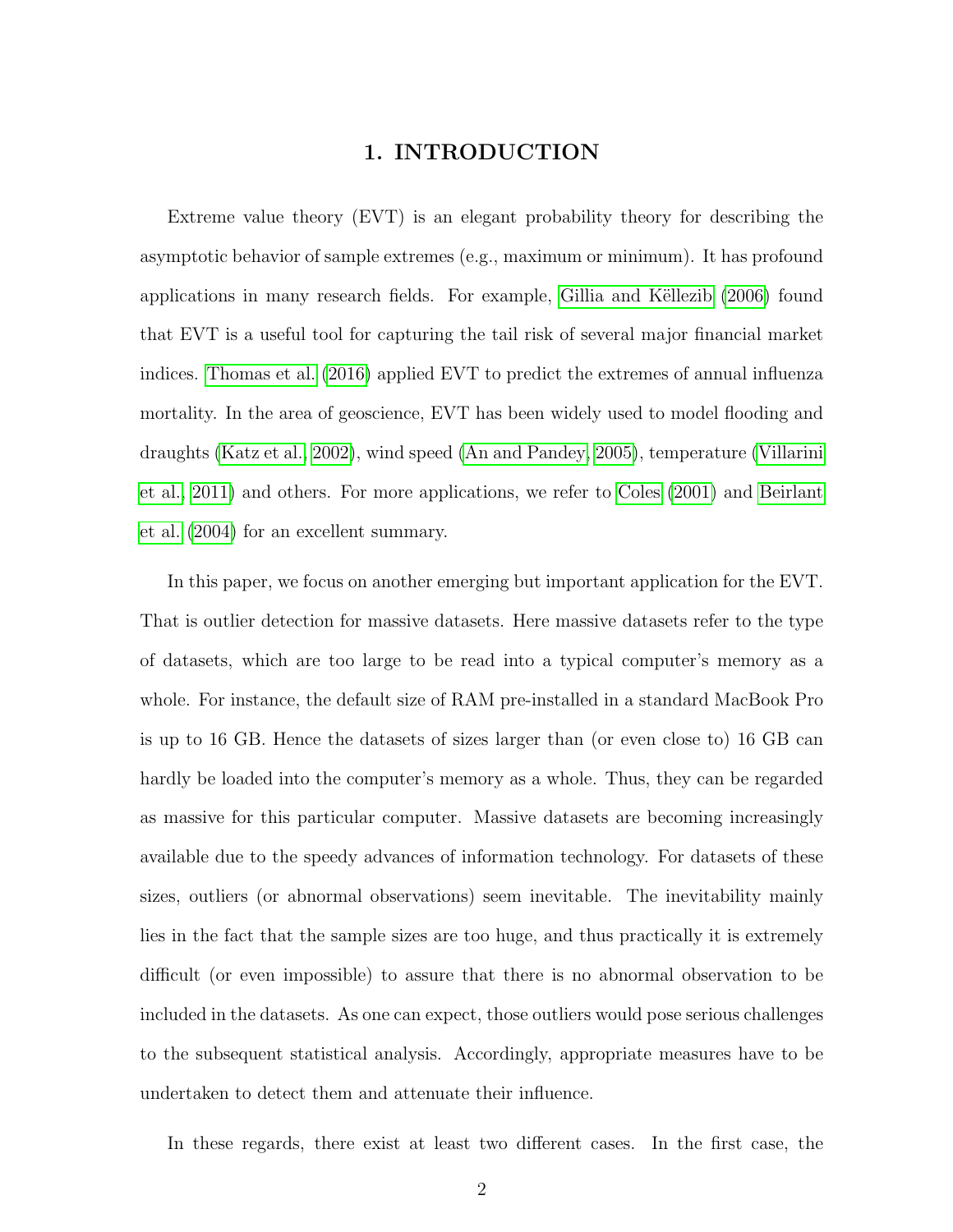outliers are truly abnormal observations (e.g., incorrect records), in the sense that they simply do not come from the same probability distribution as the rest majority of data points. Accordingly, those abnormal observations should be excluded from the subsequent analysis. In fact, they probably should be treated separately. Once these abnormal data points are excluded, the distribution of the rest data points can become much usual. As a result, the outliers in this case can be easily detected. The data distributions of this case are often light-tailed. A light-tailed distribution refers to the type of distributions with exponentially decaying tail probability. For this kind of data, a subjective judgement could be enough for outlier detection. Nevertheless, the second case is considerably more complicated, where the distribution of the normal data (i.e., zero outliers) is inherently heavy-tailed. In this work, we refer to a distribution as heavy-tailed, if the decaying rate of its tail probability is polynomial. In this case, the outliers might be mixed with normal observations. It is typically found that "outliers" are very difficult to be completely removed. New "outliers" keep on emerging after the old ones having been excluded. Consequently, naively eliminating "outliers" by subjective judgement could be problematic. Instead, a principled method with solid theoretical support should be a better choice.

To develop a principled statistical method in this regards, we start with a dataset consisting of independent and identically distributed observations, where the distribution function is heavy-tailed. We focus on heavy-tailed distribution in this work. As discussed before, the problem of outlier detection for this case is considerably more challenging than light-tailed one. Mathematically, we assume that the distribution function of normal data points has a polynomially decaying tail [\(Hall, 1982;](#page-32-2) [Wang and](#page-34-2) [Tsai, 2009;](#page-34-2) [Sun et al., 2020\)](#page-34-3). By the EVT, we know that the sample maximum in this case should follow a Fréchet type extreme value distribution asymptotically. The shape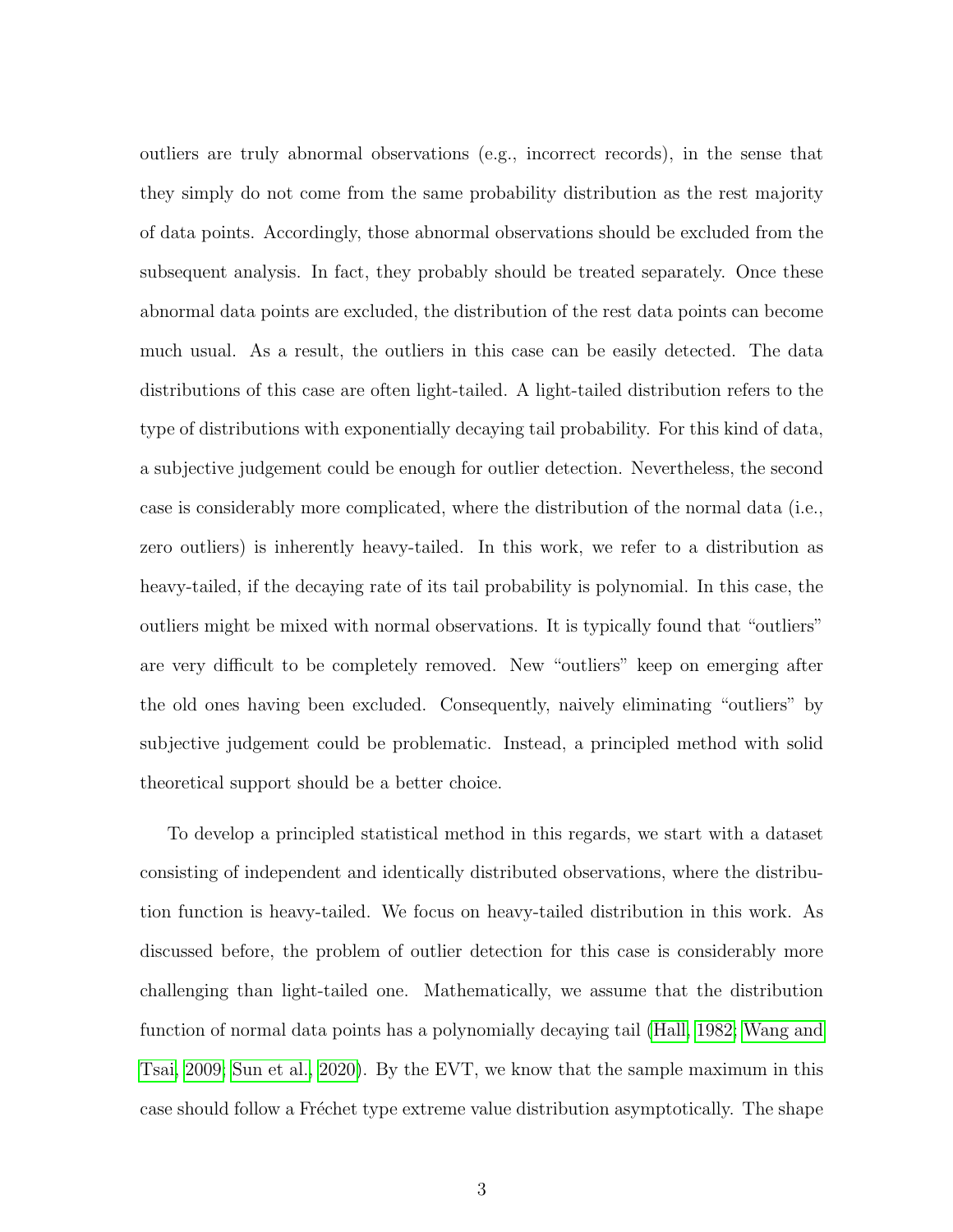of the distribution is mainly determined by an extreme value index  $\gamma$  [\(De Haan and](#page-31-3) [Ferreira, 2006\)](#page-31-3). Once the parameter  $\gamma$  (together with some other necessary parameters) is consistently estimated, a probabilistic upper bound for the normal data points can be constructed, at the desired level of rate. This becomes a natural benchmark to differentiate the truly abnormal observation from those normal but heavy-tailed ones.

To estimate the extreme value index  $\gamma$ , various methods have been proposed. According to the estimable range of  $\gamma$ , those methodologies can be grouped into four classes. The first class contains estimators which are applicable only if  $\gamma > 0$ . The most representative example is the Hill estimator [\(Hill, 1975;](#page-32-3) [Haeusler and Teugels,](#page-32-4) [1985;](#page-32-4) [De Haan and Ferreira, 2006\)](#page-31-3) and its regression extension [\(Wang and Tsai, 2009\)](#page-34-2). The second class contains the estimators that can be applied when  $\gamma > -1/2$ . Various maximum likelihood estimators belong to this category [\(Prescott and Walden, 1980,](#page-33-0) [1983;](#page-33-1) [Hosking, 1985;](#page-32-5) [Smith, 1985\)](#page-33-2). The third class consists of estimators that are only suitable for  $\gamma < 1/2$ . This class includes the probability weighted moment estimator suggested by [Hosking et al. \(1985\)](#page-32-6). While the last one contains estimators that can be used for all settings ( $\gamma \in \mathbb{R}$ ). The moment estimator of [Dekkers and De Haan \(1989\)](#page-31-4) falls into this category.

All those pioneer estimation methods have been found useful in the traditional setup, where the dataset is not massive in size. As a result, the dataset can be read into memory as a whole without much difficulty. Nevertheless, the story changes in the context of massive datasets. In this case, the dataset is too huge in size to be comfortably hold in a standard memory as a whole. Consequently, the data have to be processed in a batch-wise manner. Accordingly, various divide-and-conquer [\(Lin and](#page-33-3) [Xi, 2011;](#page-33-3) [Chen and Xie, 2014;](#page-31-5) [Jordan et al., 2019\)](#page-32-7) and subsampling [\(Ma et al., 2015;](#page-33-4) [Kleiner et al., 2014;](#page-32-8) [Sengupta et al., 2016\)](#page-33-5) methods become popular. Unfortunately,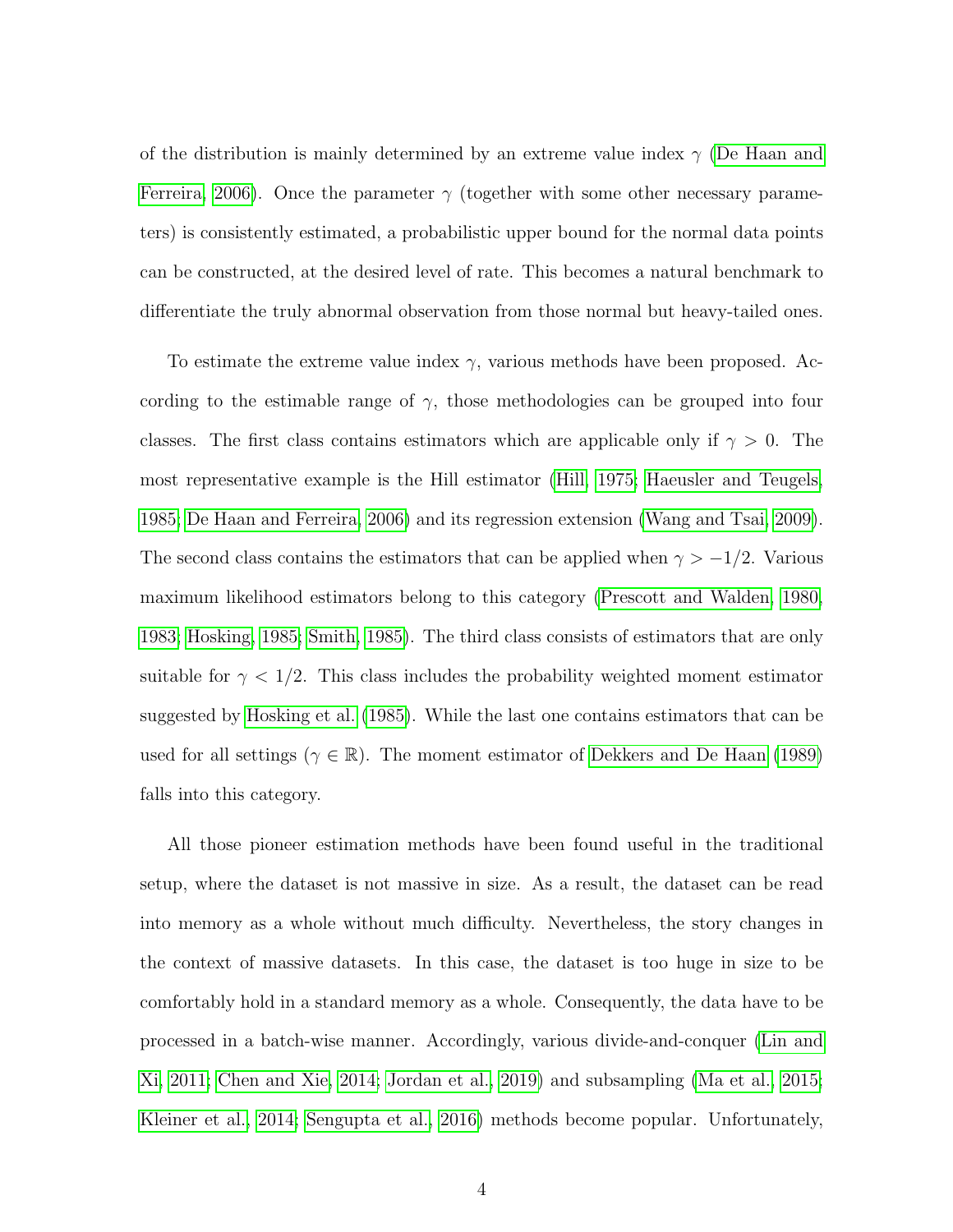these existing methods are not developed for extreme value index estimation and cannot be immediately used. How to develop methods of similar type for extreme value index estimation becomes a problem of great interest.

To fulfill this theoretical gap, we develop a subsample-based methodology in this work. Here the subsample is a subset of the entire dataset. It is obtained by simple random sampling with replacement. The subsample size should be much smaller than the whole sample size so that it can be read into memory as a whole. For an accurate estimation, subsamples should be randomly replicated many times. With the help of subsamples, the classical peaks over threshold (POT) method [\(Davison and Smith,](#page-31-6) [1990\)](#page-31-6) is carefully studied. The main idea of the POT method is only to retain the observations whose values exceed a high threshold for estimation. Based on these observations, an approximate maximum likelihood estimator for the extreme value index can be computed for each subsample. Next, estimators obtained from different subsamples are averaged together so that a more powerful estimator can be constructed. We refer to the final estimator as the averaged maximum likelihood (AML) estimator. The consistency and the asymptotic normality of our new estimator are also established. Based on the AML estimator, we are able to estimate extreme quantiles for the underlying data distribution consistently. As a result, the quantile estimator with a pre-specified high quantile level can be served as the upper bound to detect outliers.

The rest of this paper is organized as follows. Section 2 introduces an averaged maximum likelihood method and investigates its asymptotic properties. Numerical studies are given in Section 3. Both simulation experiments and a real airline dataset analysis are included. Finally, the paper is concluded with a brief discussion in Section 4. All the proofs, together with additional lemmas, are deferred to the appendices.

## 2. THE METHODOLOGY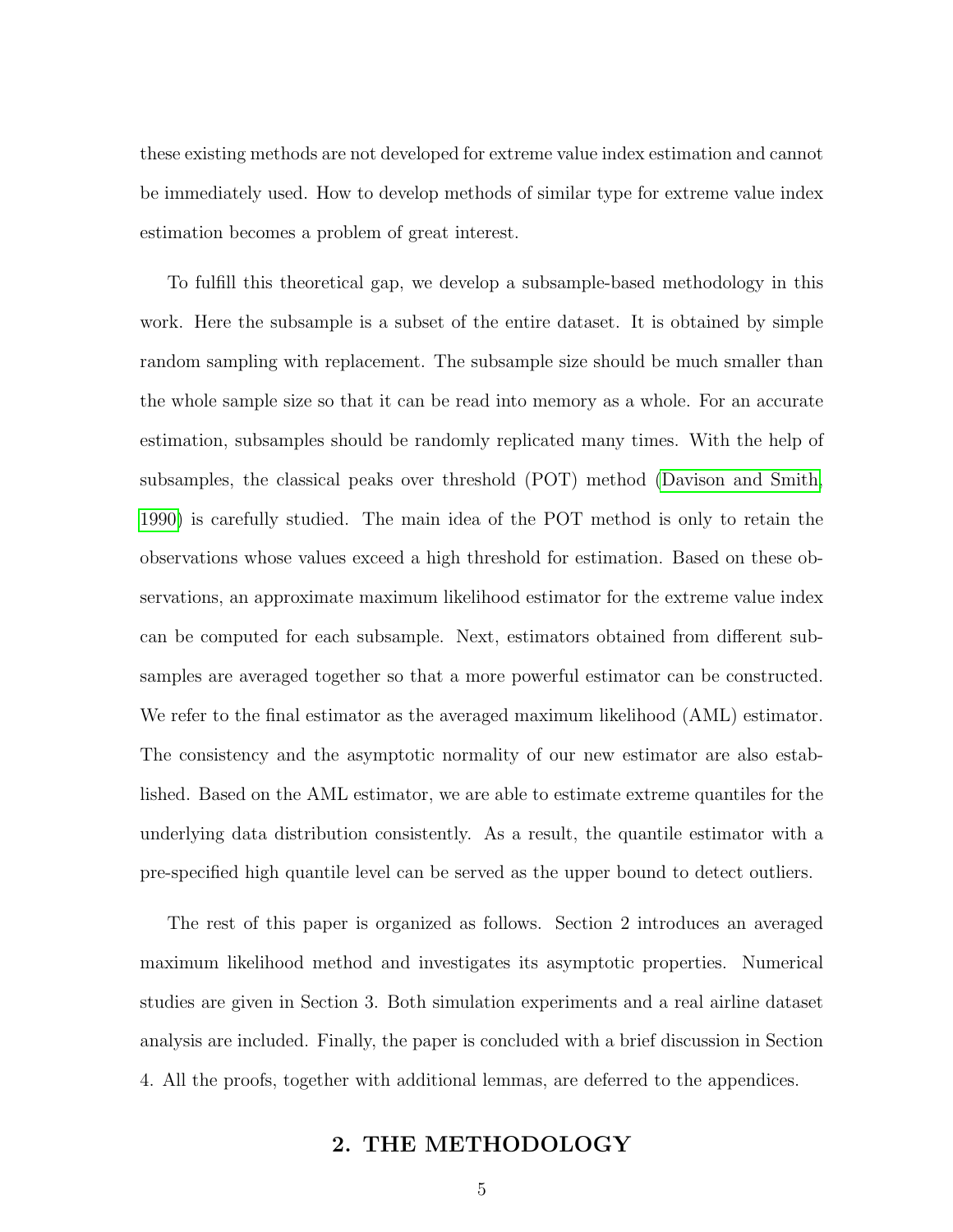#### 2.1. Averaged Maximum Likelihood Estimation

Let  $X_i$ 's  $\in \mathbb{R}$   $(i = 1, 2, \dots, N)$  be independent and identically distributed copies of a random variable  $X \in \mathbb{R}$  with cumulative distribution function F. In this work, we focus on heavy-tailed distributions only. We follow the tradition [\(Hall, 1982;](#page-32-2) [Wang and](#page-34-2) [Tsai, 2009;](#page-34-2) [Sun et al., 2020\)](#page-34-3) and assume that the decaying rate of the distribution's tail probability is polynomial. Specifically, we assume that there exist two positive constants  $\beta$  and  $\gamma$  such that

<span id="page-5-0"></span>
$$
\frac{1 - F(x)}{\beta x^{-1/\gamma}} \to 1\tag{2.1}
$$

as  $x \to \infty$ . This suggests that a principled probabilistic upper bound can be constructed as long as the parameter  $\gamma$  (or plus  $\beta$ ) can be consistently estimated.

To estimate the extreme value index  $\gamma$ , a classical estimation method is to model the conditional excess probability over a high threshold. This technique is called the peaks over threshold (POT) method [\(Davison and Smith, 1990\)](#page-31-6). Specifically, for random variable X satisfying  $(2.1)$  and a given high threshold u, it can be shown that

<span id="page-5-1"></span>
$$
\lim_{u \to \infty} P(X > tu | X > u) = \lim_{u \to \infty} \frac{1 - F(tu)}{1 - F(u)} = t^{-1/\gamma},
$$
\n(2.2)

for  $t > 1$ . In other words, the exceedances over the high threshold u can be approximated by a Generalized Pareto distribution with parameters  $\gamma$  [\(Pickands III, 1975;](#page-33-6) [Coles, 2001\)](#page-31-1).

Inspired by the classical POT method, we develop here a subsample-based counterpart. To this end, denote the index set of the full dataset as  $\mathbb{S} = \{1, \dots, N\}.$ We randomly draw K subsamples of size n with replacement from the full dataset. For the k-th subsample  $(1 \leq k \leq K)$ , the correspnding index set is denoted as  $\mathcal{S}_k = \{m_1^{(k)}$  $\binom{(k)}{1},m_2^{(k)}$  $\{a_2^{(k)}, \cdots, m_n^{(k)}\} \subset \mathbb{S}$ . Conditioning on  $\mathbb{S}$ ,  $\{m_i^{(k)}\}$  $i_i^{(k)}$ :  $1 \leq i \leq n, 1 \leq k \leq K$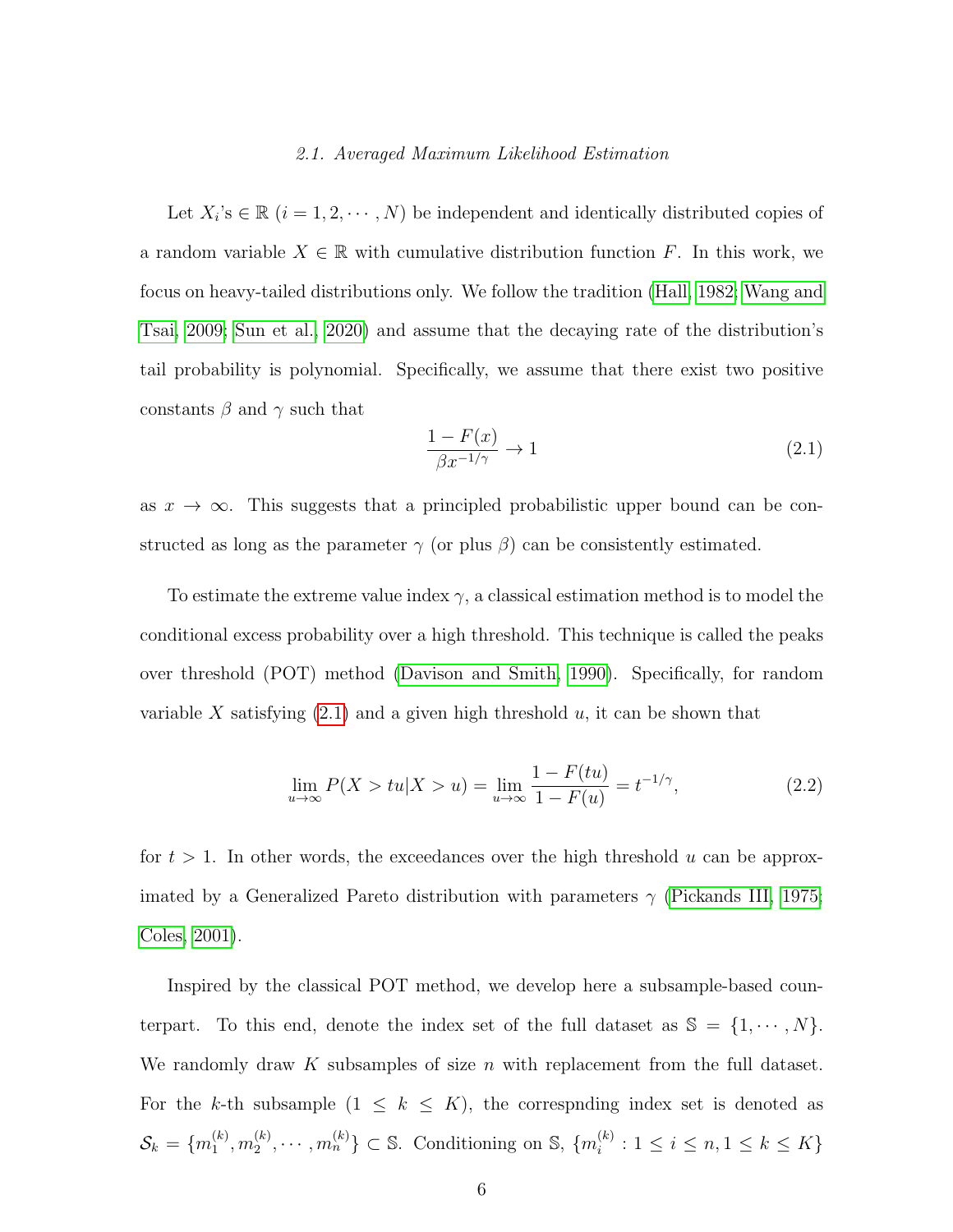are independent and identically distributed with  $P(m_i^{(k)} = j) = 1/N$  for any  $j \in \mathbb{S}$ . Then we can derive the following approximate log-likelihood function for the  $k$ -the subsample as

$$
\mathcal{T}_{k}(\gamma) = \sum_{i \in \mathcal{S}_{k}} \Big\{ -\log \gamma - \log u - \big(1 + 1/\gamma\big) \log \big(X_{i}/u\big) \Big\} I\big(X_{i} > u\big).
$$

By maximizing  $\mathcal{T}_k(\gamma)$  with respect to  $\gamma$ , we get an approximate maximum likelihood estimator as  $\hat{\gamma}_k = \arg \max_{\gamma} \mathcal{T}_k(\gamma) = (n_k^u)^{-1} \sum_{i \in \mathcal{S}_k} \log(X_i/u) I(X_i > u)$ . Here,  $n_k^u =$  $\sum_{i \in \mathcal{S}_k} I(X_i > u)$  is the number of observations over a pre-defined threshold u for the k-th  $(1 \leq k \leq K)$  subsample. We then combine these subsample-based estimators together. This leads to the averaged final estimator

$$
\hat{\gamma}_{\text{AML}} = K^{-1} \sum_{k=1}^{K} \hat{\gamma}_k = K^{-1} \sum_{k=1}^{K} (n_k^u)^{-1} \sum_{i \in S_k} \log (X_i/u) I(X_i > u).
$$

We refer to  $\hat{\gamma}_{\textsc{ant}}$  as the averaged maximum likelihood (AML) estimator.

#### 2.2. Theoretical properties

To investigate the asymptotic behavior of  $\hat{\gamma}_k$  and the averaged estimator  $\hat{\gamma}_{AML}$ , the following conditions are needed.

- (C1) (TAIL PROBABILITY) Define  $\alpha_u = P(X > u)$ . As  $N \to \infty$ , assume that  $u \to \infty$ and  $\alpha_u = \beta u^{-1/\gamma} \left\{ 1 + Cu^{-\delta} + o(u^{-\delta}) \right\}$  for  $\beta > 0, \gamma > 0, \delta > 0$  and  $C \in \mathbb{R}$ .
- (C2) (SUBSAMPLE RATIO) As  $N \to \infty$ , assume that  $n \to \infty$  and  $n = o(N)$ .
- (C3) (DIVERGENCE RATE) As  $N \to \infty$ , we assume that the threshold u satisfies  $u \to \infty$ ,  $un^{-\gamma} \to 0$  and  $un^{-\gamma/(2\delta\gamma+1)} \to \infty$ .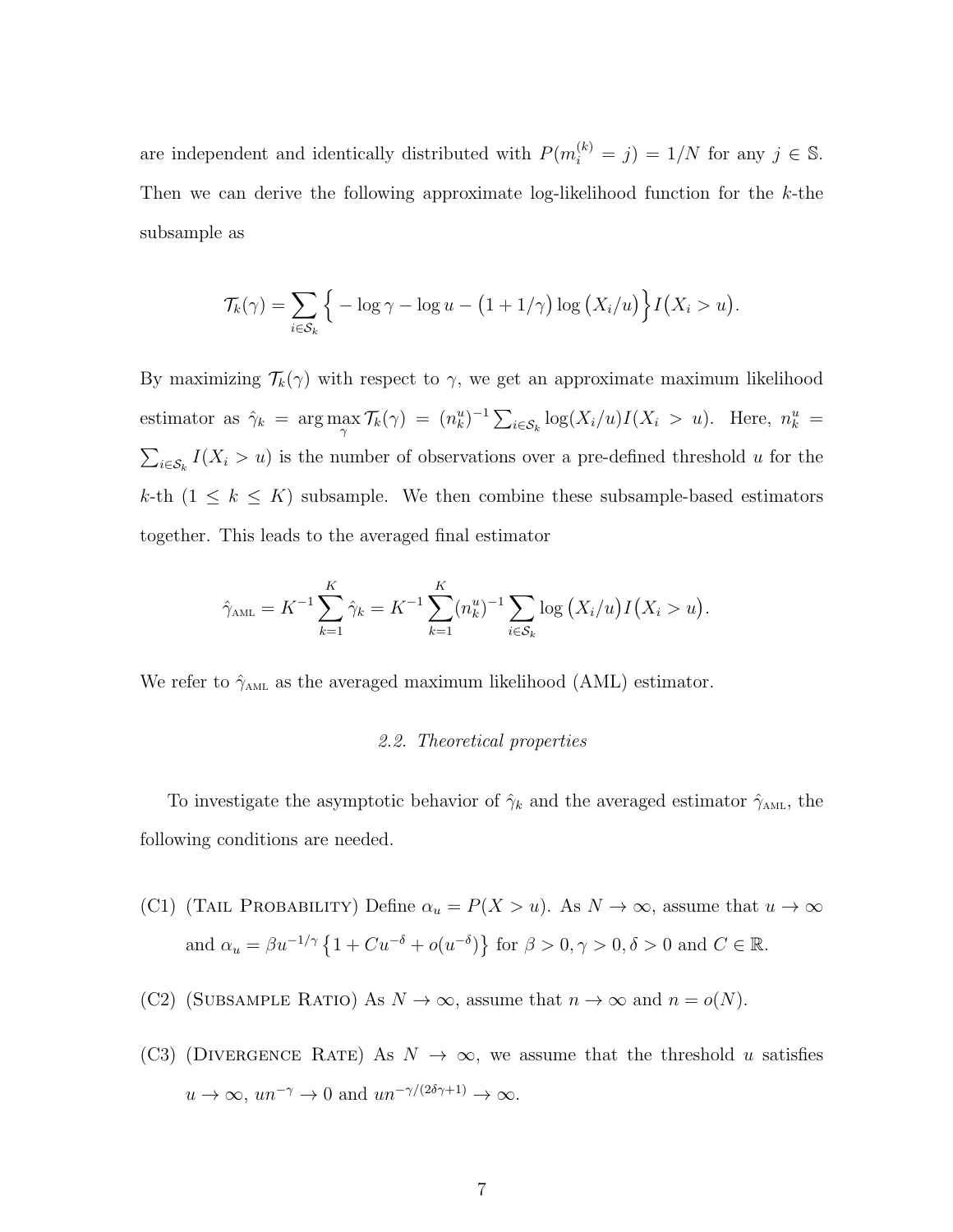(C4) (NUMBER OF SUBSAMPLES) As  $N \to \infty$ , we assume that  $K \to \infty$  and  $K =$  $o(\min\{n^{-1}u^{1/\gamma+2\delta}, nu^{-1/\gamma}\}).$ 

Condition (C1) quantifies the decaying speed of the tail probability. A similar condition has been popularly assumed in extreme value literature [\(Hall, 1982;](#page-32-2) [Smith,](#page-33-7) [1987;](#page-33-7) [Resnick, 2007;](#page-33-8) [Wang and Tsai, 2009\)](#page-34-2). It is equivalent to replace  $\beta$  and C in Condition (C1) by two smooth functions  $\beta(u)$  and  $C(u)$  respectively, as long as  $\beta(u) \rightarrow$  $\beta$  and  $C(u) \to C$  as  $u \to \infty$ . Condition (C2) is widely used in subsampling literature [\(Kleiner et al., 2014;](#page-32-8) [Wang et al., 2018;](#page-34-4) [Wang and Ma, 2020\)](#page-34-5). It enforces that the subsample size n should diverge to infinity at an appropriate speed. Specifically,  $n$ should not be too small. Otherwise, the asymptotic theory cannot be developed. On the other hand, n should not be too large. Otherwise the subsample is too large to be loaded into memory. Condition (C3) imposes a restriction on the divergence speed of the threshold level u. On the one side, it should not be too small. Otherwise the tail probability cannot be well approximated by the polynomial function as given in Condition (C1). On the other side, it cannot be too large either. Otherwise the exceedance size of each subsample  $n_k^u$  is too small to support a consistent estimator. Condition  $(C_4)$  requires that the number of subsamples K should diverge to infinity as  $N \to \infty$ . Obviously, Larger K leads to smaller variability of  $\hat{\gamma}_{AML}$ . Since the local estimators  $\hat{\gamma}_k$ s are identically distributed,  $\hat{\gamma}_{AML}$  shares the same amount of bias as  $\hat{\gamma}_k$ . Accordingly, the bias of  $\hat{\gamma}_{AML}$  cannot be reduced by increasing K. As a consequence, if  $K$  is too large, the bias suffered by  $\hat{\gamma}_{\text{\tiny AML}}$  becomes nonnegligible, as compared with its standard deviation. Consequently, the number of subsamples  $K$  cannot be too large either. Otherwise the benefit introduced by larger  $K$  in terms of variability reduction can be completely offset by its bias.

<span id="page-7-0"></span>**Theorem 1.** Let  $n_*^u = \sum_{k=1}^K n_k^u$  be the size of the total exceedances. Assume Conditions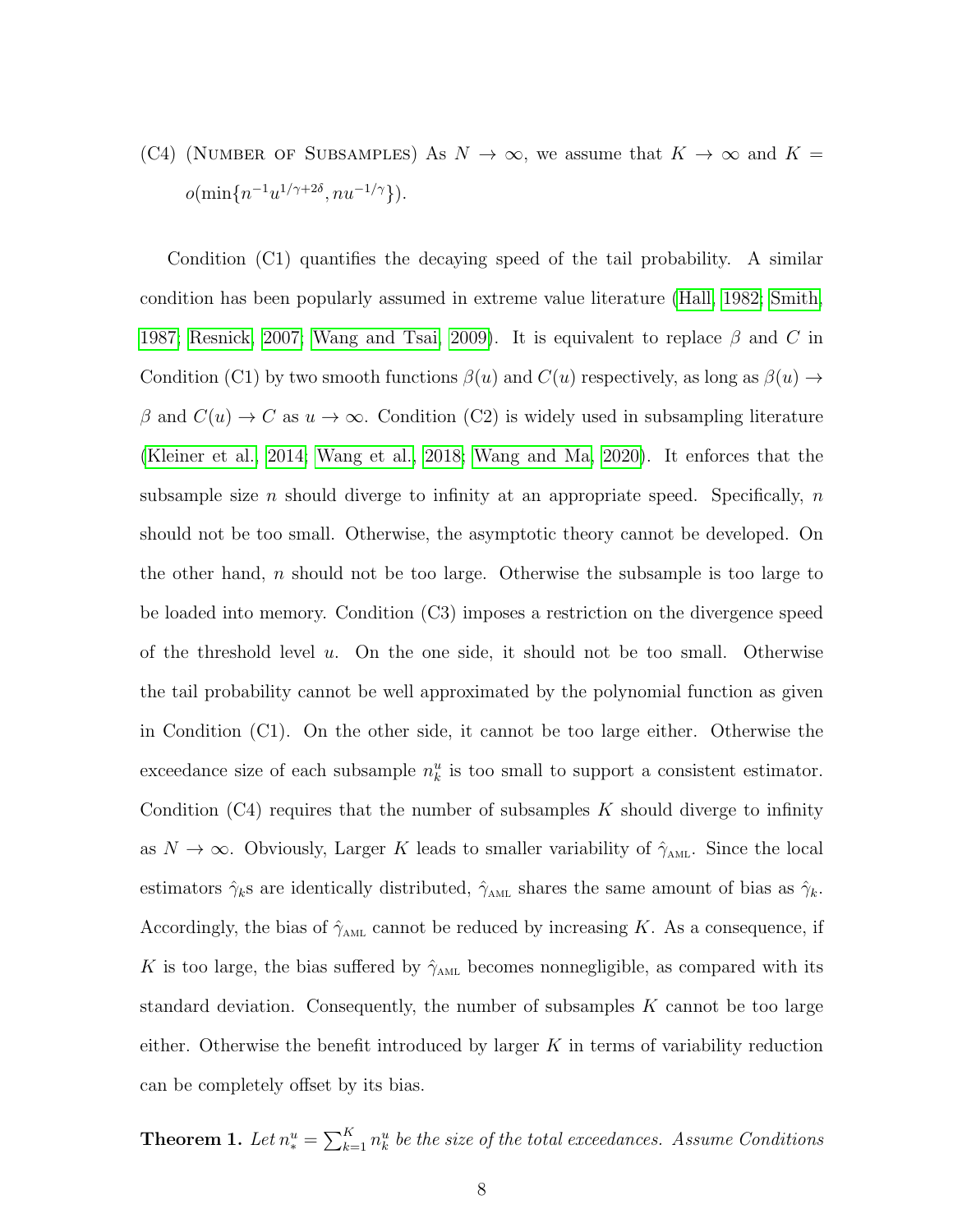$(C1)$ - $(C4)$  hold, then we have  $(1)$   $\sqrt{n_k^u}(\hat{\gamma}_k - \gamma) \stackrel{d}{\rightarrow} N(0, \gamma^2)$  for  $1 \leq k \leq K$ ; (2)  $\sqrt{n_{*}^u}(\hat{\gamma}_{\text{AML}} - \gamma) \stackrel{d}{\rightarrow} N(0, \gamma^2).$ 

According to Theorem [1,](#page-7-0) we know that both the local estimator  $\hat{\gamma}_k$  and the averaged estimator  $\hat{\gamma}_{AML}$  are consistent and asymptotically normal. The rate of convergence is  $\sqrt{n_k^u}$  for  $\hat{\gamma}_k$  and  $\sqrt{n_*^u}$  for  $\hat{\gamma}_{\text{AML}}$ , respectively. Given a confidence level  $1 - \alpha$ , an asymptotically valid confidence interval for  $\gamma$  can be constructed as  $\hat{\gamma}_{AML} \pm \Phi^{-1}(1 \alpha/2\sqrt{\hat{\gamma}^2_{\text{AML}}/(n^u_*)}$ , where  $\Phi$  is the cumulative distribution function of the standard normal distribution. In the meanwhile, assume a high threshold  $u > 0$ , [\(2.2\)](#page-5-1) indicates that  $P(X > x) \approx \alpha_u (x/u)^{-1/\gamma}$  for any  $x > u$ . Therefore, for a quantile level  $1 - \tau$  with sufficiently small positive  $\tau$ , we have  $P(X > q_{1-\tau}^{(a)}) \approx \tau$  with  $q_{1-\tau}^{(a)} = u(\alpha_u/\tau)^\gamma$ . Denote the exact  $(1 - \tau)$ -th quantile of distribution F as  $q_{1-\tau}$ . That is  $P(X > q_{1-\tau}) = \tau$ . We should expect  $q_{1-\tau}^{(a)} \approx q_{1-\tau}$ . A natural estimator for  $q_{1-\tau}^{(a)}$  $\hat{q}_{1-\tau}^{(a)}$  is given by  $\hat{q}_{1-\tau}^{(a)} = u \left( \hat{\alpha}_u/\tau \right)^{\hat{\gamma}_{\text{AML}}}$ with  $\hat{\alpha}_u = (nK)^{-1} n_*^u$ , provided  $\tau < \alpha_u$ . This leads to a useful method to approximate the high level quantile for X, if  $\gamma$  can be consistently estimated. In this way, it is natural to use  $\hat{q}_1^{(a)}$  $\int_{1-\tau}^{(a)}$  as the probabilistic upper bound for normal observations. Observations which exceed the upper bound should be considered as suspected records and might be practically treated as outliers. As a result, outlier detection can be automatically conducted with guaranteed statistical validity. Let  $\hat{\tau} = P(X > \hat{q}_{1-}^{(a)})$  $\prod_{1-\tau}^{(a)}$ , The following theorem describes the asymptotic behavior of  $\hat{q}_{1-}^{(a)}$  $\int_{1-\tau}^{(a)}$  and  $\hat{\tau}$ .

<span id="page-8-0"></span>**Theorem 2.** Assume  $0 < \tau < \alpha_u$ ,  $\log(\alpha_u/\tau) = o(\tau)$ √  $\overline{nK\alpha_u}$ ), and Conditions (C1)–(C4) hold, then we have (i)  $\hat{q}_{1-}^{(a)}$  $\int_{1-\tau}^{(a)}(q_{1-\tau} \xrightarrow{p} 1; \text{ and } (\text{ii}) \hat{\tau}/\tau \xrightarrow{p} 1.$ 

Theorem [2](#page-8-0) indicates that we can estimate a very high-level quantile  $q_{1-\tau}$  consistently. The resulting tail probability  $\hat{\tau}$  is also ratio-consistent for the intended tail probability. It is remarkable that this can be done even if  $\tau$  is too small to have sufficient number of extreme observations (i.e.  $X_i$ s such that  $X_i > q_{1-\tau}$ ). To fix the idea,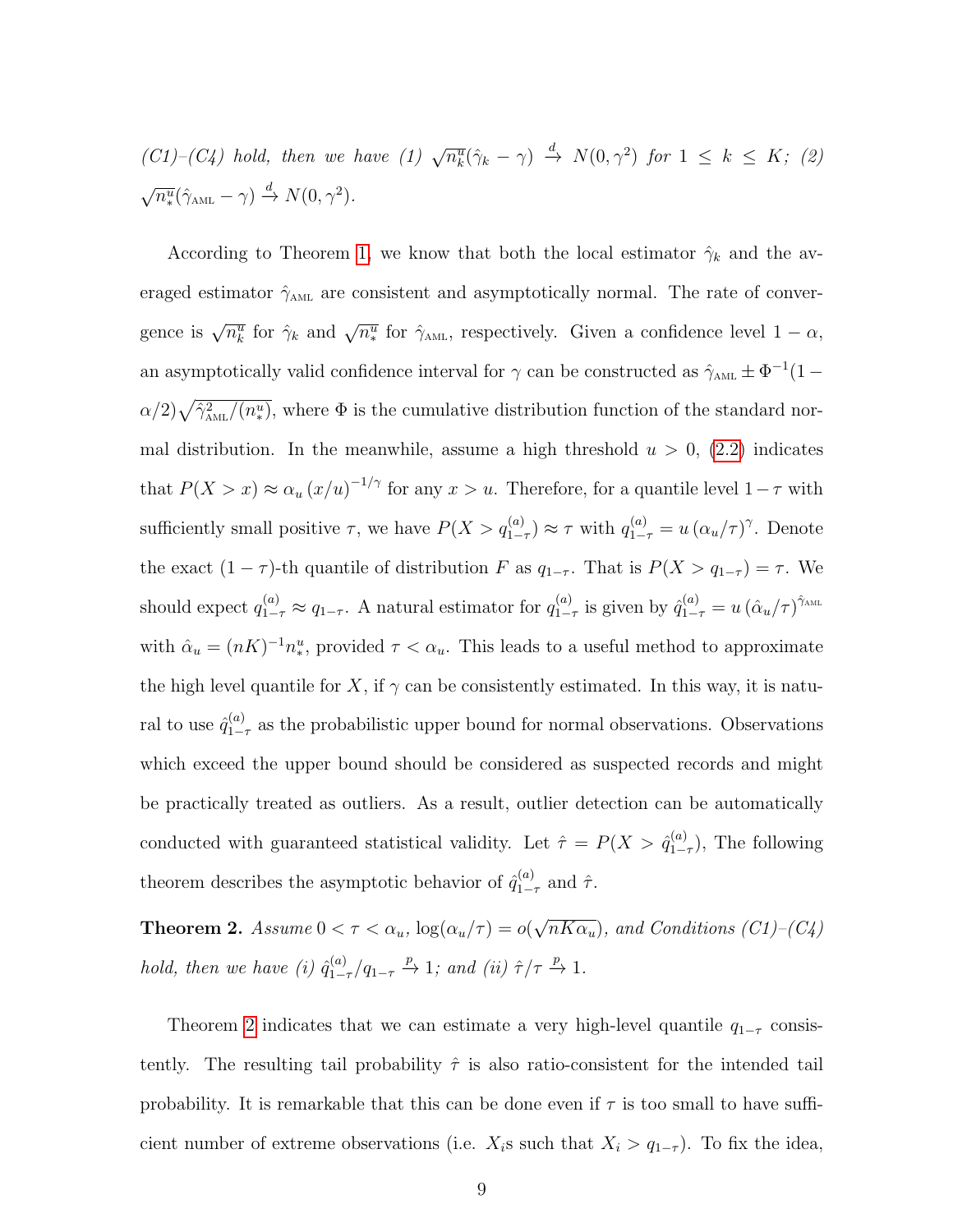take an example for illustration. Consider a very small level  $\tau = 10^{-5}$ . To estimate the corresponding quantile  $q_{1-\tau}$ , very large sample size (e.g.  $N \gg 10^5$ ) is needed if a traditional method is used. However, under the help of  $\hat{\gamma}_{AML}$ , we can estimate  $q_{1-\tau}$ consistently with  $K = 10$  and  $n = 10<sup>3</sup>$ . Accordingly, the tail probability  $\tau$  can also be estimated consistently.

#### 2.3. The Outlier Effect

Recall that an important intended application of this work is to detect outliers. As mentioned before, for a dataset with massive size, abnormal observations seem inevitable. The proportion of outliers could be extremely small as compared with the whole data size. However, its total amount could be large and can still cause serious trouble for computational stability and statistical validity. We thus need to have a principled method to detect them automatically. To this end, we need to address one critical issue. That is how the proposed AML estimator  $\hat{\gamma}_{AML}$  would be effected by outliers.

To address this issue, we assume that there exist a total of d outliers in the whole sample. As mentioned before, the outliers considered here refer to abnormal observations, which are too extremal to be explained by the tail probability distribution of the majority data. Theoretically, we allow  $d \to \infty$  as  $N \to \infty$ . However, the percentage  $d/N$  should be very small. It also reflects the reality in practice. Obviously, the AML estimator will not be affected by outliers if there are no outliers be sampled within total K subsamples. In this case, we shall have  $\mathcal{D} \cap \{\cup_{k=1}^K \mathcal{S}_k\} = \emptyset$ , where  $\mathcal{D} = \{j : X_j \text{ is a outlier}, j \in \mathbb{S}\}.$  We next study how likely this would happen. The following theorem quantifies the probability.

<span id="page-9-0"></span>**Theorem 3.** As  $N \to \infty$ , if  $dnK = o(N)$ , then the probability that there exists no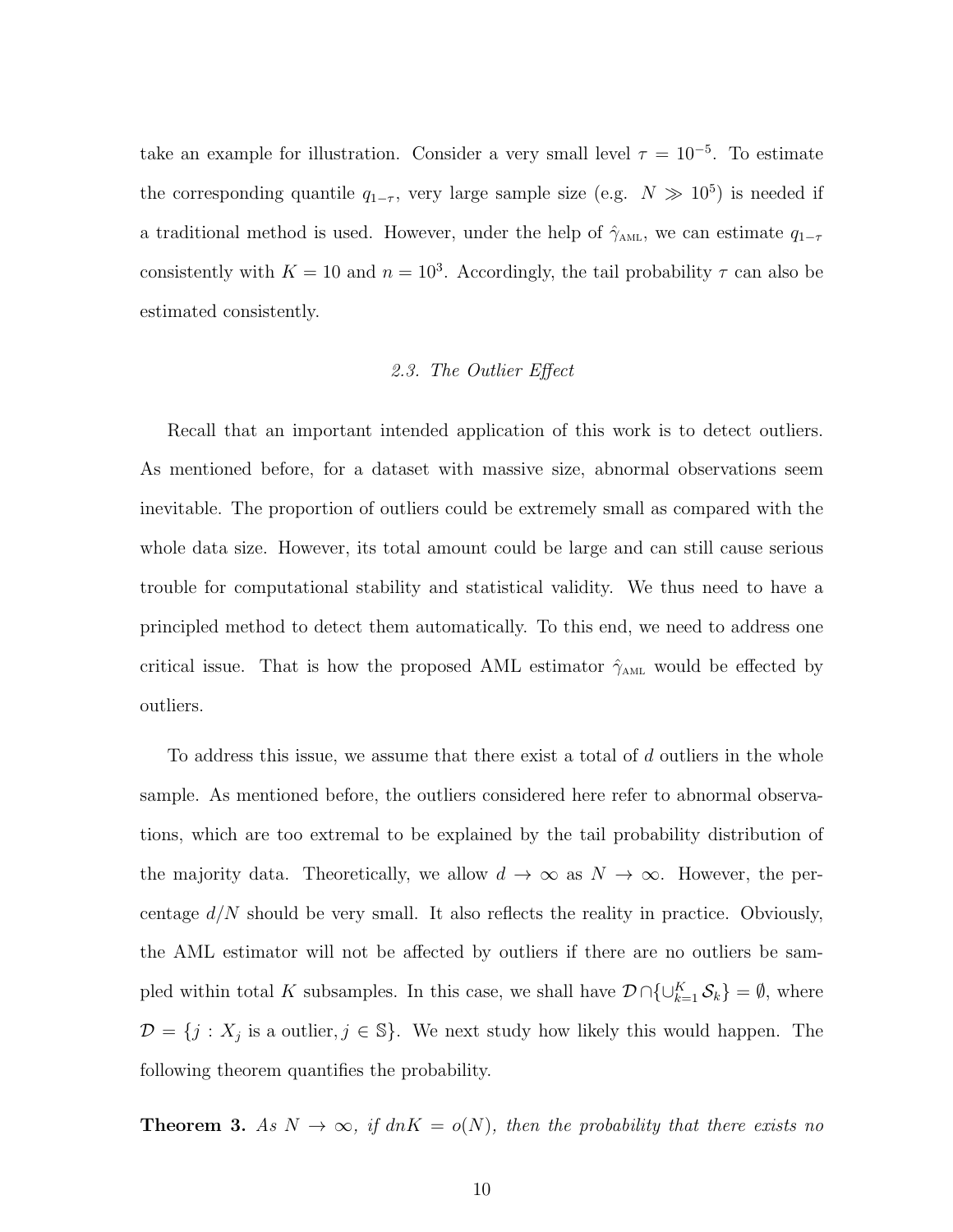outliers in all K subsamples converges to one, i.e.,

$$
P\left(\mathcal{D}\cap\left\{\bigcup_{k=1}^{K}\mathcal{S}_{k}\right\}=\emptyset\right)\to 1.\tag{2.3}
$$

The proof of Theorem [3](#page-9-0) is straightforward and thus is omitted here. By Conditions (C2)-(C4), we have  $n = O(N^a)$  and  $K = O(n^{b\delta/(\gamma^{-1}+\delta)})$  for some  $a, b \in (0,1)$ . Accordingly,  $nK = O(N^{a+ab\delta/(\gamma^{-1}+\delta)})$ . As a consequence, as long as  $d = O(N^{1-a-ab})$ , the probability of zero-outlier impact shall approach one asymptotically.

## 3. NUMERICAL STUDIES

#### 3.1. Simulation Models

To demonstrate the finite sample performance of the proposed estimators, we conduct a number of simulation studies in this section. To this end, we need to generate  $X_i$ s from a distribution whose tail probability satisfies Condition (C1). Specifically, we consider the following examples.

EXAMPLE 1. (STUDENT'S *t*-DISTRIBUTION) The first example considered here is the student's t-distribution. It has been popularly used in extreme value modeling literature [\(Blattberg and Gonedes, 1974;](#page-31-7) [Stoyanov et al., 2011\)](#page-34-6). The distribution is heavy-tailed on both sides (right and left). Specifically, let X follow a student's  $t$ distribution with  $v$  degrees of freedom, then the right tail probability becomes [\(Beirlant](#page-31-2) [et al., 2004\)](#page-31-2)

$$
P(X > u) = \int_{u}^{\infty} \frac{\Gamma(\frac{v+1}{2})}{\sqrt{v\pi}\Gamma(\frac{v}{2})} \left(1 + \frac{x^{2}}{v}\right)^{-\frac{v+1}{2}} dx
$$
  
= 
$$
\frac{\Gamma(\frac{v+1}{2}) v^{(v-1)/2}}{\sqrt{v\pi}\Gamma(\frac{v}{2})} u^{-v} \left\{1 - \frac{v^{2}(v+1)}{2(v+2)} u^{-2} + o(u^{-2})\right\}
$$

.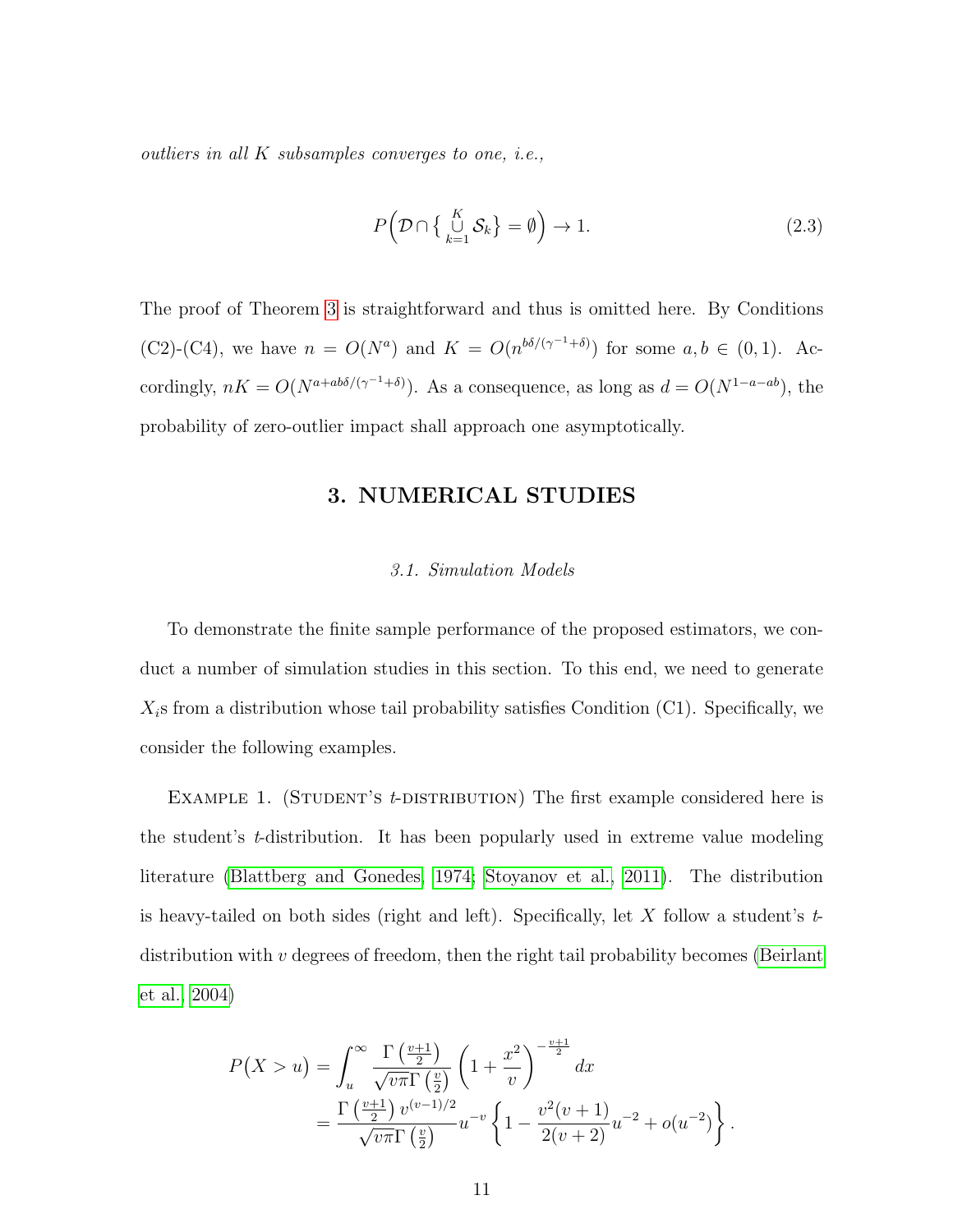Consequently, the corresponding extreme value index is given by  $\gamma = 1/v$ . The degree of freedom parameter v controls the tail behavior of the student's t-distribution. In this simulation study, we consider student's *t*-distributions with  $v = 1$  and  $v = 2$ , denoted as  $t(1)$  and  $t(2)$ .

Example 2. (Pareto distribution) Pareto distribution is another widely adopted heavy-tailed distribution. It is found to be particularly useful in income distribution research [\(Wold and Whittle, 1957;](#page-34-7) [Nirei and Aoki, 2016\)](#page-33-9). The right tail probability of Pareto $(x_m, \alpha)$  where  $\alpha > 0$  is given by  $P(X > u) = (u/x_m)^{-\alpha}$  with  $u \geq x_m$ . Accordingly, the extreme value index is given by  $\gamma = 1/\alpha$ . The tail heaviness is controlled by the parameter  $\alpha$ . In this simulation study, we consider cases  $Pareto(2,1)$ and  $Pareto(2, 2)$ .

EXAMPLE 3. (FRÉCHET DISTRIBUTION) We study here the Fréchet distribution. The tail probability of Fréchet( $\alpha$ ) where  $\alpha > 0$  is given by  $P(X > u) = 1 - \exp(-u^{-\alpha}) =$  $u^{-\alpha} \{1 - 1/2u^{-\alpha} + o(u^{-\alpha})\}.$  As a consequence, the extreme value index is given by  $\gamma = 1/\alpha$ . Thus, the tail behavior of a Fréchet distribution is determined by  $\alpha$ . In this simulation study, we consider  $Frefchet(1)$  and  $Frefchet(2)$  cases.

The above examples specify the generating distribution for  $X$ . Once the generating distribution and the whole sample size  $N$  are given, we can simulate the full dataset. Here, we consider four different N values  $(N = 10^5, 5 \times 10^5, 10^6, 5 \times 10^6)$ . In view of Condition (C2) requiring that  $n = O(N)$ , we set  $n = |N^{1/2}|$ . Here, |x| stands for the largest integer no larger than x. Condition (C3) requires that  $u = n^{\gamma/(1+h\gamma)}$ with  $h \in (0, 2\delta)$ . We fix  $h = 0.8\delta$ . It implies that  $P(X > u) = O(n^{-1/(1 + h\gamma)})$  $O(n^{-1/(1+0.8\delta\gamma)})$ . Therefore, the threshold value is set to be the  $(1-n^{-1/(1+0.8\delta\gamma)})$ -th quantile of the given generating distribution. Moreover, Condition (C4) indicates that the divergence speed of K is at most  $o(n^{\delta/(\gamma^{-1}+\delta)})$ . Hence, we let  $K = \lfloor n^{C_K \delta/(\gamma^{-1}+\delta)} \rfloor$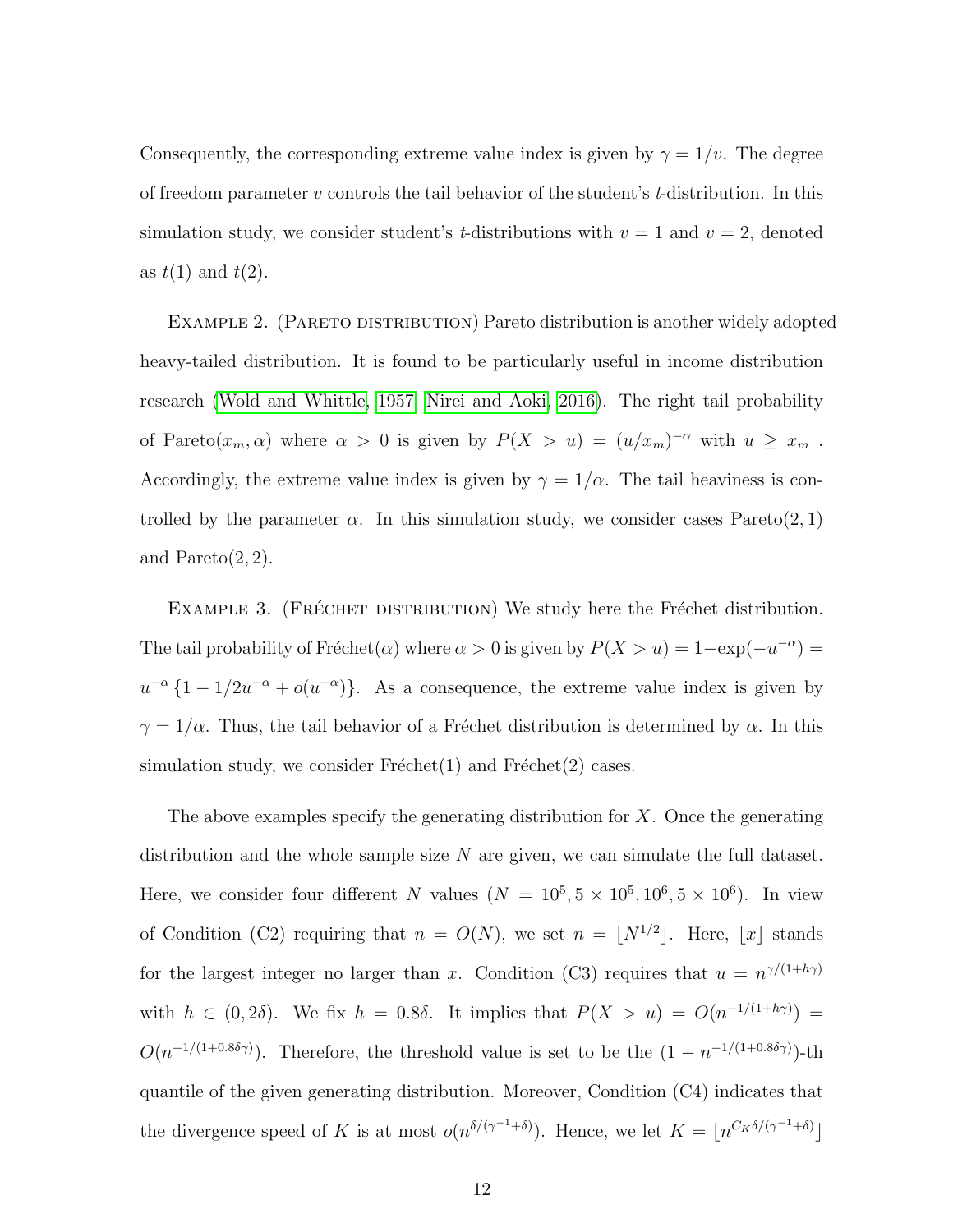with coefficients  $C_K = 0.3, 0.5, 0.7$ . The parameter  $\delta$  of Examples 1–3 is set to be 2, 5 and  $\alpha$  respectively. Thereafter, the averaged estimator  $\hat{\gamma}_{AML}$  can be computed.

#### 3.2. Simulation Results

To obtain a reliable evaluation, we randomly replicate each simulation experiment for a total of  $R = 1,000$  times. Let  $\hat{\gamma}_{\text{AML}}^{(r)}$  be the averaged estimator obtained in the r-th  $(1 \le r \le R)$  replication. We then define the root mean squared error (RMSE) as

$$
\text{RMSE}(\hat{\gamma}_{\text{AML}}) = \left\{ R^{-1} \sum_{r=1}^{R} \left( \hat{\gamma}_{\text{AML}}^{(r)} - \gamma \right)^2 \right\}^{1/2}.
$$

Additionally, an asymptotic  $1 - \alpha$  confidence interval for  $\gamma$  can be constructed as  $CI^{(r)} = \left(\hat{\gamma}_{\text{AML}}^{(r)} - \Phi^{-1}(1-\alpha/2)\hat{\gamma}_{\text{AML}}^{(r)}\sqrt{n_{\ast(r)}^u}, \hat{\gamma}_{\text{AML}}^{(r)} + \Phi^{-1}(1-\alpha/2)\hat{\gamma}_{\text{AML}}^{(r)}\sqrt{n_{\ast(r)}^u}\right)$ . Then the empirical coverage probability is given by  $ECP = R^{-1} \sum_{r=1}^{R} I(\gamma \in \mathrm{CI}^{(r)})$ . Here we fix  $\alpha = 0.05$ . We can further obtain a  $(1 - \tau)$ -th quantile estimator for X in the r-th replication as  $\hat{q}_{1-\tau}^{(a,r)}$  $a_{1-\tau}^{(a,r)}$ . We can compute the tail probability  $\hat{\tau}^{(r)} = P(X > \hat{q}_{1-\tau}^{(a,r)})$  $\binom{(a,r)}{1-\tau}$  according to its theoretical formula. This leads to relative accuracy (RA) for tail probability as

$$
RA = \left\{ R^{-1} \sum_{r=1}^{R} \left( \hat{\tau}^{(r)} / \tau - 1 \right)^2 \right\}^{1/2}.
$$

In this simulation study, we set  $\tau = 10^{-3}$ .

The simulation results are summarized in Tables 1–3. First, we find that the RMSE of  $\hat{\gamma}_{\text{AML}}$  decreases towards 0 as the whole exceedances size  $n_*^u$  increases for all the examples. In particular, the standard deviation decreases towards 0 as  $n_*^u$  goes to infinity. However, with a fixed whole sample size N, the bias of  $\hat{\gamma}_{AML}$  has little changes as the number of subsamples  $K$  increases. This is expected because the bias is mainly controlled by  $n_*^u$  and has nothing to do with K. Second, the empirical coverage prob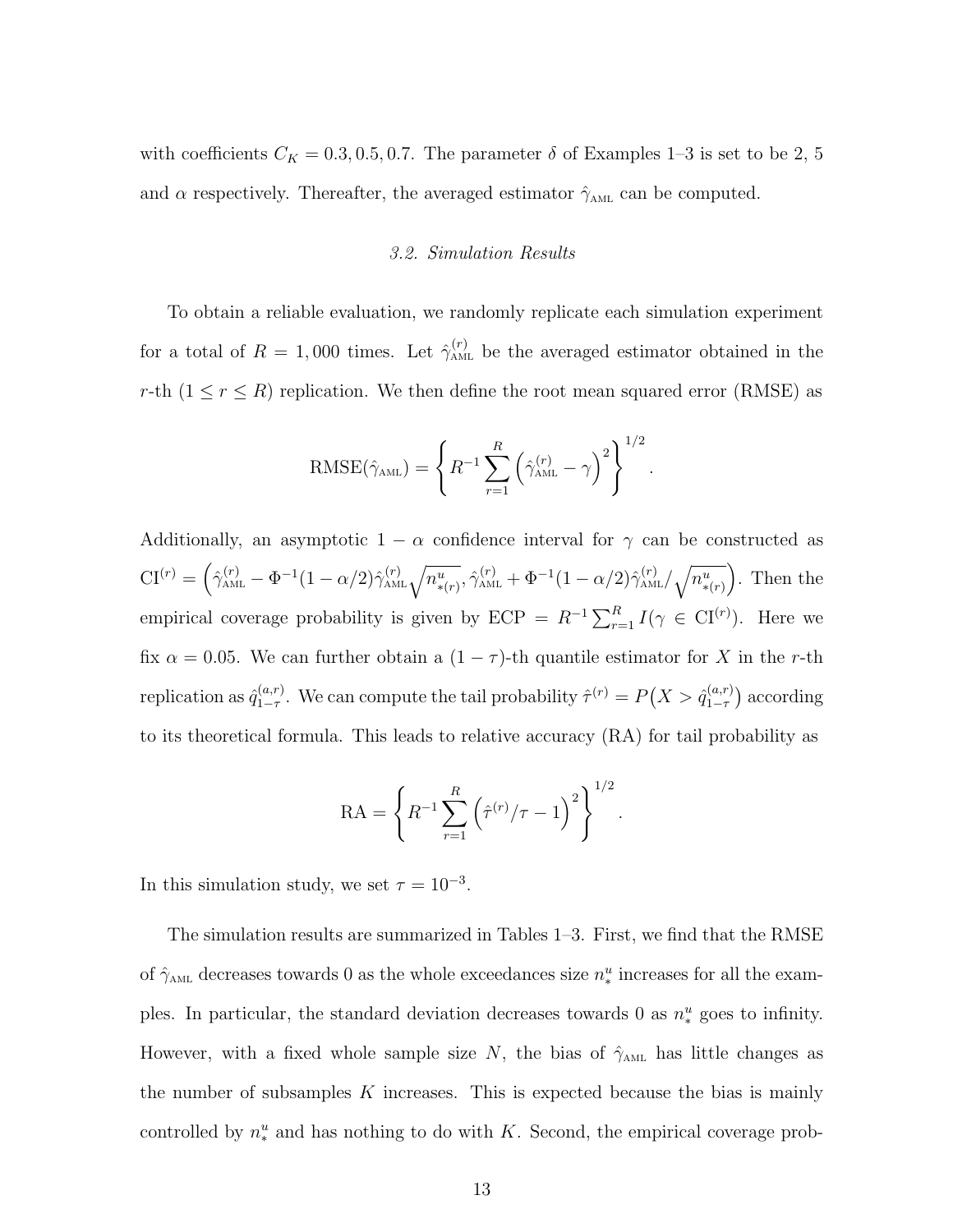abilities (ECP) are all around 95%. This confirms the asymptotical normality of  $\hat{\gamma}_{AML}$ . Moreover, the relative accuracy of the tail probability estimator (the last column) approaches 0 as  $n_*^u$  increases towards infinity. This corroborates the theoretical findings given in Theorem 2. Additionally, we find that larger exceedance sizes (i.e., lower  $1-\tau$ and larger  $K$ ) are typically required by distributions with heavier tails, for comparable performances.

#### 3.3. The Competing Estimators

For comparison purpose, we also evaluate here a number of competing estimators. They are, respectively, the probability weighted moment estimator [\(Hosking et al.,](#page-32-6) [1985\)](#page-32-6) and the moment estimator [\(Dekkers and De Haan, 1989\)](#page-31-4). As mentioned before, the maximum likelihood estimator in this work is closely related to the Hill estimator [\(Hill, 1975\)](#page-32-3). Thus, the classical Hill estimator is not included for comparison. Similar to the AML estimator, the moment estimator and the probability weighted moment estimator of  $\gamma$  can be computed on each subsample  $S_k$ . This leads to a total of K estimators. They are then averaged to form the final ones. The resulting estimators are referred to as an averaged moment (AMO) estimator and an averaged probability weighted moment (APWM) estimator respectively. Note that the classical probability weighted moment estimator is consistent only for  $\gamma$  < 1 and is asymptotically normal only for  $\gamma < 1/2$ . For a fair comparison, we only consider here generating distributions with  $\gamma < 1/2$ . Specifically, those distributions are t(3), t(5), Pareto(2,3), Pareto(2,5), Fréchet(3) and Fréchet(5), respectively. The whole sample size N varies form  $10^6$  to 10<sup>7</sup>. The subsample size *n* is fixed at  $n = |N^{1/2}|$ . The number of subsamples is given by  $K = 10$ . The threshold value u is set to be the  $(1 - n^{-3/5})$ -th quantile of X. We compare the RMSE values of  $\hat{\gamma}$  for three different estimation methods (AML, AMO and APWM). The simulation results are shown in Figure 1. From Figure 1, we can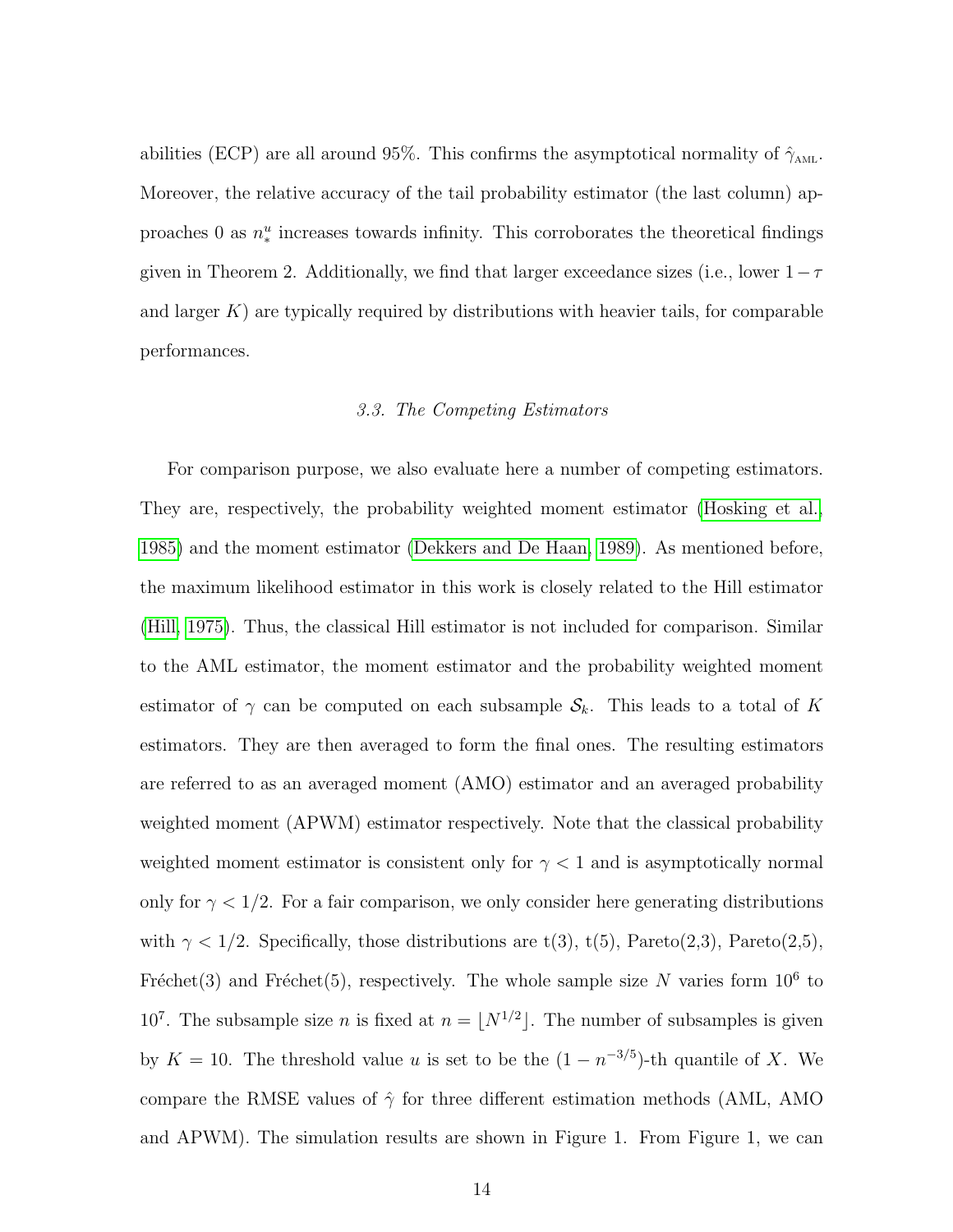

observe that the AML estimator always performs best in all cases.

Figure 1: Root mean squared error (RMSE) of various estimators with  $N$  ranging from 10<sup>6</sup> to 10<sup>7</sup>,  $n = \lfloor N^{1/2} \rfloor$  and  $K = 10$ . The RMSE is computed based on 1,000 replications. Different plots correspond to different distributions.

However, it is remarkable that the optimal threshold value for different estimators could be different. Thus, comparing the performance of different estimators under one pre-specified threshold value might be unconvincing. To address the issue, we fix  $N = 5 \times 10^6$  and  $n = \lfloor N^{1/2} \rfloor = 2,236$ . We compare the best finite sample performances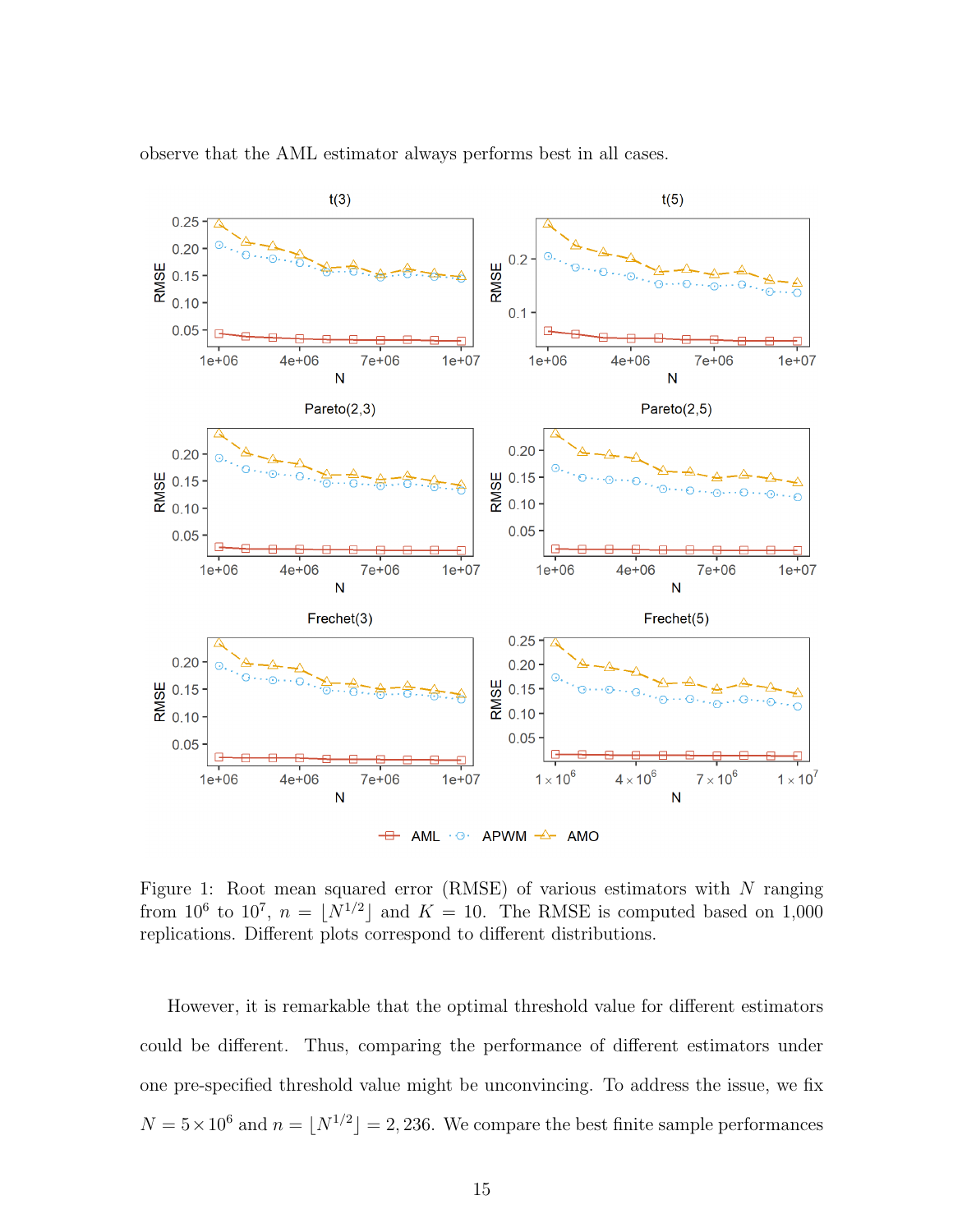of the three estimators. That is their minimal RMSE values across a wide range of threshold values. In this study, a total of 50 threshold values are considered. Their corresponding tail probabilities are given by  $0.5+i/100$  for  $i = 0, 1 \cdots, 49$ . We present the detailed results in Figure [2.](#page-15-0) As one can see, the minimal RMSE values of the AML estimators remain the smallest.



<span id="page-15-0"></span>Figure 2: The minimal RMSE values of three estimators under different distributions. In each plot, different bars correspond to different estimators. The bar heights are equal to the minimal RMSE values, which is computed across 50 different threshold values. The bar with diagonal-stripes pattern represents the estimator with the global minimal RMSE value. In this study,  $N = 5 \times 10^6$ ,  $n = 2,236$  and  $K = 10$ . The RMSE is computed based on 1,000 replications.

#### 3.4. Outlier Detection

In this subsection, we focus on two issues. The first one is how the existence of outliers might affect the performance of the AML estimators. The second one is how the proposed outlier detection method can be used to capture outliers automatically.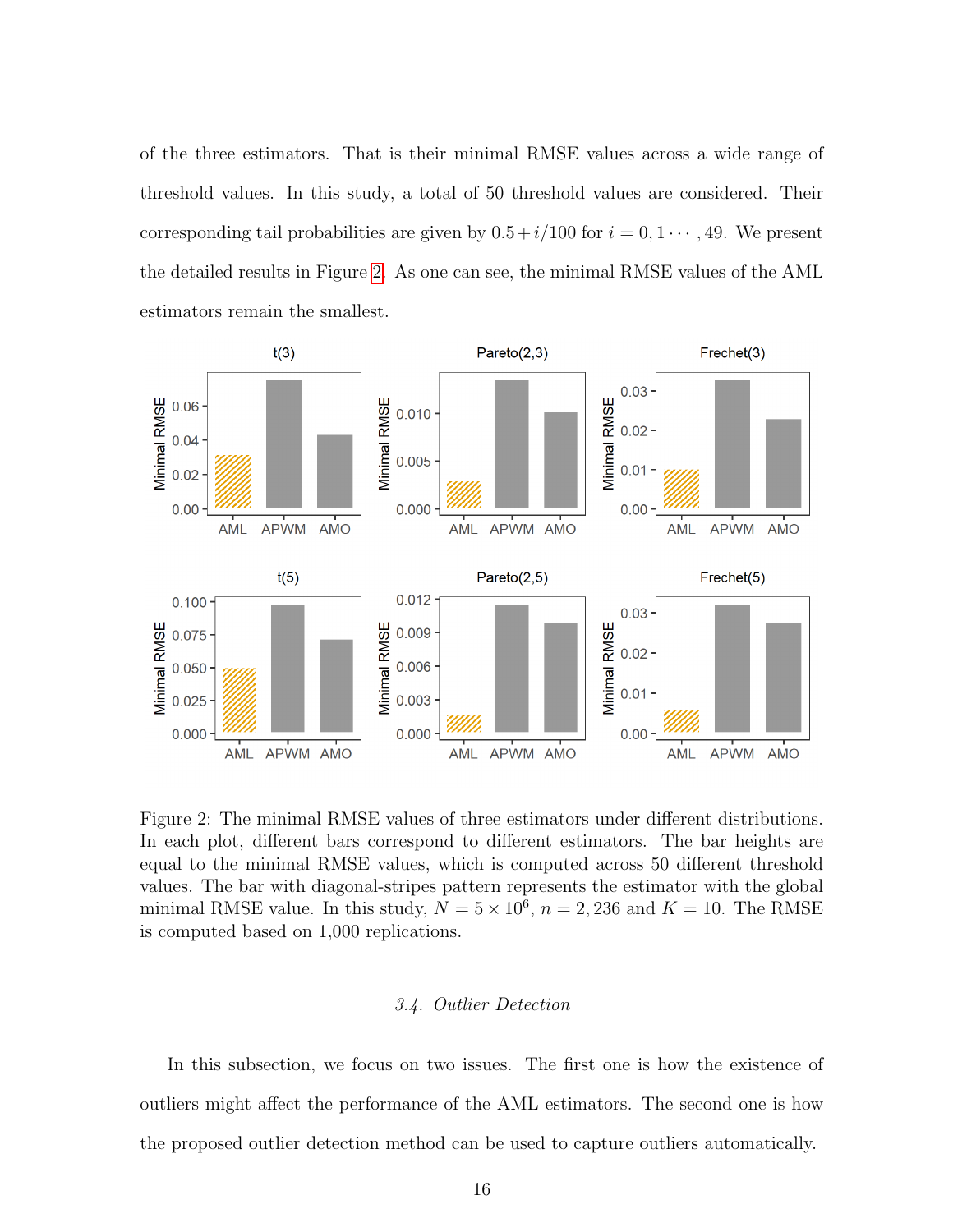We start with the first issue. The whole sample data are simulated in the same way as before with  $N = 5 \times 10^6$ . Then we set  $n = |N^{1/2}| = 2,236$  and  $K = 10$ . In order to introduce outliers, we independently generate a binary random variable  $Z_i$  for each  $X_i$ with  $P(Z_i = 1) = C_o(Kn \log \log N)^{-1}$ . As a result, the technical condition proposed in Section 3.3 can be satisfied. The coefficient  $C<sub>o</sub>$  controls the number of outliers. In this simulation study,  $C_0$  varies from 0 to 1. If  $C_0 = 0$ , there exists no outliers; If  $C_0 = 1$ , that leads to  $O(N^{7/20}/\log \log N)$  outliers. If  $Z_i = 1$ , then the value  $X_i$  is replaced by an outlying value  $10q_{1-\tau}$ . Here,  $q_{1-\tau}$  is the  $(1-\tau)$ -th quantile of X with  $\tau = N^{-1}$ . To estimate  $\gamma$ , the threshold value u is fix to be the  $(1 - n^{-3/5})$ -th quantile of X. We replicate the experiment R times and this leads to a total of R values of  $\hat{\gamma}_{\text{AML}}$ . The boxplots of these  $\hat{\gamma}_{\text{AML}}$  values are presented in Figure 3. From Figure [3,](#page-17-0) we find that the finite sample performances of  $\hat{\gamma}_{\rm AML}$  are almost identical across different  $C_o$  values. They exhibit comparable medians and variabilities.

We next investigate the second problem. That is how to detect outliers automatically. We fix  $C_0 = 1$  in this study. The whole sample size N varies from  $10^6$  to 10<sup>7</sup>. We then compute the  $(1 - \tilde{\tau})$ -th quantile for X with the help of AML estimator. Here,  $\tilde{\tau}$  is set to be  $N^{-1}$ . Next, we screen out all the suspected observations as  $\widetilde{\mathcal{D}} = \{i : X_i > \hat{q}_{1-\widetilde{\tau}}\}\.$  Define the detection rate as  $\pi = |\widetilde{\mathcal{D}} \cap \mathcal{D}|/|\widetilde{\mathcal{D}} \cup \mathcal{D}|$ , where  $|A|$ denotes the size of an arbitrary set A. Thus,  $\pi = 1$  implies a perfect detection. In that case, all the outliers are correctly captured, without misidentifying any normal observations. We average the detection rates over  $R$  simulations and plot it in Figure [4.](#page-18-0) From Figure [4,](#page-18-0) we can see that all the detection rates are very high (larger than 0.95). Additionally, the detection rate approaches 1 as  $N$  increases.

#### 3.5. The Airline Data Analysis

To demonstrate the practical usefulness of the proposed method, we present here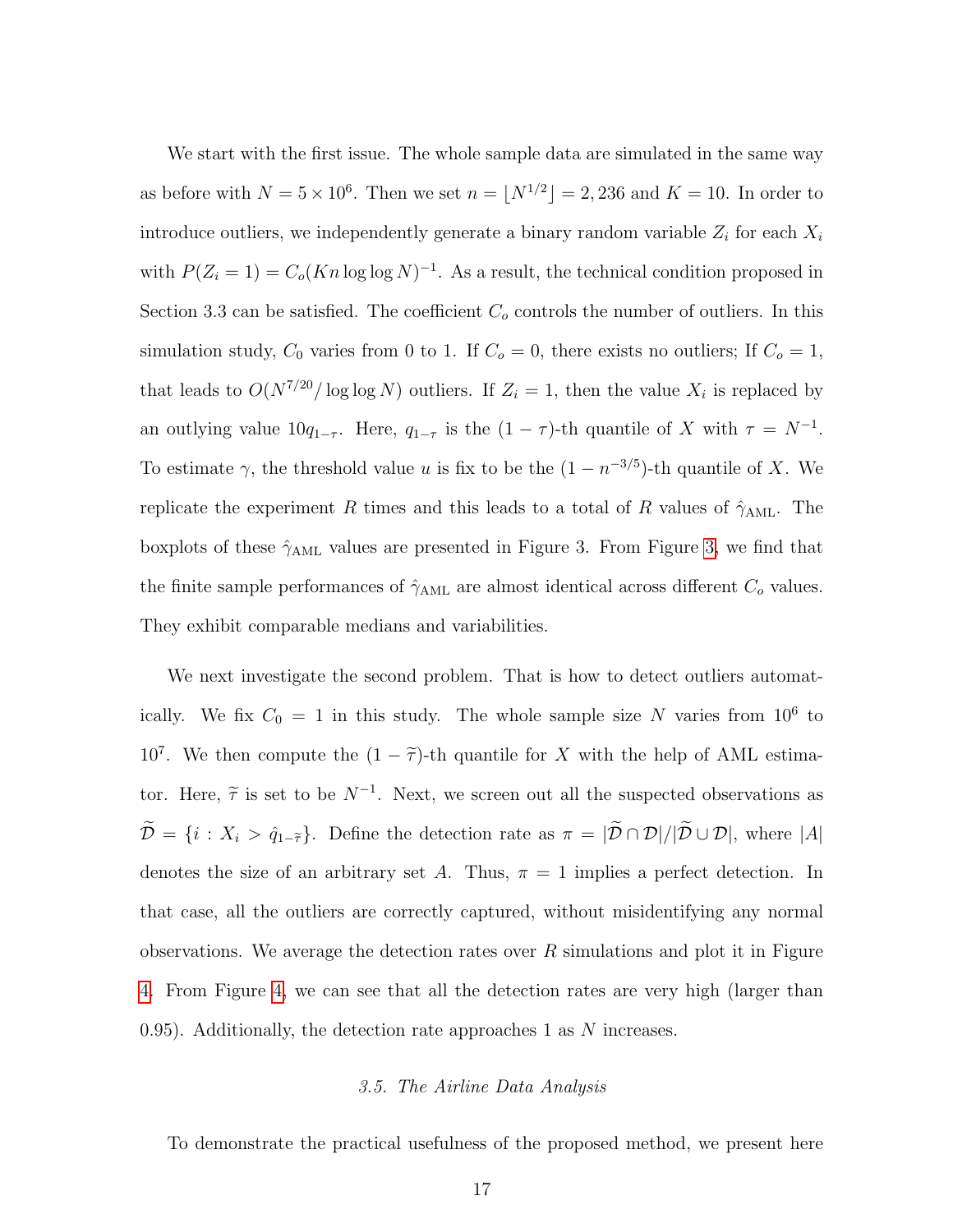

<span id="page-17-0"></span>Figure 3: Boxplots of  $R = 1,000$  replications of  $\hat{\gamma}_{AML}$  values under different outlier factor  $C_0$ s. The value of  $C_0$  varies from 0 to 1.  $C_0 = 0$  corresponds to zero-outlier scenario and  $C<sub>o</sub> = 1$  corresponds to scenario with the largest number of outliers. For comparison convenience, the horizontal dashed line in each plot represents the median of  $\hat{\gamma}_{\text{AML}}$  values under  $C_o = 0$ .

a real dataset analysis. The dataset is referred to as the airline data. It can be freely downloaded from the website <http://stat-computing.org/dataexpo/2009/>. Each record contains detailed information for one particular commercial flight within the USA, from 1987 and 2008. Specifically, a total of 29 variables are included in each record. Among these variables, 13 of them are continuous variables. However, most of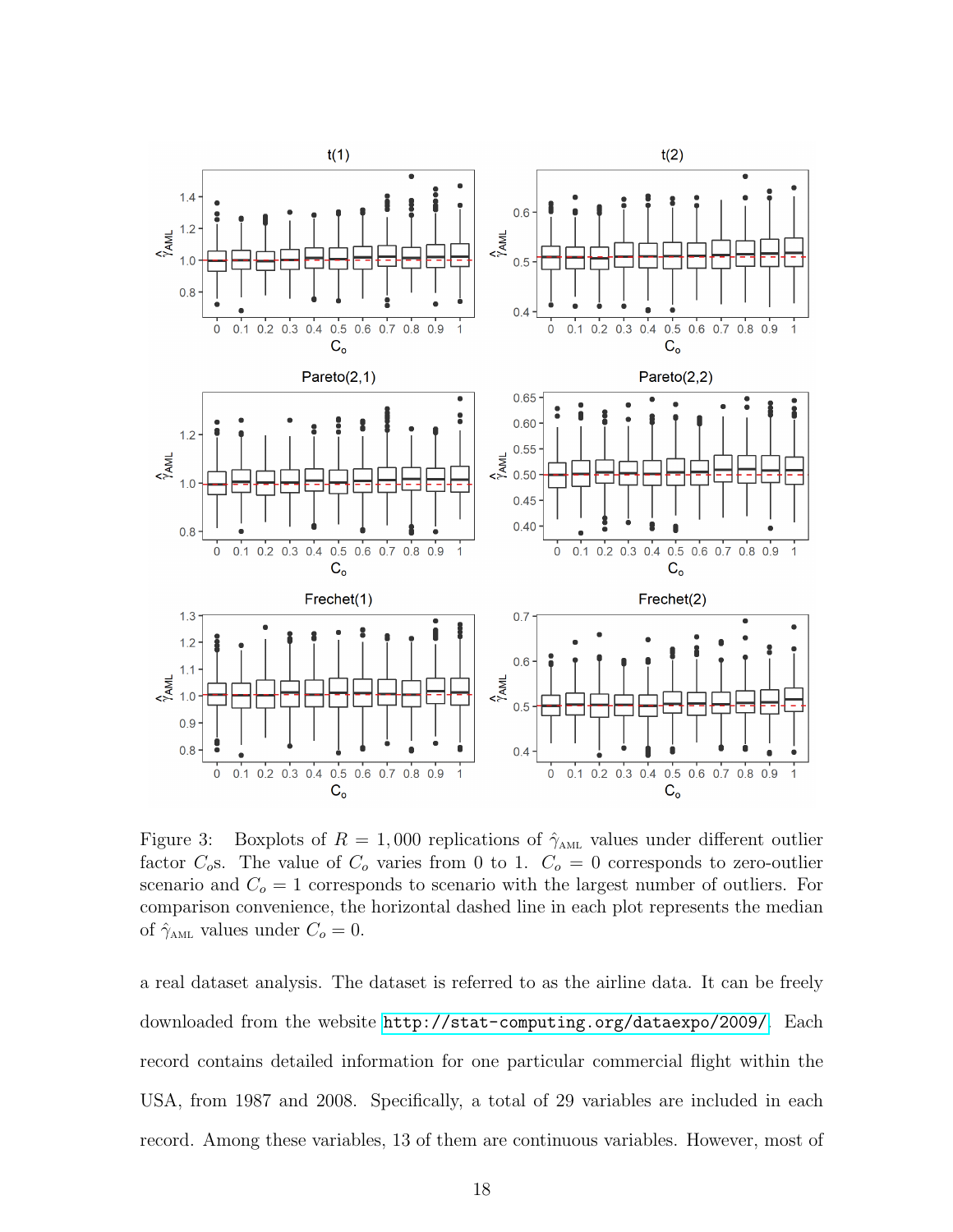

<span id="page-18-0"></span>Figure 4: The averaged detection rate versus the whole sample size  $N$ . Different plots correspond to different distribution examples.

these continuous variables suffer from severe missing problems. Only 5 of them have missing rates less than 10%. They are, respectively, the ActualElapsedTime (actual elapsed time), CRSElapsedTime (scheduled elapsed time), ArrDelay (arrival delay), DepDelay (departure delay) and Distance variables. Therefore, we will only focus on these 5 variables for illustration purpose. More details about these variables can be found in the downloading website.

Our aim in this study is to construct normal ranges for these 5 continuous variables. Accordingly, those values that fall outside the normal ranges will be regarded as suspected records and might be practically treated as outliers. Note that the original dataset contains about 120 million records. It takes up about 12 GB on a hard drive. As a consequence, it is too large to be read into a usual personal computer's memory as a whole. We have to rely on subsampling technique for data analysis. To this end, we first randomly draw a subsample with size  $n = 10,000$  for a quick review. Based on the subsample, we are able to obtain a number of useful descriptive statistics for each variable. The detailed results are reported in Table 4. From Table 4, we can see that all the variables have kurtosises larger than 3. While the kurtosises of the ArrDelay and DepDelay variables are larger than 9. This indicates that all the five variables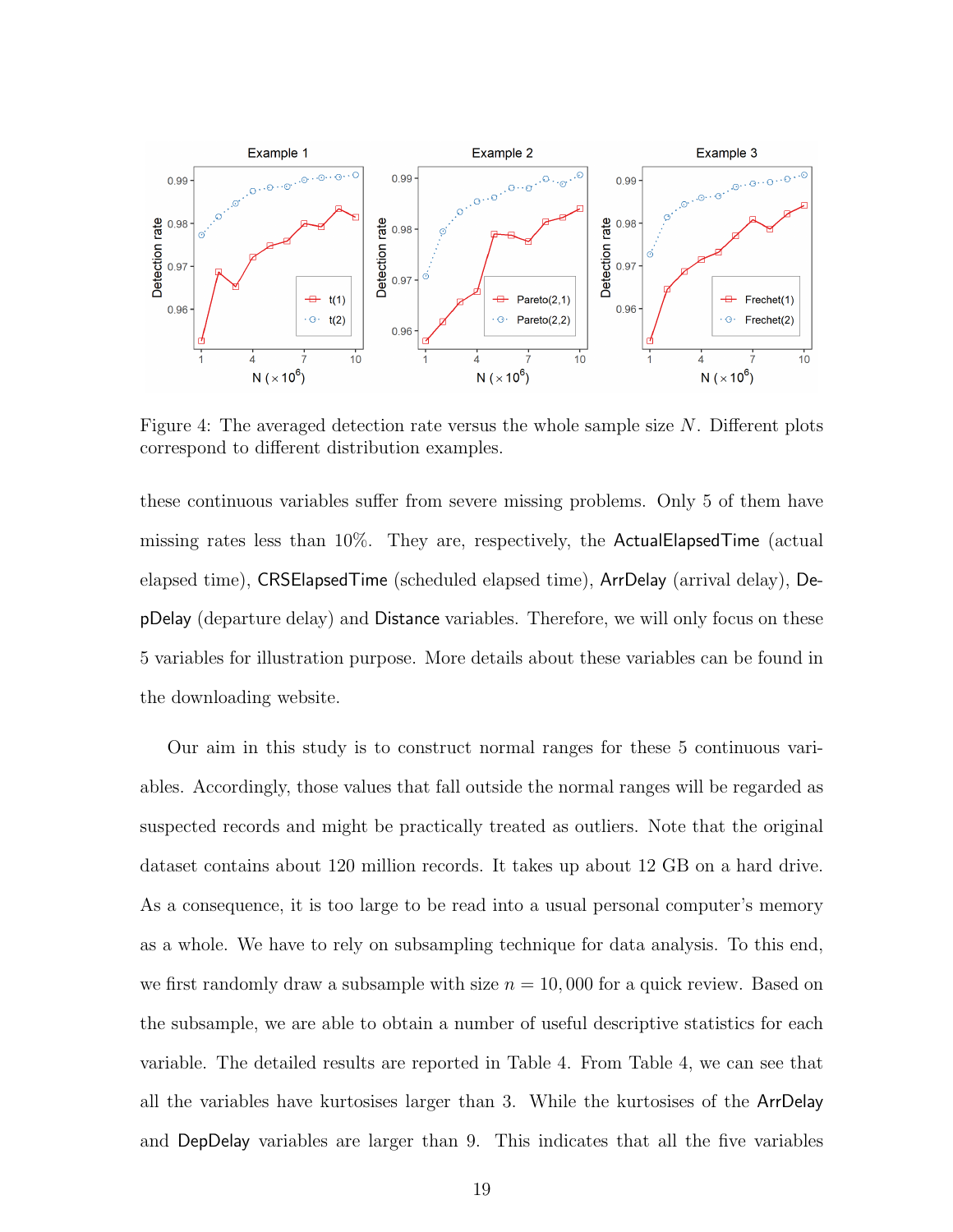under study have heavier tails than a normal distribution. Moreover, two of them are even more severely heavy-tailed compared with  $t(5)$ . The outlier detection for these variables becomes imperative and challenging.

To address the issue, we use the proposed subsampling-based method to estimate the normal value upper and lower bound for each variable. In this study, we fix  $n = 10,000$  and  $K = 10$ . For each subsample, we set the threshold value u as the  $(1 - n^{-3/5})$ -th empirical quantile. This leads to the corresponding  $\hat{\gamma}_k$ . By combining  $\hat{\gamma}_{k}$ s (1  $\leq$   $k \leq K$ ) together, we can obtain the final estimator  $\hat{\gamma}_{AML}$ . Next, we reset u as the average of  $K$  empirical quantile values instead. Then we are able to compute the value of the upper bound estimator  $\hat{q}_{1-}^{(a)}$  $_{1-\tau}^{(a)}$  according to its formula. The quantile level  $\tau$  referring to the upper bound is fixed to be  $0.5 \times 10^{-3}$  (the lower bound is equivalent to the upper bound for the opposite values). In other words, for each variable, the corresponding normal range should cover 99.9% of the normal records. Before the formal data analysis, the original data are appropriately shifted so that its tail distribution can be better approximated by the tail probability which specified in Condition (C1). The detailed results are reported in Table 4. From Table 4, we observe that, for nearly all the variables under study, approximately 1% of suspected outliers are detected. It is remarkable that this is a percentage significantly larger than the nominal level 0.1%. This suggests that at least some of those suspected outliers are genuine ones. Their extreme behaviors can hardly be explained by the inherent tailheaviness of the data distribution. Therefore, practically it might be better to treat them separately as outliers.

## 4. CONCLUDING REMARKS

In this paper, we develop a subsampling-based method to estimate the extreme value index for heavy-tailed data. The method is developed particularly for massive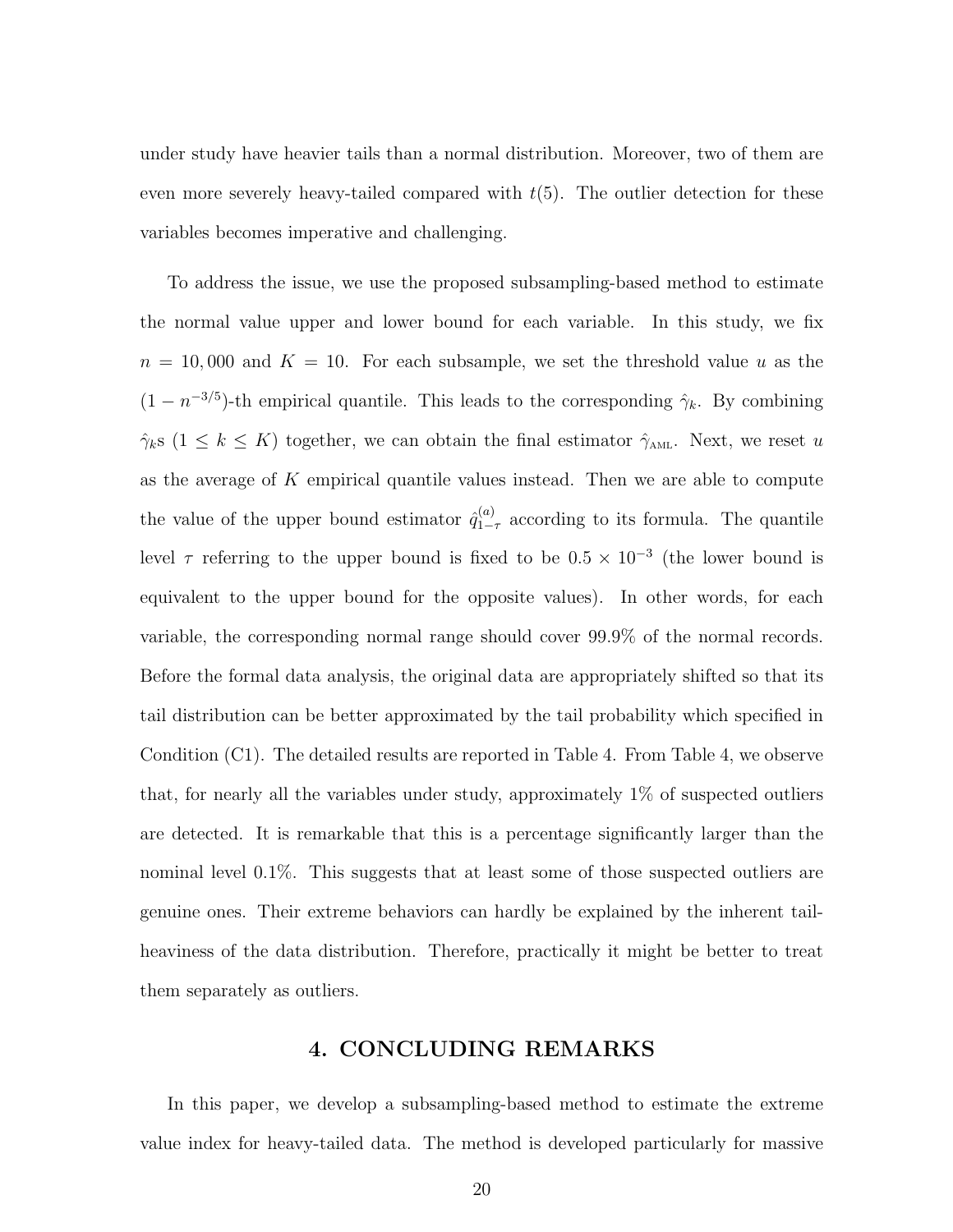datasets with memory constraints. By repeatedly subsampling from the whole data, we can estimate the extreme value index consistently. With the help of the extreme value index estimator, the normal range can be constructed. Observations that fall outside the normal range can be regarded as outliers.

To conclude this paper, we would like to discuss a number of interesting problems for further research. First, it would be worthy to extend our method to multivariate outlier detection. Since the large-scale data in reality are often high-dimensional. The tail dependence between different variables might be nonnegligible. How to take this information into consideration deserves further investigation. Second, recall that in this paper,  $X_i$ s are assumed to be independent and identically distributed random variables with extreme value index  $\gamma$ . Let  $\xi$  be an arbitrary but fixed constant. Theoretically speaking, both variables  $X_i$  and  $X_i + \xi$  should have the same extreme value index. Accordingly, the interested extreme value index can be estimated by either the original sample  $\{X_i\}$  or the shifted one  $\{X_i + \xi\}$ . Both samples should lead to consistent estimators for  $\gamma$ . However, our numerical experience suggests that their finite sample performances could be very different. An appropriately shifted sample can yield an estimator substantially more efficient than that of the original one. As a consequence, how to select the optimal shifting parameter should be another interesting topic for future study. Third, how to choose the upper bound value to capture anomalies is also of great importance. In this work, we use the estimated  $(1 - \tau)$ -th quantile with  $\tau = 10^{-3}$  as the cutoff value. This choice is subjective. It is well worthy of study to devise a data-driven method to determine the value.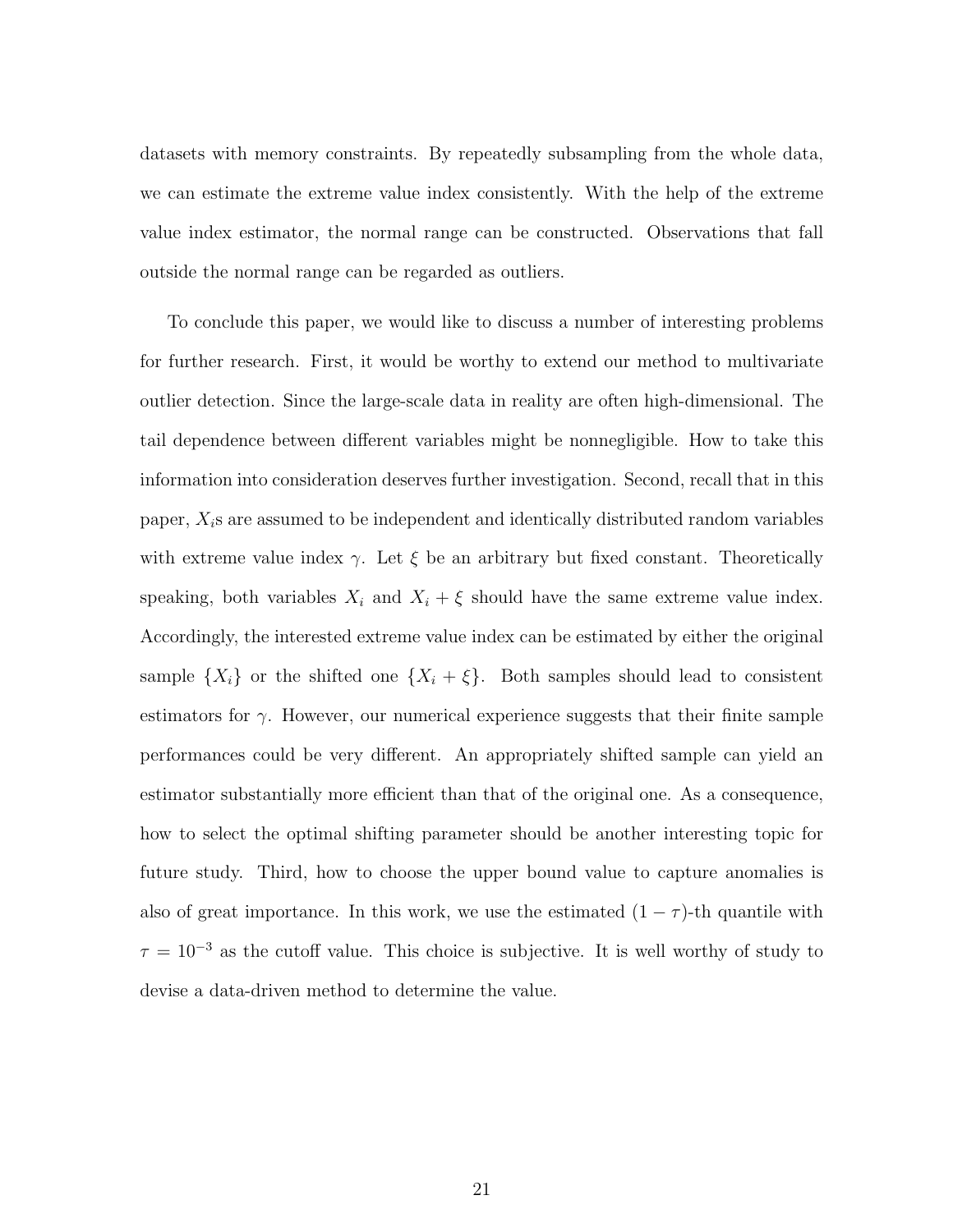### APPENDIX A. PROOF OF THEOREMS

In this appendix, we provide the full proof of Theorem [1](#page-7-0) and Theorem 2. To finish the proof, we need several supporting lemmas. Those lemmas with detailed proofs are given in Appendix B.

#### A.1. Proof of Theorem [1](#page-7-0)

1. Proof of Conclusion (i).

Write  $\sqrt{n_k^u}(\hat{\gamma}_k - \gamma) = (n_k^u)^{-1/2} \sum_{i \in S_k} {\log(X_i/u) - \gamma} I(X_i > u) = Q_{1k}Q_{2k}$ , where  $Q_{1k} = (\alpha_u n/n_k^u)^{1/2}$  and  $Q_{2k} = (\alpha_u n)^{-1/2} \sum_{i \in S_k} {\log(X_i/u) - \gamma} I(X_i > u)$ . To prove the result in Theorem [1,](#page-7-0) it suffices to show that  $Q_{1k} \stackrel{p}{\to} 1$  and  $Q_{2k} \stackrel{d}{\to} N(0,\gamma^2)$ . By Lemma [1](#page-26-0) in Appendix B, we know that  $\alpha_u n/n_k^u$  $\stackrel{p}{\rightarrow}$  1. This implies that  $Q_{1k} \stackrel{p}{\rightarrow} 1$ . Moreover,  $Q_{2k}$  is a normalized sum of independent and identically distributed random variables conditioned on S. Denote  $Y_i = \alpha_u^{-1/2} \left\{ \log \left( X_i/u \right) - \gamma \right\} I \left( X_i > u \right)$ . Thus, by the Lindeberg-Feller theorem, the asymptotical normality of  $Q_{2k}$  holds if we are able to show that (i)  $E(Q_{2k}) = o(1)$ , (ii)  $var(Q_{2k}) = \gamma^2 + o(1)$  and (iii)  $\sum_{i\in\mathcal{S}_k} E(n^{-1}|Y_i|^2 1\{n^{-1/2}|Y_i| > \epsilon\}) = o(1)$  for any  $\epsilon > 0$ . The proof details are given below.

STEP 1. We study  $E(Q_{2k})$  first. Note that  $E(Q_{2k}) = E\{E(Q_{2k}|\mathbb{S})\}$ . Given full data S, the conditional expectation of  $Q_{2k}$  equals

<span id="page-21-0"></span>
$$
E(Q_{2k}|\mathbb{S}) = n^{-1/2} E\left[\sum_{i \in S_k} \alpha_u^{-1/2} \left\{ \log \left(X_i/u\right) - \gamma \right\} I\left(X_i > u\right) | \mathbb{S} \right]
$$

$$
= n^{1/2} N^{-1} \sum_{i \in \mathbb{S}} Y_i,
$$
(A.1)

Hence,  $E(Q_{2k}) = n^{1/2}E(Y)$  where  $Y = \alpha_u^{-1/2} \left\{ \log(X/u) - \gamma \right\} I(X > u)$ . Next we exam the expectation of Y.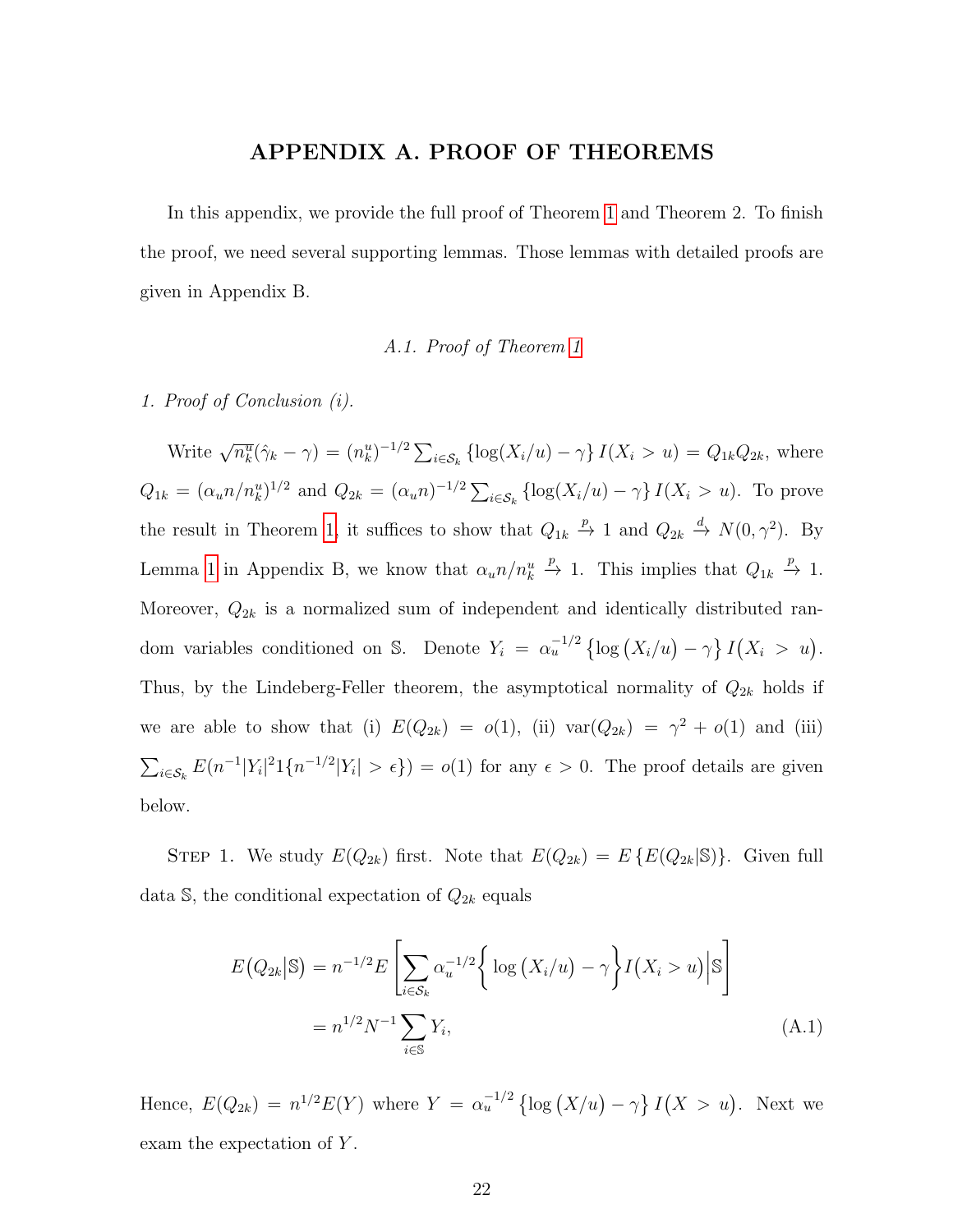By the definition of Y,  $E(Y) = \alpha_u^{-1/2} \left[ E \left\{ \log(X/u) I(X > u) \right\} - \gamma P(X > u) \right]$ . Note that

<span id="page-22-0"></span>
$$
E\left\{\log\left(X/u\right)I\left(X > u\right)\right\} = \int_0^\infty P\left\{\log\left(X/u\right) > t\right\} dt = \int_0^\infty P\left(X > u e^t\right) dt
$$

$$
= \beta u^{-1/\gamma} \int_0^\infty e^{-t/\gamma} dt + \beta Cu^{-1/\gamma-\delta} \int_0^\infty e^{-(1/\gamma+\delta)t} dt + o(1)
$$

$$
= \beta u^{-1/\gamma} \gamma + \frac{\beta C}{1/\gamma + \delta} u^{-1/\gamma-\delta} + o(1).
$$
(A.2)

The third equality in [\(A.2\)](#page-22-0) follows from Condition (C1). Therefore, we have  $E(Y) =$  $\alpha_u^{-1/2} \{ (1/\gamma + \delta)^{-1} - \gamma \} \, \beta C u^{-1/\gamma - \delta} + o(1)$ . Thus,

$$
E(Q_{2k}) = n^{1/2} E(Y) = \left(\frac{1}{1/\gamma + \delta} - \gamma\right) \beta C \left(nu^{-1/\gamma - 2\delta}\right)^{1/2} \left(\frac{u^{-1/\gamma}}{\alpha_u}\right)^{1/2} + o(1).
$$

By Condition (C3), we have  $nu^{-1/\gamma - 2\delta} \to 0$ . And by Condition (C1), we have  $\alpha_u^{-1} u^{-1/\gamma} =$  $O(1)$ . This implies that  $E(Q_{2k}) = o(1)$ .

STEP 2. We next study the variance of  $Q_{2k}$ . Here,  $\text{var}(Q_{2k}) = P_1 + P_2$ , where  $P_1 =$  $\text{var}\{E(Q_{2k}|\mathbb{S})\}, P_2 = E\{\text{var}(Q_{2k}|\mathbb{S})\}.$  For  $P_1$ , note that  $E(Q_{2k}|\mathbb{S}) = n^{1/2}N^{-1}\sum_{i\in\mathbb{S}}Y_i$ by [\(A.1\)](#page-21-0). Hence,  $P_1 = nN^{-1} \text{var}(Y)$ . For  $P_2$ , notice that the conditional variance of  $Q_{2k}$  equals

$$
\operatorname{var}(Q_{2k}|\mathbb{S}) = n^{-1} \operatorname{var}\left[\alpha_u^{-1/2} \sum_{i \in S_k} \left\{ \log \left( X_i/u \right) - \gamma \right\} I(X_i > u) \Big| \mathbb{S} \right]
$$

$$
= N^{-1} \sum_{i \in \mathbb{S}} \left( Y_i - \overline{Y} \right)^2.
$$

where  $\overline{Y} = N^{-1} \sum_{i \in \mathbb{S}} Y_i$ . Thus,  $P_2 = E\{\text{var}(Q_{2k} | \mathbb{S})\} = (N-1)\text{var}(Y)/N$ . Then we have  $var(Q_{2k}) = P_1 + P_2 = (n + N - 1)var(Y)/N$ . Since by Condition (C2),  $(n+N-1)/N \to 1$  as  $n \to \infty$  and  $N \to \infty$ . It suffices to show that  $var(Y) \to \gamma^2$ .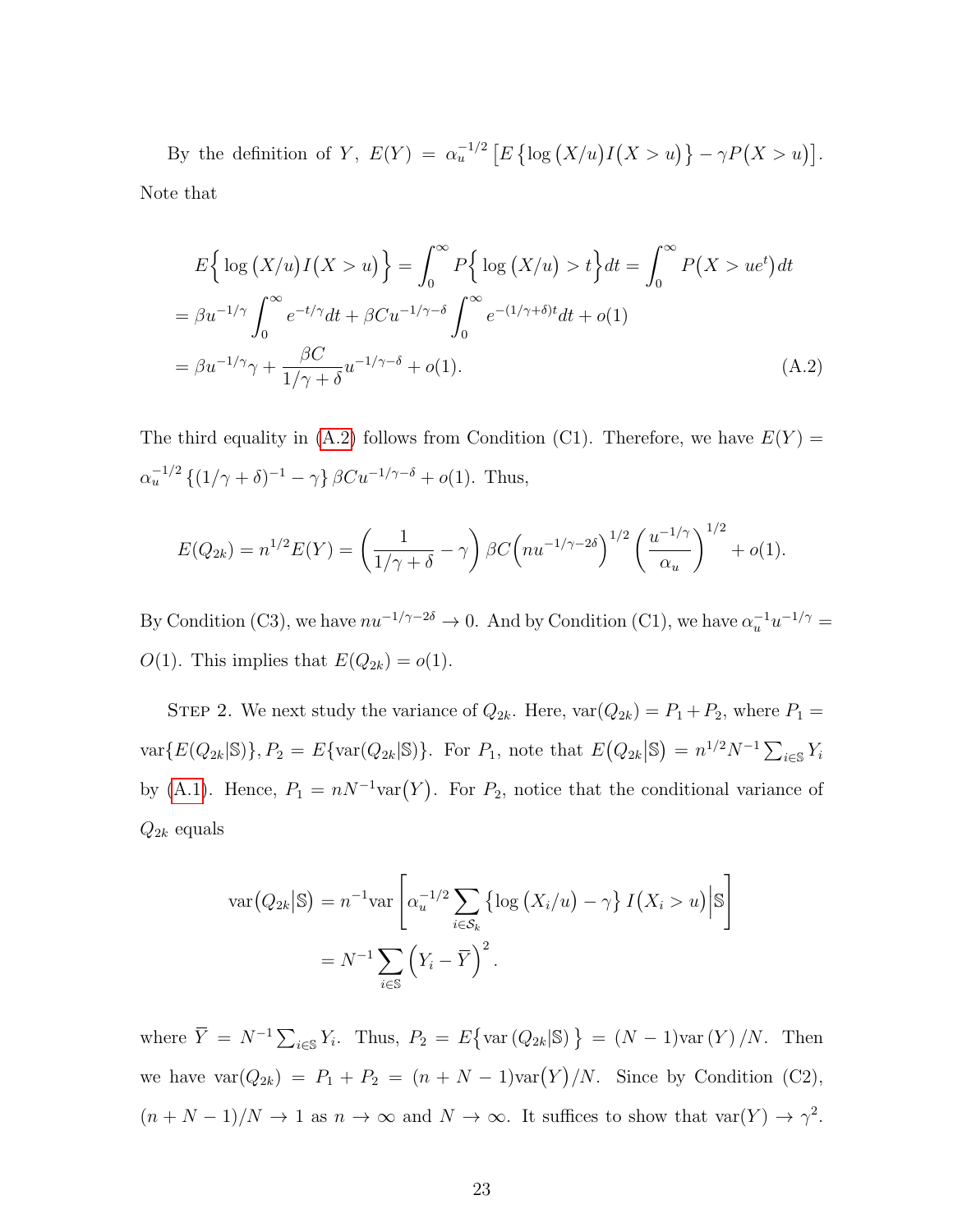Next we exam the variance of  $Y$ .

According to the result of Step 1, we have  $E(Y) = n^{-1/2}E(Q_{2k}) = o(1)$ . Consequently, we obtain that

<span id="page-23-0"></span>
$$
\text{var}(Y) = E(Y^2) + o(1) = \alpha_u^{-1} E\Big[\big\{\log(X/u) - \gamma\big\}^2 I(X > u)\Big] + o(1)
$$
  
=  $\alpha_u^{-1} \Big\{\int_0^\infty P\left\{\log^2(X/u) > t\right\} dt - 2\gamma \int_0^\infty P\big\{\log(X/u) > t\big\} dt + \gamma^2 P(X > u)\Big\} + o(1).$  (A.3)

Similar to [\(A.2\)](#page-22-0), we can obtain that  $\int_0^\infty P\{\log(X/u) > t\} dt = \beta u^{-1/\gamma}\gamma + (1/\gamma +$  $\delta$ )<sup>-1</sup>βCu<sup>-1/γ-δ</sup> + o(1). Moreover, we can also prove that  $\int_0^\infty P\left\{\log^2(X/u) > t\right\} dt =$  $2\beta u^{-1/\gamma}\gamma^2 + 2(1/\gamma+\delta)^{-2}\beta Cu^{-1/\gamma-\delta} + o(1)$ . Substituting the two equations into [\(A.3\)](#page-23-0), we obtain that

<span id="page-23-1"></span>
$$
\operatorname{var}(Y) = \alpha_u^{-1} \left\{ 2\beta u^{-1/\gamma} \gamma^2 - 2\beta u^{-1/\gamma} \gamma^2 + o\left(u^{-1/\gamma}\right) \right\} + \gamma^2 + o(1)
$$
  
=  $\left(\alpha_u u^{1/\gamma}\right)^{-1} o(1) + \gamma^2 + o(1).$  (A.4)

By Condition (C1),  $\alpha_u u^{1/\gamma} = \beta + o(1)$ , so we then have  $(\alpha_u u^{1/\gamma})^{-1} o(1) \to 0$ . Thus,  $var(Y) \to \gamma^2$  as  $u \to \infty$ .

STEP 3. We finally check the Lindeberg condition. According to the proof in step 2, we can show that for any  $i \in \mathcal{S}_k$ ,  $E(|Y_i|^2)$  converges to  $\gamma^2$ . Note that for any  $\epsilon > 0$ ,  $\sum_{i \in S_k} E(n^{-1}|Y_i|^2 1\{n^{-1/2}|Y_i| > \epsilon\}) = E(|Y_i|^2 1\{|Y_i| > n^{1/2}\epsilon\})$ . Then by the dominated convergence theorem, we have  $E(|Y_i|^2 1\{|Y_i| > n^{1/2} \epsilon\}) \to 0$  as  $n \to \infty$ . This completes the proof.

2. Proof of Conclusion (ii).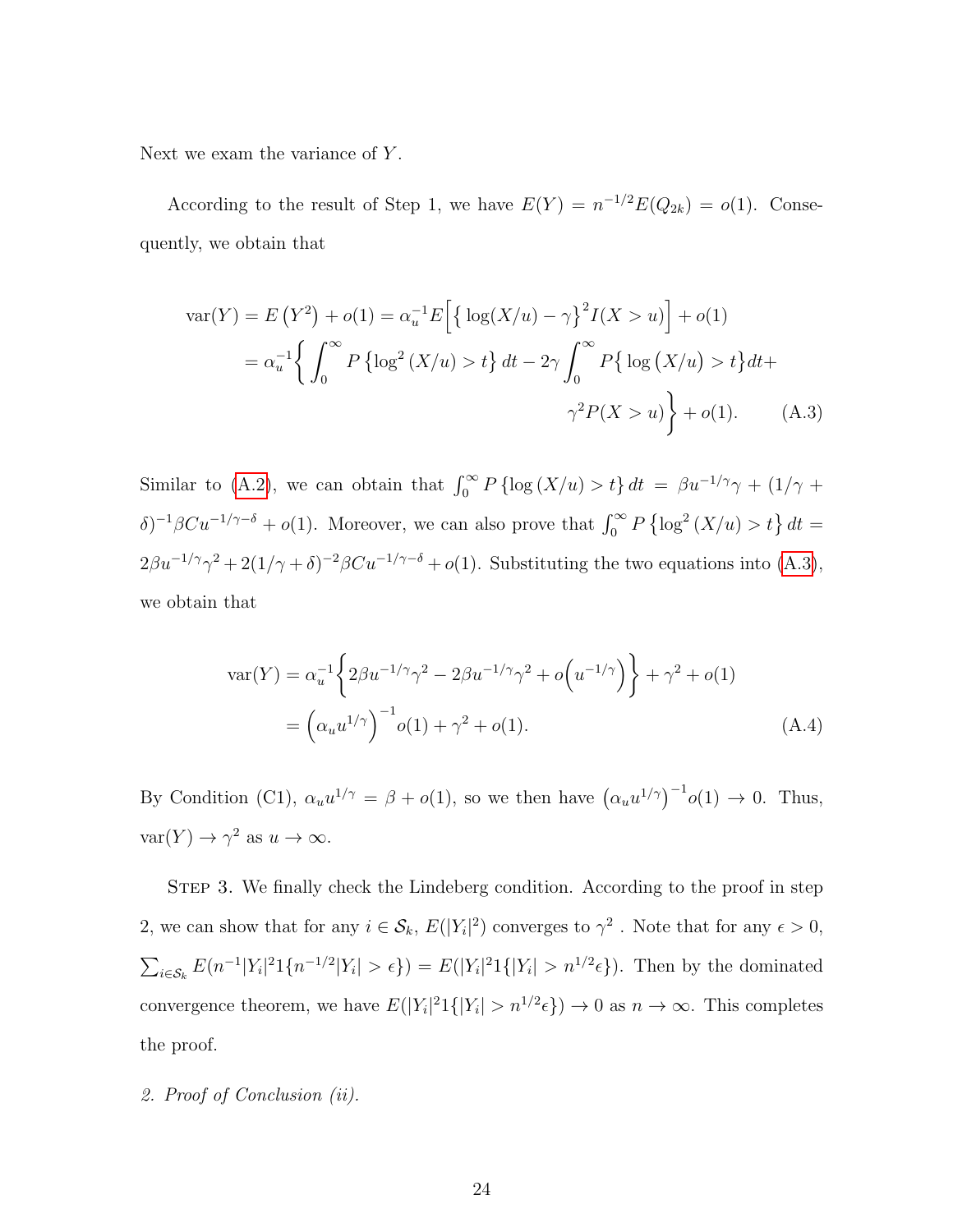Note that  $\sqrt{n_{*}^u}(\hat{\gamma}_{\text{AML}} - \gamma) = (n_{*}^u/\alpha_u nK)^{1/2} \sqrt{\alpha_u nK}(\hat{\gamma}_{\text{AML}} - \gamma)$ . Similar to the poof of Lemma [1](#page-26-0) in Appendix B, it can be shown that  $E(n^u)/\alpha_u nK = 1 + o(1)$  and  $var(n_{*}^{u}/\alpha_{u}nK) = o(1)$ . Therefore,  $(n_{*}^{u}/\alpha_{u}nK)^{1/2} \stackrel{p}{\rightarrow} 1$  and it suffices to show that √  $\overline{\alpha_u nK}(\hat{\gamma}_{\text{AML}} - \gamma) \stackrel{d}{\rightarrow} N(0, \gamma^2).$ 

According to to the poof of conclusion 1, we have  $\sqrt{\alpha_u n}(\hat{\gamma}_k - \gamma) = (\alpha_u n/n_k^u)(\alpha_u n)^{-1/2}$  $\sum_{i \in S_k} {\log(X_i/u) - \gamma} I(X_i > u) = Q_{1k}^2 Q_{2k}$ , where  $Q_{1k} = (\alpha_u n / n_k^u)^{1/2}$  and  $Q_{2k} =$  $(\alpha_u n)^{-1/2} \sum_{i \in S_k} {\log(X_i/u) - \gamma} I(X_i > u)$ , following the same definition in the proof of Theorem 1. Hence,  $\sqrt{\alpha_u n}(\hat{\gamma}_k - \gamma) = Q_{1k}^2 Q_{2k} = Q_{2k} + (Q_{1k}^2 - 1)Q_{2k}$ . Therefore, for the averaged estimator  $\hat{\gamma}_{\text{AML}}$ , we have

$$
\sqrt{\alpha_u n K} (\hat{\gamma}_{AML} - \gamma) = K^{-1/2} \sum_{k=1}^{K} \sqrt{\alpha_u n} (\hat{\gamma}_k - \gamma) = K^{-1/2} \sum_{k=1}^{K} \left\{ Q_{2k} + (Q_{1k}^2 - 1) Q_{2k} \right\}
$$

$$
= K^{-1/2} \sum_{k=1}^{K} Q_{2k} + K^{-1/2} \sum_{k=1}^{K} (Q_{1k}^2 - 1) Q_{2k}.
$$
(A.5)

For the first term on the right hand side of  $(A.5)$ , it can be proven that under Conditions (C1)-(C4),  $E(K^{-1/2}\sum_{k=1}^{K} Q_{2k}) = (nK)^{1/2}E(Y) = o(1)$  and  $var(K^{-1/2}\sum_{k=1}^{K} Q_{2k}) =$  $nN^{-1}var(Y) + (NK-1)var(Y)/NK = \gamma^2 + o(1)$ , where Y is defined in Appendix A.1 The rest of proof is simialr to that of  $Q_{2k} \stackrel{d}{\rightarrow} N(0,\gamma^2)$  in Appendix A.1 and finally we can conclude that  $K^{-1/2} \sum_{k=1}^{K} Q_{2k} \stackrel{d}{\to} N(0, \gamma^2)$ . For the second term, Lemma [4](#page-29-0) in Appendix B indicates that  $K^{-1/2} \sum_{k=1}^{K} (Q_{1k}^2 - 1) Q_{2k} \stackrel{p}{\to} 0$  as  $N \to \infty$ . Combining the results together yields that  $\sqrt{\alpha_u nK} (\hat{\gamma}_{\text{AML}} - \gamma) \stackrel{d}{\rightarrow} N(0, \gamma^2)$ , which completes the proof.

#### <span id="page-24-0"></span>A.2. Proof of Theorem 2

#### 1. Proof of Conclusion (i).

The conclusion (i) follows if we can prove (a)  $q_{1-}^{(a)}$  $\int_{1-\tau}^{(a)}(q_{1-\tau} \xrightarrow{p} 1 \text{ and } (b) \hat{q}_{1-\tau}^{(a)})$  $\int\limits_{1-\tau}^{(a)}\bigl/q^{(a)}_{1-\tau}$  $\xrightarrow{p}$ 1. For the first part, according to the definition of  $q_{1-\tau}$ , we have  $\tau = \beta q_{1-\tau}^{-1/\gamma} \{1+\tau\}$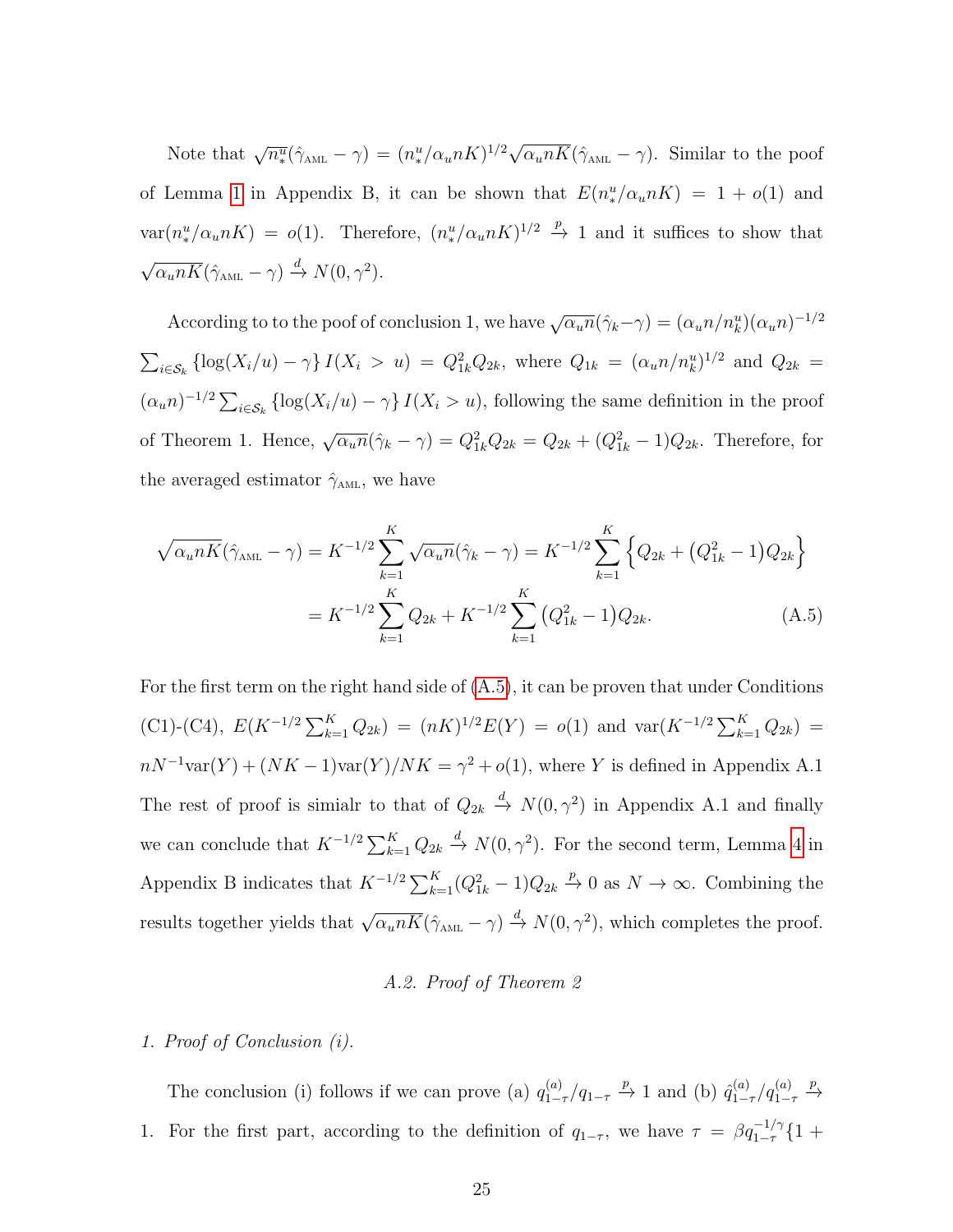$Cq_{1-\tau}^{-\delta} + o(q_{1-\tau}^{-\delta})\}.$  Moreover, since  $q_{1-\tau}^{(a)} = u(\alpha_u/\tau)^\gamma$ , we can also obtain that  $\tau =$  $(q_1^{(a)}$  $(1-\tau)^{-1/\gamma}u^{1/\gamma}\alpha_u$ . Combining the two equations together gives  $\beta q_{1-\tau}^{-1/\gamma}$  {1 +  $Cq_{1-\tau}^{-\delta}$  +  $o(q_{1-\tau}^{-\delta})\} = (q_{1-\tau}^{(a)})$  $\sum_{1-\tau}^{(a)}$  -1/ $\gamma u^{1/\gamma} \beta u^{-1/\gamma}$  {1 +  $Cu^{-\delta}$  +  $o(u^{-\delta})$ }. Rearrange it yields that

<span id="page-25-1"></span><span id="page-25-0"></span>
$$
(q_{1-\tau}^{(a)}/q_{1-\tau})^{-1/\gamma} = \frac{1 + Cq_{1-\tau}^{-\delta} + o(q_{1-\tau}^{-1/\delta})}{1 + Cu^{-\delta} + o(u^{-\delta})}.
$$
\n(A.6)

Condition (C3) assumes that  $u \to \infty$  and thus  $\alpha_u \to 0$ . Hence,  $\tau \to 0$  and then  $q_{1-\tau} \to \infty$ . As a consequence, the right-hand side of [\(A.6\)](#page-25-0) converges to 1, implying that  $q_{1-}^{(a)}$  $\frac{(a)}{1-\tau}/q_{1-\tau} \stackrel{p}{\to} 1.$ 

As for the second part, note that  $\hat{q}_{1-\tau}^{(a)} = u (\hat{\alpha}_u/\tau)^{\hat{\gamma}_{AML}}$  and  $q_{1-\tau}^{(a)} = u (\alpha_u/\tau)^{\gamma}$ , we have

$$
\log(\hat{q}_{1-\tau}^{(a)}/q_{1-\tau}^{(a)}) = \hat{\gamma}_{\text{AML}} \log(\hat{\alpha}_u/\tau) - \gamma \log(\alpha_u/\tau)
$$

$$
= (\hat{\gamma}_{\text{AML}} - \gamma)(\log \alpha_u - \log \tau) + \hat{\gamma}_{\text{AML}} (\log \hat{\alpha}_u - \log \alpha_u) \tag{A.7}
$$

The first term in [\(A.7\)](#page-25-1) can be rewritten as  $(\hat{\gamma}_{AML} - \gamma)(\log \alpha_u - \log \tau) = \sqrt{n_*^u}(\hat{\gamma}_{AML} - \tau)$  $\gamma$ ) $(n_{*}^{u})^{-1/2}$  log( $\alpha_{u}/\tau$ ). Here,  $\sqrt{n_{*}^{u}}(\hat{\gamma}_{\text{AML}} - \gamma) = O_{p}(1)$  by Theorem [1.](#page-7-0) According to the proof of Lemma 1, we are also able to show that  $n_*^u = nK\alpha_u\{1 + o_p(1)\}\$ . Since we assume that  $\log(\alpha_u/\tau) = o($ √  $\overline{nKa_u}$ , we have  $(n^u_*)^{-1/2}\log(\alpha_u/\tau) = o_p(1)$ . Therefore, the first term equals to  $o_p(1)$ .

While for the second term, following an approach similar to that in the proof of Lemma [1,](#page-26-0) it can be verified that  $\hat{\alpha}_u/\alpha_u \stackrel{p}{\rightarrow} 1$  and thus  $\log \hat{\alpha}_u - \log \alpha_u \stackrel{p}{\rightarrow} 0$ . Since Theorem [1](#page-7-0) implies that  $\hat{\gamma}_{\text{AML}}$  is a consistent estimator of  $\gamma$ , we can conclude that  $\hat{\gamma}_{\text{AML}}(\log \hat{\alpha}_u - \log \alpha_u) = o_p(1)$ . Combining these two terms together, we have  $\log(\hat{q}_{1-}^{(a)}% )=\log(\hat{q}_{1-}^{(a)}% )+\log(\hat{q}_{2-}^{(a)}% )$  $\binom{a}{1-\tau}q_{1-\tau}^{(a)}$   $\stackrel{p}{\to}$  0. This means that  $\hat{q}_{1-\tau}^{(a)}$  $\int\limits_{1-\tau}^{(a)}\langle q^{(a)}_{1-\tau}% (n)\rangle\langle\langle n^{(a)}_{1-\tau}% (n)\rangle\langle\langle n^{(a)}_{1-\tau}% (n)\rangle\langle\langle n^{(a)}_{1-\tau}% (n)\rangle\langle\langle n^{(a)}_{1-\tau}% (n)\rangle\langle\langle n^{(a)}_{1-\tau}% (n)\rangle\langle\langle n^{(a)}_{1-\tau}% (n)\rangle\langle\langle n^{(a)}_{1-\tau}% (n)\rangle\langle\langle n^{(a)}_{1-\tau}% (n)\rangle\langle\langle n^{(a)}_{1-\tau}% (n)\rangle\langle\langle n^{(a)}_{1-\tau}% (n)\rangle\langle\langle n^{(a)}_{1$  $\stackrel{p}{\rightarrow}$  1. The proof is completed.

2. Proof of Conclusion (ii).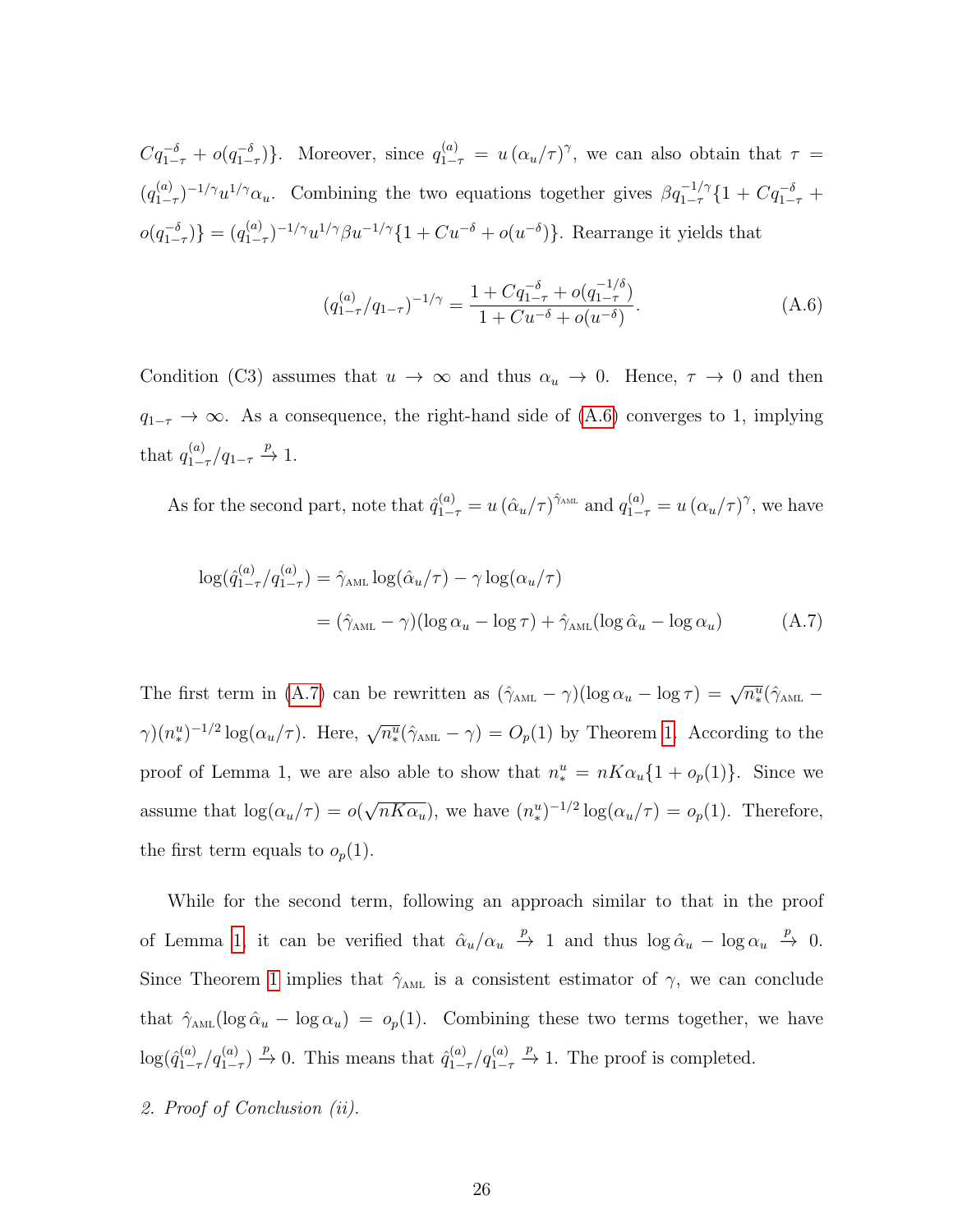Note that  $\hat{\tau} = P(X_i > \hat{q}_{1-}^{(a)})$  $\beta_{1-\tau}^{(a)}$ ) =  $\beta(\hat{q}_{1-}^{(a)})$  $_{1-\tau}^{(a)})^{-1/\gamma}[1+C(\hat q_{1-}^{(a)})]$  $\lambda_{1-\tau}^{(a)}\big)^{-\delta} + o\{(\hat q_{1-\tau}^{(a)}\big)$  $_{1-\tau}^{(a)}$  $\rceil$ <sup>-δ</sup>}] and  $\tau = \beta q_{1-\tau}^{-1/\gamma} \{1 + Cq_{1-\tau}^{-\delta} + o(q_{1-\tau}^{-\delta})\}.$  We have

$$
\hat{\tau}/\tau = (\hat{q}_{1-\tau}^{(a)}/q_{1-\tau})^{-1/\gamma} \frac{1 + C(\hat{q}_{1-\tau}^{(a)})^{-\delta} + o\{(\hat{q}_{1-\tau}^{(a)})^{-\delta}\}}{1 + Cq_{1-\tau}^{-\delta} + o(q_{1-\tau}^{-\delta})}
$$

Since we have shown that  $\hat{q}_{1-}^{(a)}$  $\int_{1-\tau}^{(a)}/q_{1-\tau} \stackrel{p}{\rightarrow} 1$  in the first conclusion,  $\hat{\tau}/\tau \stackrel{p}{\rightarrow} 1$  can be proven.

## APPENDIX B. LEMMAS

We present here several useful lemmas for proofs in Appendix A. To prove the first conclusion in Theorem [1,](#page-7-0) the following lemma is needed. Similar lemma was also developed in [Wang and Tsai \(2009\)](#page-34-2). The difference is that the lemma given in Wang and Tsai (2009) was developed for original data while ours is developed for subsampled data. The details are given below.

<span id="page-26-0"></span>**Lemma 1.** Under Conditions (C1) and (C2), we have  $n_k^u/n = \beta u^{-1/\gamma} \{1 + o_p(1)\}.$ 

*Proof.* The conclusion follows, if we can show that  $A = \beta^{-1} u^{1/\gamma} n_k^u / n = 1 + o_p(1)$ . To this end, it suffices to show that  $E(A) = 1 + o(1)$  and  $var(A) = o(1)$ . For the expectation of A, let  $\alpha_u^* = P(X_i > u)$  where  $i \in \mathcal{S}_k$  for any  $1 \leq k \leq K$ . Then we have  $E(A) = \beta^{-1} u^{1/\gamma} \alpha_u^*$ . Note that

$$
\alpha_u^* = P(X_i > u) = E\{I(X_i > u)\} = E\left[E\left\{I(X_i > u) | \mathbb{S}\right\}\right]
$$

$$
= E\left\{N^{-1}\sum_{i \in \mathbb{S}} I(X_i > u)\right\} = P(X > u) = \alpha_u.
$$

Moreover, Condition (C1) implies that  $\alpha_u = \beta^{-1} u^{1/\gamma} \{1 + o(1)\}\.$  Therefore,  $E(A) =$  $\beta^{-1}u^{1/\gamma}\alpha_u = 1 + o(1)$ . For the variance of A, write  $U_i = I(X_i > u)$ , then  $var(A) =$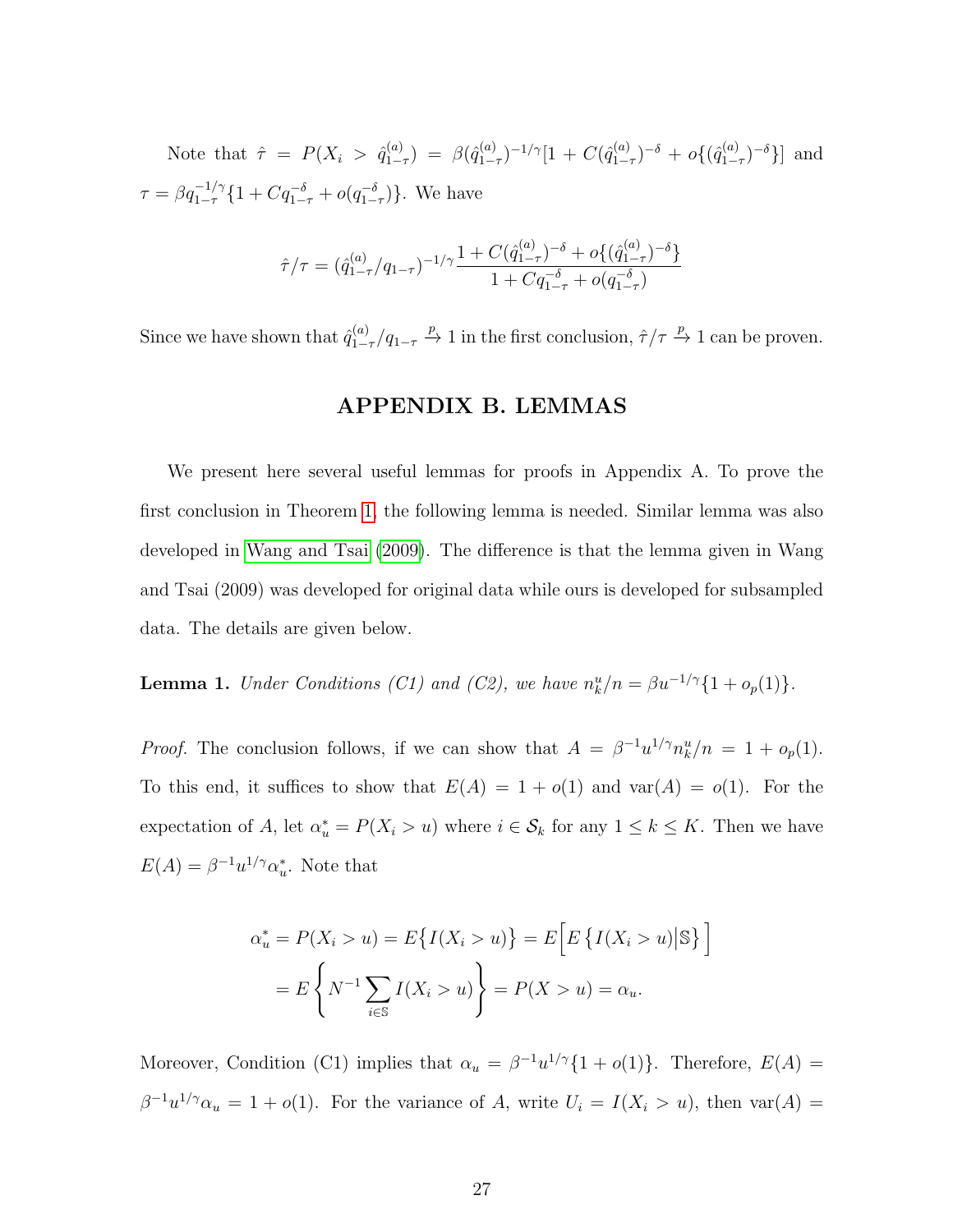$$
(\beta^{-1}u^{1/\gamma})^2 \text{var}(n_k^u/n) = n^{-2}(\beta^{-1}u^{1/\gamma})^2 \text{var}\left(\sum_{i \in S_k} U_i\right). \text{ Recall that}
$$

$$
\text{var}\left(\sum_{i \in S_k} U_i\right) = E\left\{\text{var}\left(\sum_{i \in S_k} U_i \bigg| \mathbb{S}\right)\right\} + \text{var}\left\{E\left(\sum_{i \in S_k} U_i \bigg| \mathbb{S}\right)\right\}
$$

$$
= E\left\{nN^{-1}\sum_{i \in \mathbb{S}} \left(U_i - \overline{U}\right)^2\right\} + \text{var}\left(nN^{-1}\sum_{i \in \mathbb{S}} U_i\right)
$$

$$
= n(n + N - 1)N^{-1} \text{var}(U).
$$

where  $\overline{U} = N^{-1} \sum_{i \in \mathbb{S}} U_i$ ,  $U = I(X > u)$ ,. Moreover,  $\text{var}(U) = P(X > u) \{1 - P(X > u) \}$  $u$ }  $\leq P(X > u)$ . Therefore, combining with Condition (C1), we have

$$
\operatorname{var}(A) \le (\beta^{-1} u^{1/\gamma})^2 (n + N - 1)(nN)^{-1} P(X > u)
$$
  
=  $\beta^{-1} (un^{-\gamma})^{1/\gamma} (n + N - 1) N^{-1} \{1 + o(1)\}.$ 

By Condition (C2) and (C3), we know that  $n = o(N)$  and  $u = o(n^{\gamma})$ . Hence,  $var(A) \rightarrow$  $\Box$ 0. This completes the proof.

To prove the second conclusion in Theorem [1,](#page-7-0) we need the following three lemmas. We first develop an Bernstein-type inequality for subsampled data in Lemma [2.](#page-27-0) This lemma can be viewed as the extension of the classical Bernstein inequality [\(Bennett,](#page-31-8) [1962\)](#page-31-8) but for subsampled data.

<span id="page-27-0"></span>**Lemma 2.** Let  $\mathcal{F}_N = \{X_1, \dots, X_N\}$  be independent and identically distributed bounded random variables such that  $EX_i = \mu$  and  $|X_i| \leq M$ . Subsamples  $\{X_1^*, \dots, X_n^*\}$  are drawn from  $\mathcal{F}_N$  independently with replacement. Then for any  $t > 0$ , we have

$$
P\bigg(\left|n^{-1}\sum_{i=1}^n X_i^* - \mu\right| > t\bigg) \le 4 \exp\left(-\frac{nt^2}{12\phi + 4Mt/3}\right) + 2 \exp\left(-\frac{N\phi^2}{8\psi^2 + 4M^2\phi/3}\right),
$$

where  $\phi = E(X_i^2)$  and  $\psi = var(X_i^2)$ .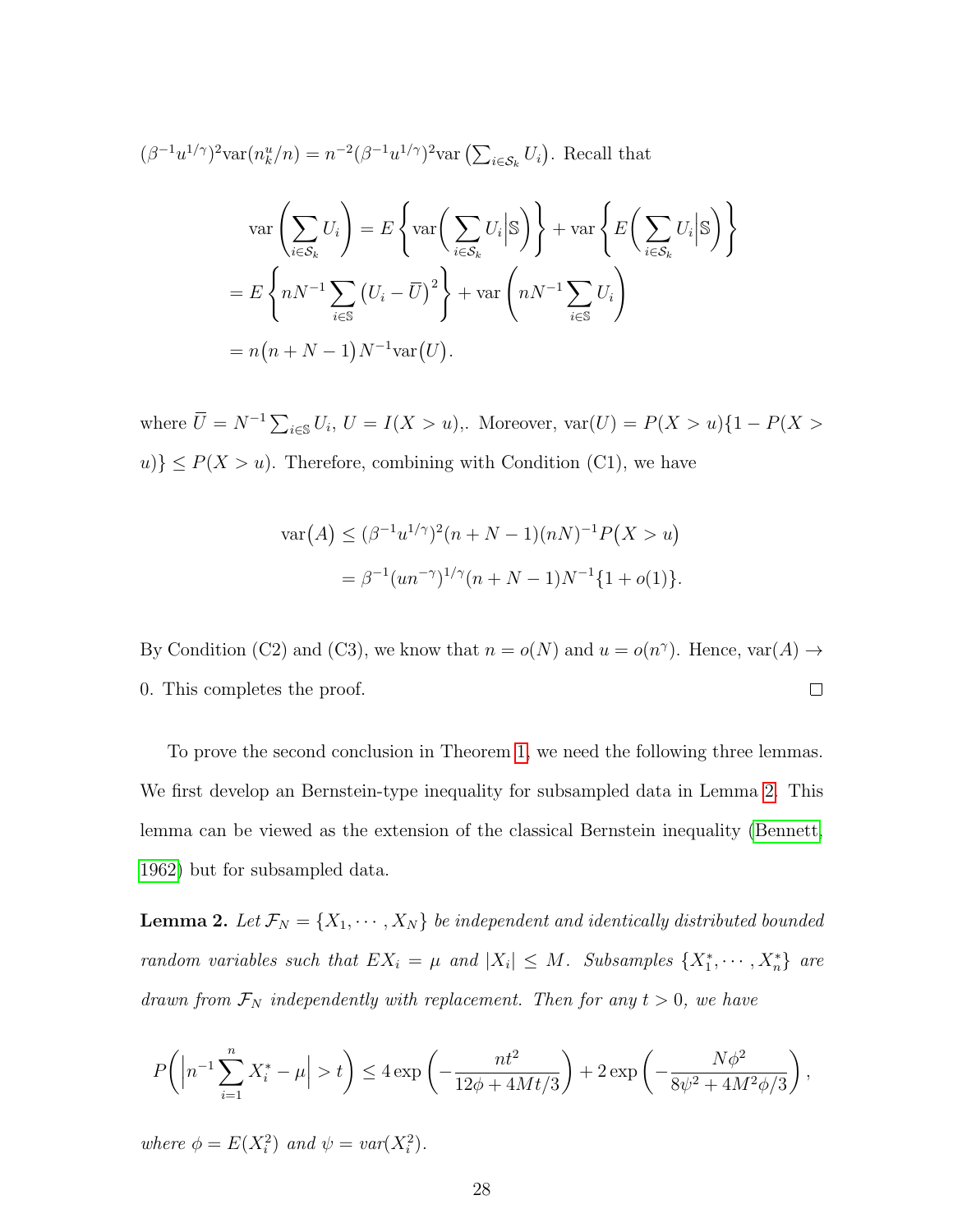*Proof.* Let  $\sigma^2 = \text{var}(X_i)$ . By Bernstein inequality [\(Bennett, 1962\)](#page-31-8) we know that, for any  $t > 0$ ,  $P(\sum_{i=1}^{N} X_i - N\mu > t) \le \exp\{-t^2/(2N\sigma^2 + 2Mt/3)\}\.$  This is equivalent to

$$
P(|\overline{X} - \mu| > t) \le 2 \exp\left(-\frac{Nt^2}{2\sigma^2 + 2Mt/3}\right). \tag{B.1}
$$

Similarly, note that given full dataset  $\mathcal{F}_N$ ,  $X_i^*$ s are conditionally independent with  $E(X_i^*|\mathcal{F}_N) = N^{-1} \sum_{i=1}^N X_i = \overline{X}$  and  $\text{var}(X_i^*|\mathcal{F}_N) = N^{-1} \sum_{i=1}^N (X_i - \overline{X})^2 \le N^{-1} \sum_{i=1}^N X_i^2$ , we can also obtain that

$$
P\left(\left|n^{-1}\sum_{i=1}^{n}X_{i}^{*}-\bar{X}\right|>t\Big| \mathcal{F}_{N}\right)\leq 2\exp\bigg(-\frac{nt^{2}}{2N^{-1}\sum_{i=1}^{N}X_{i}^{2}+2Mt/3}\bigg).
$$
 (B.2)

Taking the expectation from both sides in [\(B.2\)](#page-22-0) lead to

$$
P(|n^{-1}\sum_{i=1}^{n} X_{i}^{*} - \bar{X}| > t) = E\left\{ P(|n^{-1}\sum_{i=1}^{n} X_{i}^{*} - \bar{X}| > t | \mathcal{F}_{N}) \right\}
$$
  
= 
$$
E\left\{ P(|n^{-1}\sum_{i=1}^{n} X_{i}^{*} - \bar{X}| > t | \mathcal{F}_{N}) I(|N^{-1}\sum_{i=1}^{N} X_{i}^{2} - \phi| < \phi/2 \right) + P(|n^{-1}\sum_{i=1}^{n} X_{i}^{*} - \bar{X}| > t | \mathcal{F}_{N}) I(|N^{-1}\sum_{i=1}^{N} X_{i}^{2} - \phi| > \phi/2) \right\}
$$
  

$$
\leq 2 \exp\left(-\frac{nt^{2}}{3\phi + 2Mt/3}\right) + P(|N^{-1}\sum_{i=1}^{N} X_{i}^{2} - \phi| > \phi/2).
$$
 (B.3)

For the second term on the right side of [\(B.3\)](#page-23-0), notice that  $E(N^{-1}\sum_{i=1}^{N}X_i^2)=\phi$  and  $X_i^2 \leq M^2$ , applying Bernstein inequality [\(B.1\)](#page-21-0) again and replacing t by  $\phi/2$  gives

$$
P(|N^{-1}\sum_{i=1}^{N} X_i^2 - \phi| > \phi/2) \le 2 \exp\left(-\frac{N\phi^2}{8\psi^2 + 4M^2\phi/3}\right).
$$
 (B.4)

Combining [\(B.1\)](#page-21-0)-[\(B.4\)](#page-23-1) and  $n \leq N$  and  $2\sigma^2 < 3\phi$  yield that  $P(|n^{-1}\sum_{i=1}^n X_i^* - \mu| >$  $2t \leq 4 \exp\{-nt^2/(3\phi + 2Mt/3)\} + 2 \exp\{-N\phi^2/(8\psi^2 + 4M^2\phi/3)\}.$  This completes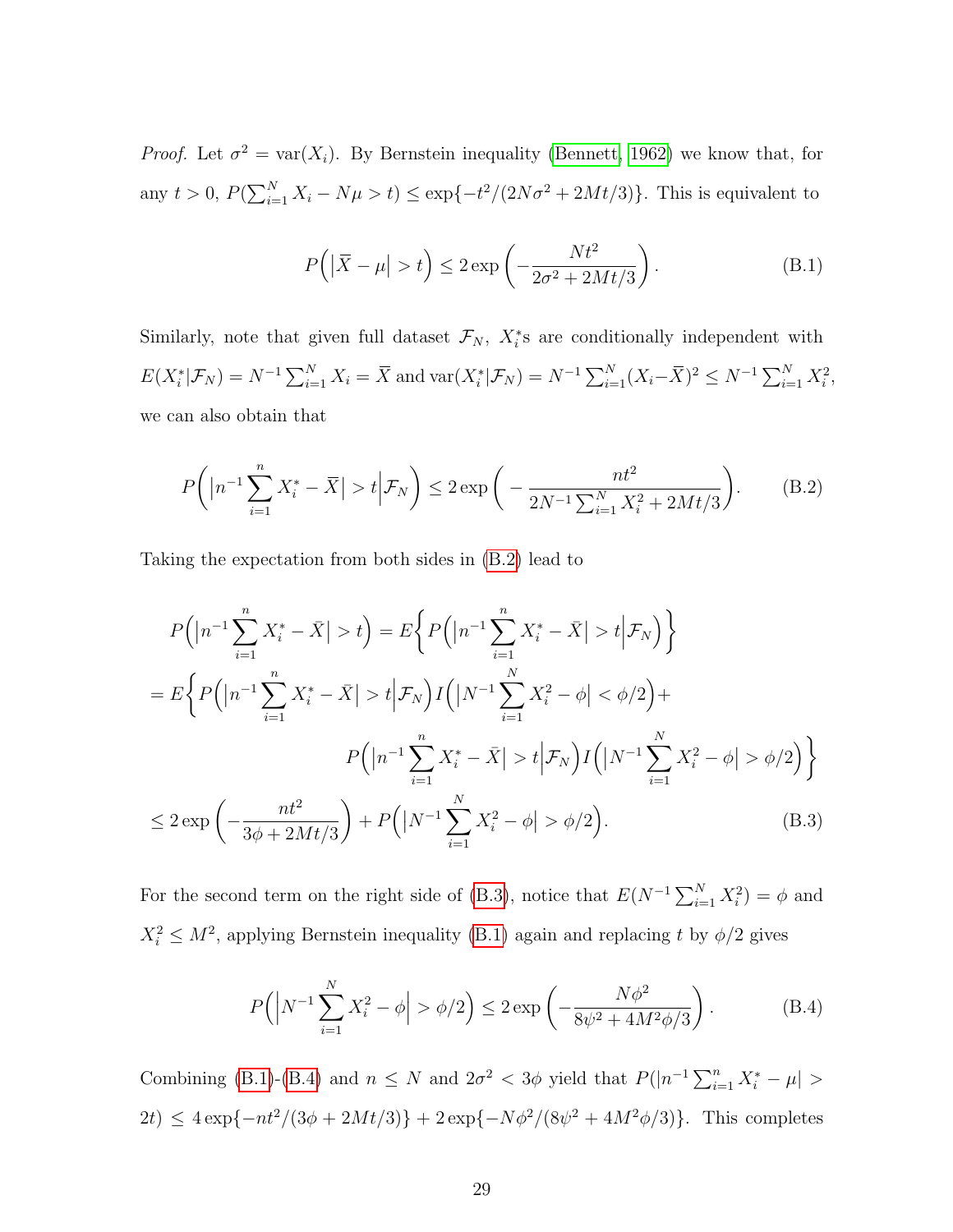the proof.

<span id="page-29-1"></span>**Lemma 3.** For  $0 < t \leq 1$ , we have

$$
P\Big(\max_{1\leq k\leq K} \left|\alpha_u n/n_k^u - 1\right| > t\Big) \leq 8K \exp\Big(-\alpha_u nt^2/51\Big) + 4K \exp\Big(-3\alpha_u N/28\Big).
$$

 $\Box$ 

*Proof.* For  $0 < t \leq 1$ , we have

$$
P\Big(\max_{k} |\alpha_{u}n/n_{k}^{u} - 1| > t\Big) \le KP\Big(|\alpha_{u}n/n_{k}^{u} - 1| > t\Big)
$$
  
\n
$$
\le KP\Big\{ |n_{k}^{u}/(\alpha_{u}n) - 1| > tn_{k}^{u}/(\alpha_{u}n), |n_{k}^{u}/(\alpha_{u}n) - 1| \le t/2\Big\}
$$
  
\n
$$
+ KP\Big\{ |n_{k}^{u}/(\alpha_{u}n) - 1| > t/2\Big\}
$$
  
\n
$$
\le KP\Big\{ |n_{k}^{u}/(\alpha_{u}n) - 1| > t(1 - t/2)\Big\} + KP\Big\{ |n_{k}^{u}/(\alpha_{u}n) - 1| > t/2\Big\}
$$
  
\n
$$
\le 2KP\Big\{ |n_{k}^{u}/(\alpha_{u}n) - 1| > t/2\Big\}
$$

Notice that  $n_k^u/(\alpha_u n) = n^{-1} \sum_{i \in S_k} H_i$ , where  $H_i = \alpha_u^{-1} I(X_i > u)$  bounded by  $M =$  $\alpha_u^{-1}$ . According to the proof of lemma [1,](#page-26-0)  $E(H_i) = 1$  and  $\text{var}(H_i) = \alpha_u^{-1}(1 - \alpha_u) \leq \alpha_u^{-1}$ . Moreover,  $H_i^2 = \alpha_u^{-1} H_i$  implies that  $\phi = E(H_i^2) = \alpha_u^{-1}$  and  $\psi^2 = \text{var}(H_i^2) \leq \alpha_u^{-3}$ . Combining the results and Lemma [2](#page-27-0) lead to

$$
P\left(\left|n_k^u/(\alpha_u n) - 1\right| > t/2\right) \le 4 \exp\left(-\frac{nt^2}{48\phi + 8Mt/3}\right) + 2 \exp\left(-\frac{N\phi^2}{8\psi^2 + 4M^2\phi/3}\right) \le 4 \exp\left(-\alpha_u nt^2/51\right) + 2 \exp\left(-3\alpha_u N/28\right).
$$

Here, the second inequality follows that  $48\phi + 8Mt/3 \leq \alpha_u^{-1}(48 + 8t/3) \leq \alpha_u^{-1}(48 +$  $8/3 \leq 51\alpha_u^{-1}$  and  $8\psi^2 + 4M^2\phi/3 = 8\psi^2 + 4\alpha_u^{-3}/3 \leq 8\alpha_u^{-3} + 4\alpha_u^{-3}/3 = 28\alpha_u^{-3}/3$ . This completes the proof.  $\Box$ 

<span id="page-29-0"></span>**Lemma 4.** Under Conditions (C1)-(C4),  $K^{-1/2} \sum_{k=1}^{K} (Q_{1k}^2 - 1) Q_{2k} \stackrel{p}{\rightarrow} 0$  as  $N \rightarrow \infty$ .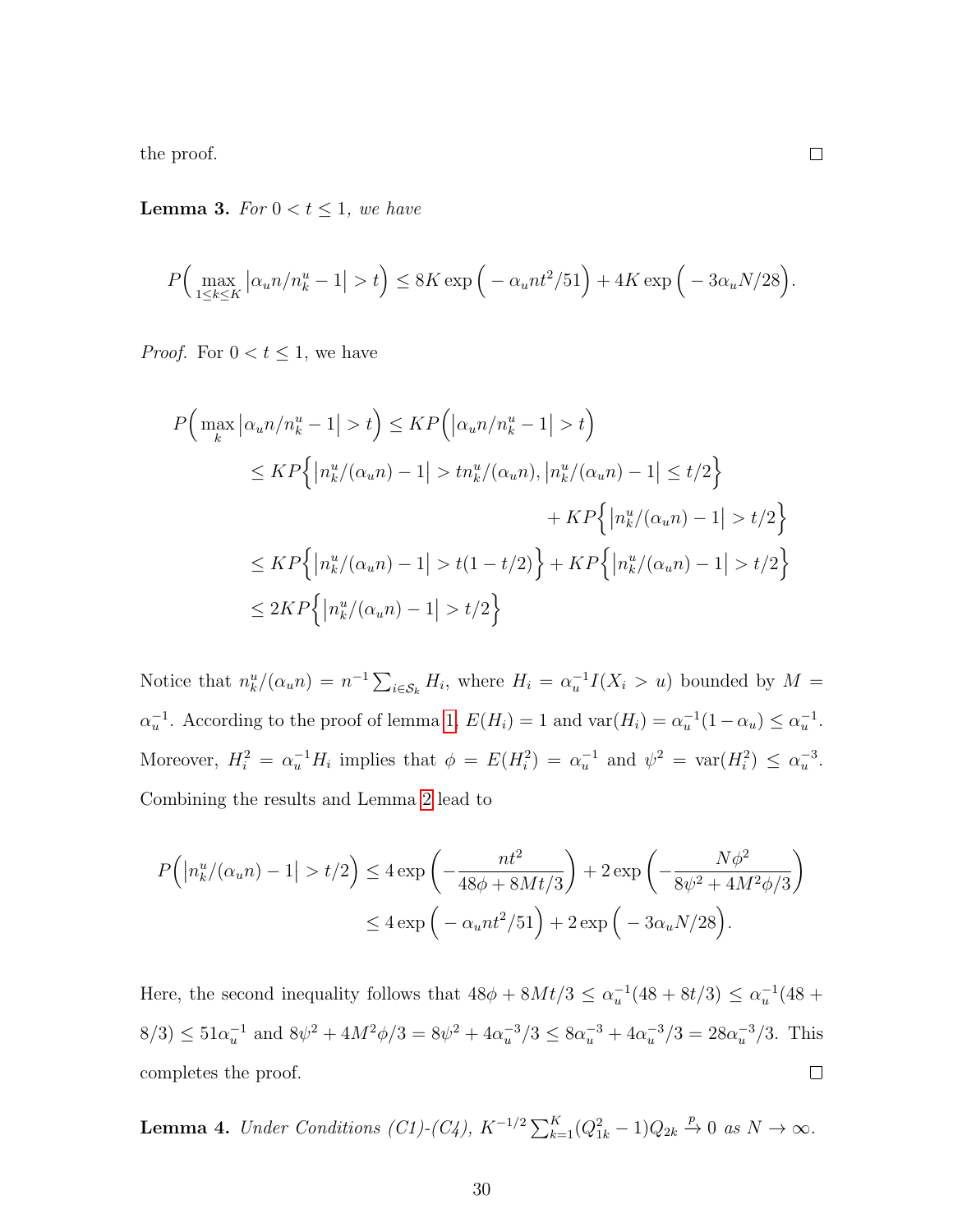*Proof.* This lemma conclusion follows if we can show that, for any  $\epsilon > 0$ , we have  $P\{|K^{-1/2}\sum_{k=1}^K (Q_{1k}^2 - 1)Q_{2k}| > \epsilon\} \to 0$  as  $N \to \infty$ . Note that

$$
P\left\{|K^{-1/2}\sum_{k=1}^{K}(Q_{1k}^{2}-1)Q_{2k}|>\epsilon\right\} \le P\left(K^{-1/2}\sum_{k=1}^{K}|Q_{1k}^{2}-1||Q_{2k}|>\epsilon\right)
$$
  

$$
\le P\left(\max_{1\le k\le K}|Q_{1k}^{2}-1|K^{-1/2}\sum_{k=1}^{K}|Q_{2k}|>\epsilon\right),
$$
 (B.5)

Therefore, the conclusion follows if we are able to show that  $\max_{1 \leq k \leq K} |Q_{1k}^2 - 1|K^{1/2} =$  $o_p(1)$  and  $K^{-1}\sum_{k=1}^K |Q_{2k}| = O_p(1)$ . For the first one, since  $Q_{1k}^2 = \alpha_u n/n_k^u$ , then by Lemma [3](#page-29-1) we have for any  $\varepsilon > 0$  such that  $\varepsilon/\sqrt{K} \leq 1$ ,

$$
P\Big(\max_{1\leq k\leq K} |Q_{1k}^2 - 1| > \varepsilon/\sqrt{K}\Big) \leq 8K \exp\Big(-\alpha_u n \varepsilon^2/51K\Big) + 4K \exp\Big(-3\alpha_u N/28\Big).
$$

If  $\varepsilon/\sqrt{K} > 1$ , we can still obtain the upper bound by

$$
P\Big(\max_{1\leq k\leq K} |Q_{1k}^2 - 1| > \varepsilon/\sqrt{K}\Big) \leq P\Big(\max_{1\leq k\leq K} |Q_{1k}^2 - 1| > 1\Big) \\
\leq 8K \exp\Big(-\alpha_u n/51\Big) + 4K \exp\Big(-3\alpha_u N/28\Big).
$$

According to Conditions (C1)-(C4),  $\alpha_u n$  and  $K \to \infty$  as  $N \to \infty$ . Condition (C4) indicates that  $K = o(\alpha_u n)$ . Therefore, for any  $\varepsilon > 0$ ,  $P\{\max_{1 \leq k \leq K} |Q_{1k}^2 - 1|K^{1/2} >$  $\varepsilon$ }  $\to 0$  as  $N \to \infty$  and thus  $\max_{1 \leq k \leq K} |Q_{1k}^2 - 1| K^{1/2} = o_p(1)$ .

For the second one, note that in Appendix A.1, it has been shown that  $E(Q_{2k}) =$  $o(1)$  and  $var(Q_{2k}) = \gamma^2 + o(1)$ . Therefore,  $E(K^{-1} \sum_{k=1}^{K} |Q_{2k}|) = E(|Q_{2k}|) \leq E(Q_{2k}^2)^{1/2} =$  $O(1)$ , implying that  $K^{-1} \sum_{k=1}^{K} |Q_{2k}| = O_p(1)$ . This completes the proof.  $\Box$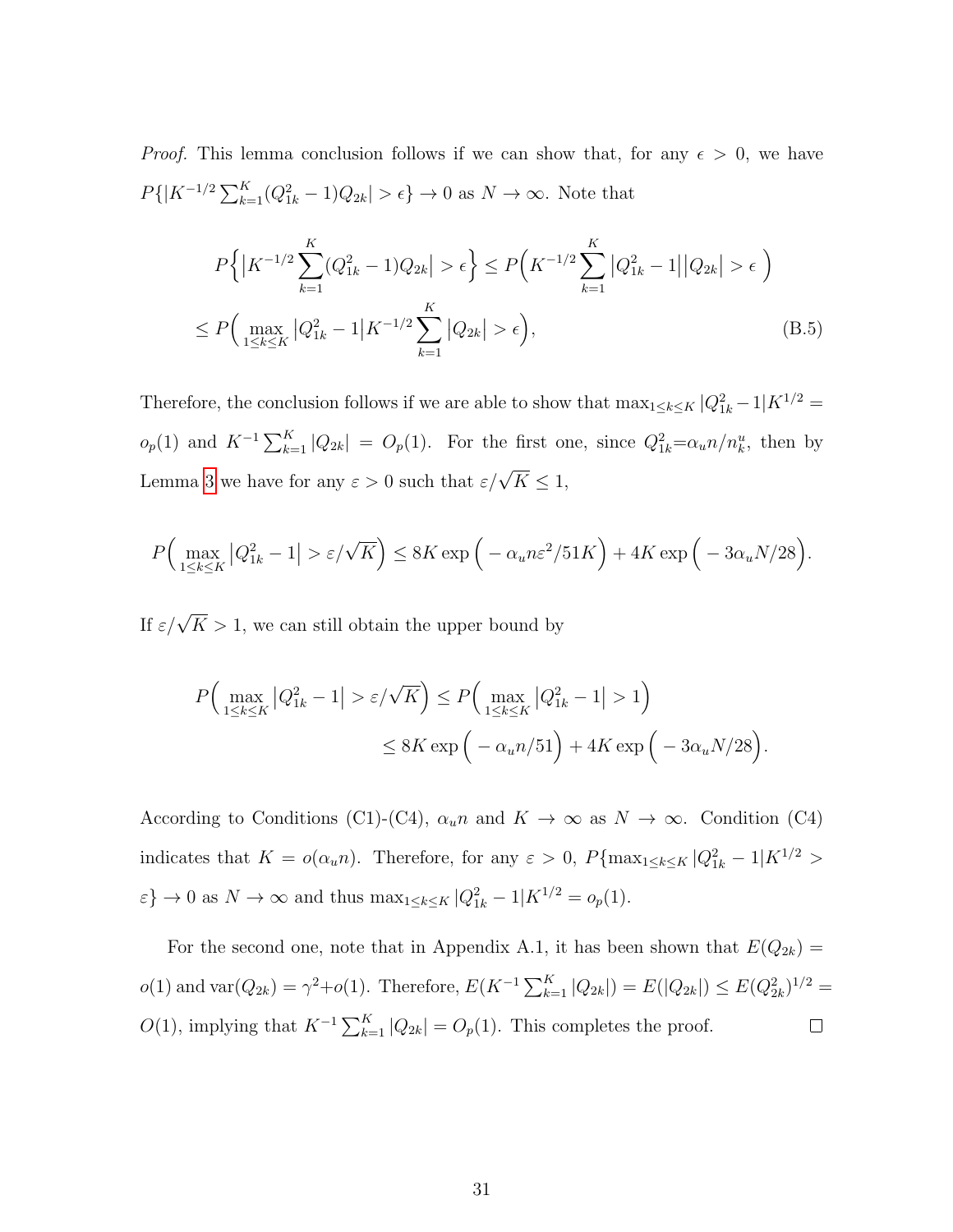## References

- <span id="page-31-0"></span>An, Y. and Pandey, M. (2005). A comparison of methods of extreme wind speed estimation. Journal of Wind Engineering and Industrial Aerodynamics, 93(7):535– 545.
- <span id="page-31-2"></span>Beirlant, J., Goegebeur, Y., Segers, J., and Teugels, J. L. (2004). Statistics of Extremes: Theory and Applications. John Wiley & Sons.
- <span id="page-31-8"></span>Bennett, G. (1962). Probability inequalities for the sum of independent random variables. Journal of the American Statistical Association, 57(297):33–45.
- <span id="page-31-7"></span>Blattberg, R. C. and Gonedes, N. J. (1974). A comparison of the stable and student distributions as statistical models for stock prices. The Journal of Business, 47(2):244–280.
- <span id="page-31-5"></span>Chen, X. and Xie, M. (2014). A split-and-conquer approach for analysis of extraordinarily large data. Statistica Sinica, 24(4):1655–1684.
- <span id="page-31-1"></span>Coles, S. (2001). An Introduction to Statistical Modeling of Extreme Values. Springer Science & Business Media.
- <span id="page-31-6"></span>Davison, A. C. and Smith, R. L. (1990). Models for exceedances over high thresholds. Journal of the Royal Statistical Society: Series B (Methodological), 52(3):393–425.
- <span id="page-31-3"></span>De Haan, L. and Ferreira, A. (2006). Extreme Value Theory: An Introduction. Springer Science & Business Media.
- <span id="page-31-4"></span>Dekkers, A. L. and De Haan, L. (1989). On the estimation of the extreme-value index and large quantile estimation. The Annals of Statistics, 17(4):1795–1832.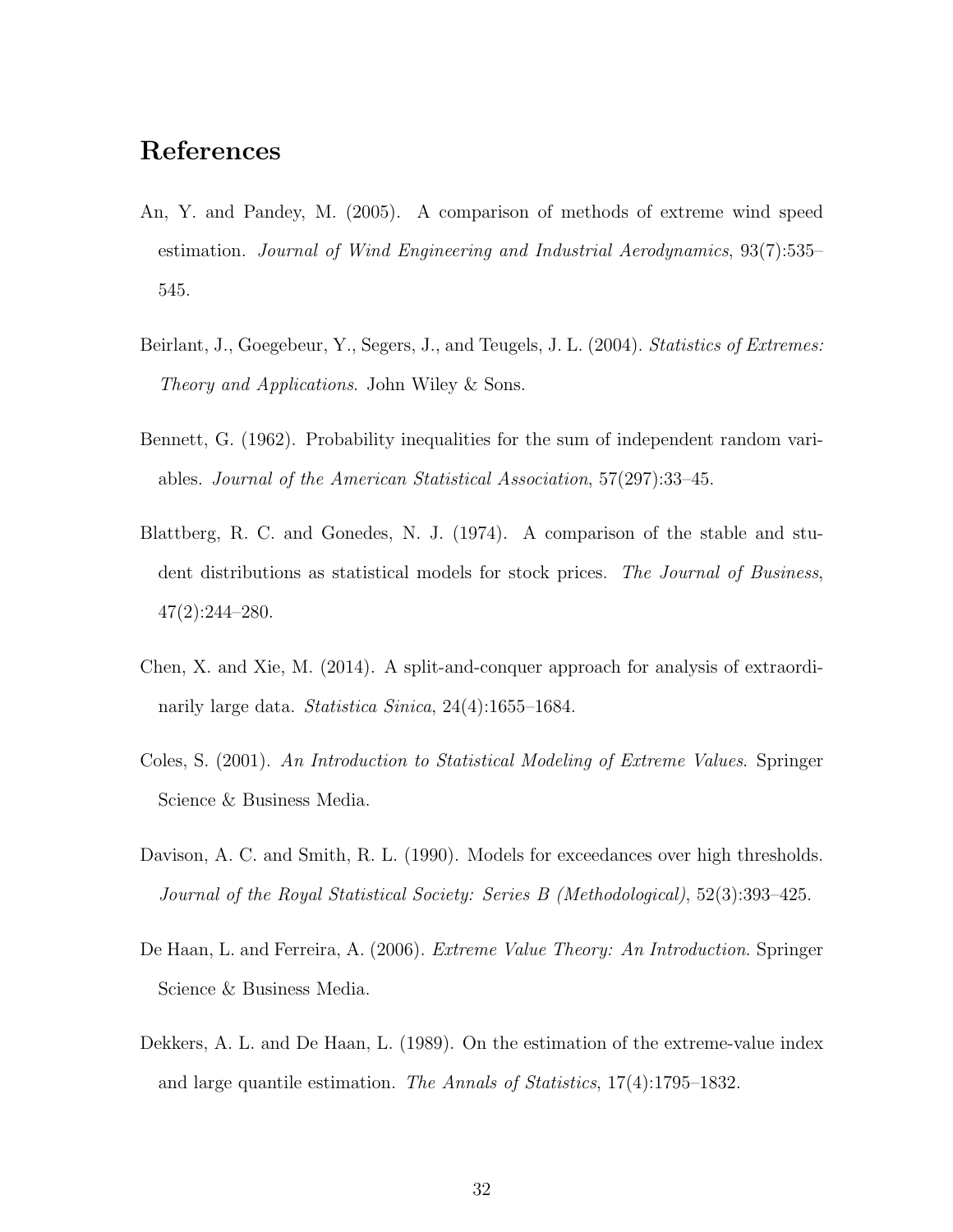- <span id="page-32-0"></span>Gillia, M. and Këllezib, E. (2006). An application of extreme value theory for measuring financial risk. Computational Economics, 27(2-3):207–228.
- <span id="page-32-4"></span>Haeusler, E. and Teugels, J. L. (1985). On asymptotic normality of Hill's estimator for the exponent of regular variation. The Annals of Statistics,  $13(2)$ :743–756.
- <span id="page-32-2"></span>Hall, P. (1982). On some simple estimates of an exponent of regular variation. *Journal* of the Royal Statistical Society: Series B (Methodological), 44(1):37–42.
- <span id="page-32-3"></span>Hill, B. M. (1975). A simple general approach to inference about the tail of a distribution. The Annals of Statistics, 3(5):1163–1174.
- <span id="page-32-5"></span>Hosking, J. R. M. (1985). Maximum-likelihood estimation of the parameters of the generalized extreme-value distribution. Journal of the Royal Statistical Society. Series C (Applied Statistics), 34(3):301–310.
- <span id="page-32-6"></span>Hosking, J. R. M., Wallis, J. R., and Wood, E. F. (1985). Estimation of the generalized extreme-value distribution by the method of probability-weighted moments. Technometrics, 27(3):251–261.
- <span id="page-32-7"></span>Jordan, M. I., Lee, J. D., and Yang, Y. (2019). Communication-efficient distributed statistical inference. Journal of the American Statistical Association, 114(526):668– 681.
- <span id="page-32-1"></span>Katz, R. W., Parlange, M. B., and Naveau, P. (2002). Statistics of extremes in hydrology. Advances in Water Resources, 25(8-12):1287–1304.
- <span id="page-32-8"></span>Kleiner, A., Talwalkar, A., Sarkar, P., and Jordan, M. I. (2014). A scalable bootstrap for massive data. Journal of the Royal Statistical Society: Series B (Statistical Methodology), 76(4):795–816.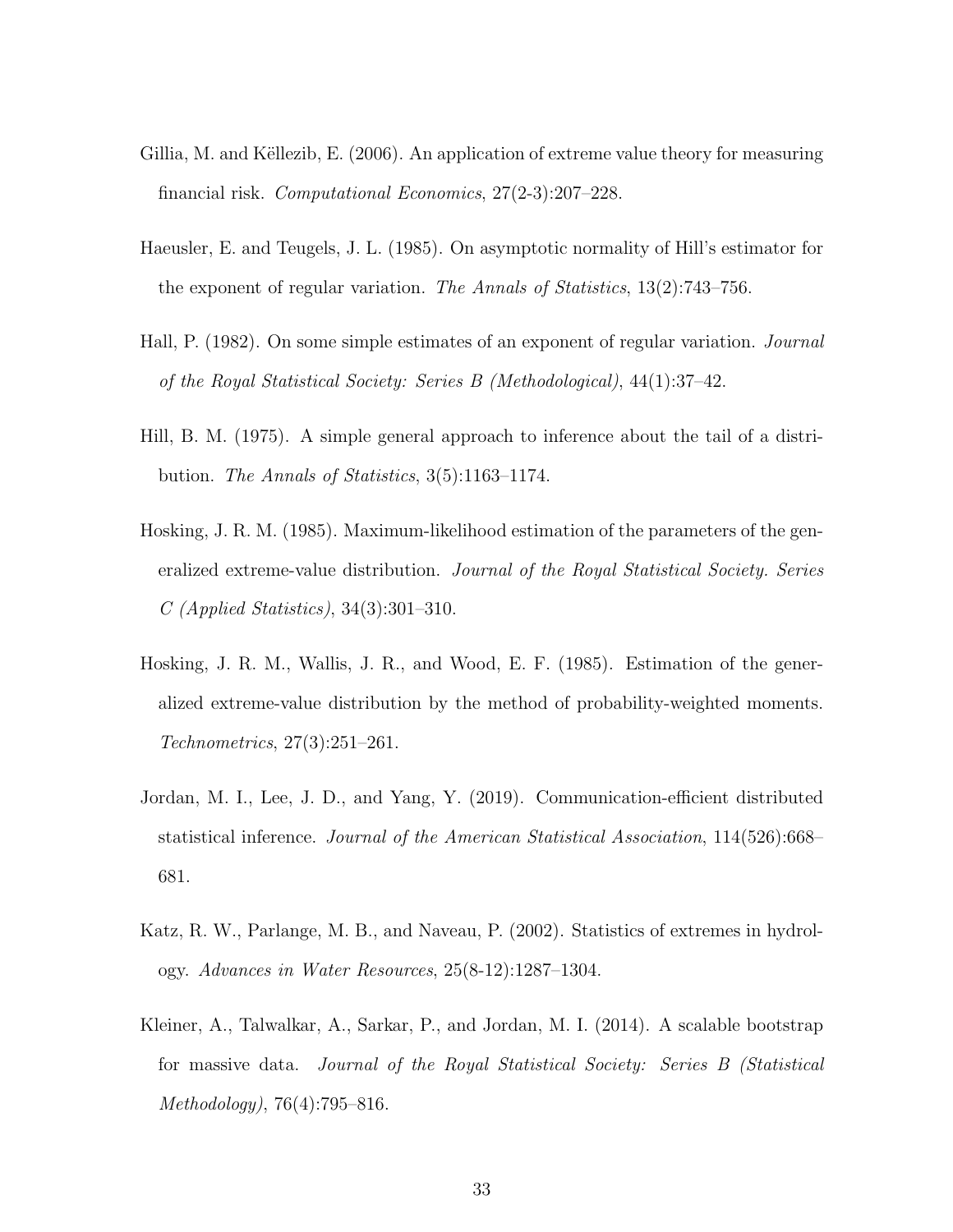- <span id="page-33-3"></span>Lin, N. and Xi, R. (2011). Aggregated estimating equation estimation. *Statistics and* Its Interface, 4(1):73–83.
- <span id="page-33-4"></span>Ma, P., Mahoney, M. W., and Yu, B. (2015). A statistical perspective on algorithmic leveraging. The Journal of Machine Learning Research, 16(1):861–911.
- <span id="page-33-9"></span>Nirei, M. and Aoki, S. (2016). Pareto distribution of income in neoclassical growth models. Review of Economic Dynamics, 20:25–42.
- <span id="page-33-6"></span>Pickands III, J. (1975). Statistical inference using extreme order statistics. The Annals of Statistics, 3(1):119–131.
- <span id="page-33-0"></span>Prescott, P. and Walden, A. (1980). Maximum likelihood estimation of the parameters of the generalized extreme-value distribution. Biometrika, 67(3):723–724.
- <span id="page-33-1"></span>Prescott, P. and Walden, A. (1983). Maximum likeiihood estimation of the parameters of the three-parameter generalized extreme-value distribution from censored samples. Journal of Statistical Computation and Simulation, 16(3-4):241–250.
- <span id="page-33-8"></span>Resnick, S. I. (2007). Heavy-Tail Phenomena Probabilistic and Statistical Modeling. Springer Science & Business Media.
- <span id="page-33-5"></span>Sengupta, S., Volgushev, S., and Shao, X. (2016). A subsampled double bootstrap for massive data. Journal of the American Statistical Association, 111(515):1222–1232.
- <span id="page-33-2"></span>Smith, R. L. (1985). Maximum likelihood estimation in a class of nonregular cases. Biometrika, 72(1):67–90.
- <span id="page-33-7"></span>Smith, R. L. (1987). Estimating tails of probability distributions. The Annals of Statistics, 15(3):1174–1207.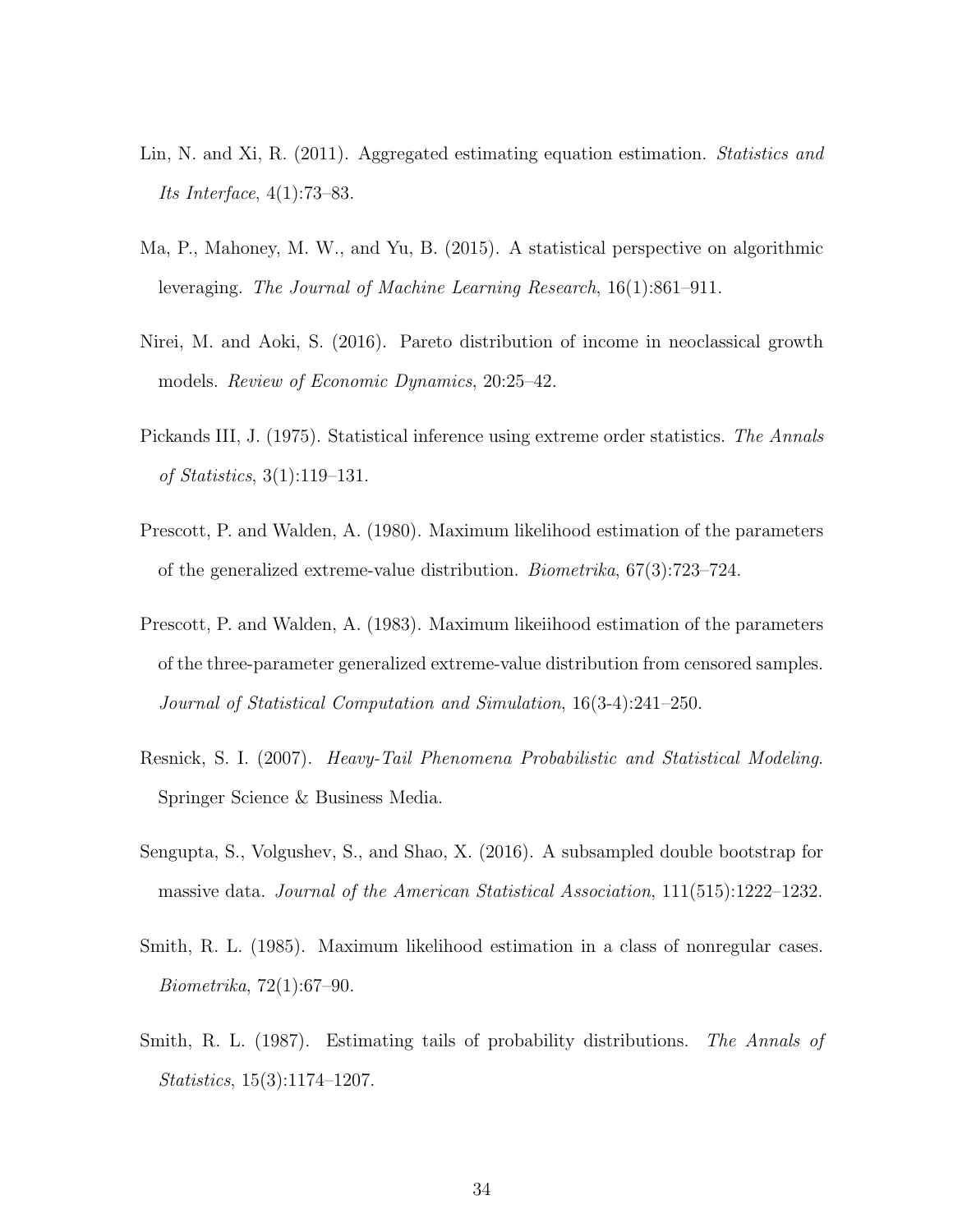- <span id="page-34-6"></span>Stoyanov, S. V., Rachev, S. T., Racheva-Yotova, B., and Fabozzi, F. J. (2011). Fattailed models for risk estimation. The Journal of Portfolio Management, 37(2):107– 117.
- <span id="page-34-3"></span>Sun, Q., Zhou, W.-X., and Fan, J. (2020). Adaptive huber regression. *Journal of the* American Statistical Association, 115(529):254–265.
- <span id="page-34-0"></span>Thomas, M., Lemaitre, M., Wilson, M. L., Viboud, C., Yordanov, Y., Wackernagel, H., and Carrat, F. (2016). Applications of extreme value theory in public health. PLoS One, 11(7):1–7.
- <span id="page-34-1"></span>Villarini, G., Smith, J. A., Serinaldi, F., and Ntelekos, A. A. (2011). Analyses of seasonal and annual maximum daily discharge records for central europe. Journal of Hydrology, 399(3-4):299–312.
- <span id="page-34-5"></span>Wang, H. and Ma, Y. (2020). Optimal subsampling for quantile regression in big data. arXiv preprint arXiv:2001.10168.
- <span id="page-34-2"></span>Wang, H. and Tsai, C.-L. (2009). Tail index regression. *Journal of the American* Statistical Association, 104(487):1233–1240.
- <span id="page-34-4"></span>Wang, H., Zhu, R., and Ma, P. (2018). Optimal subsampling for large sample logistic regression. Journal of the American Statistical Association, 113(522):829–844.
- <span id="page-34-7"></span>Wold, H. O. and Whittle, P. (1957). A model explaining the pareto distribution of wealth. *Econometrica*, 25(4):591-595.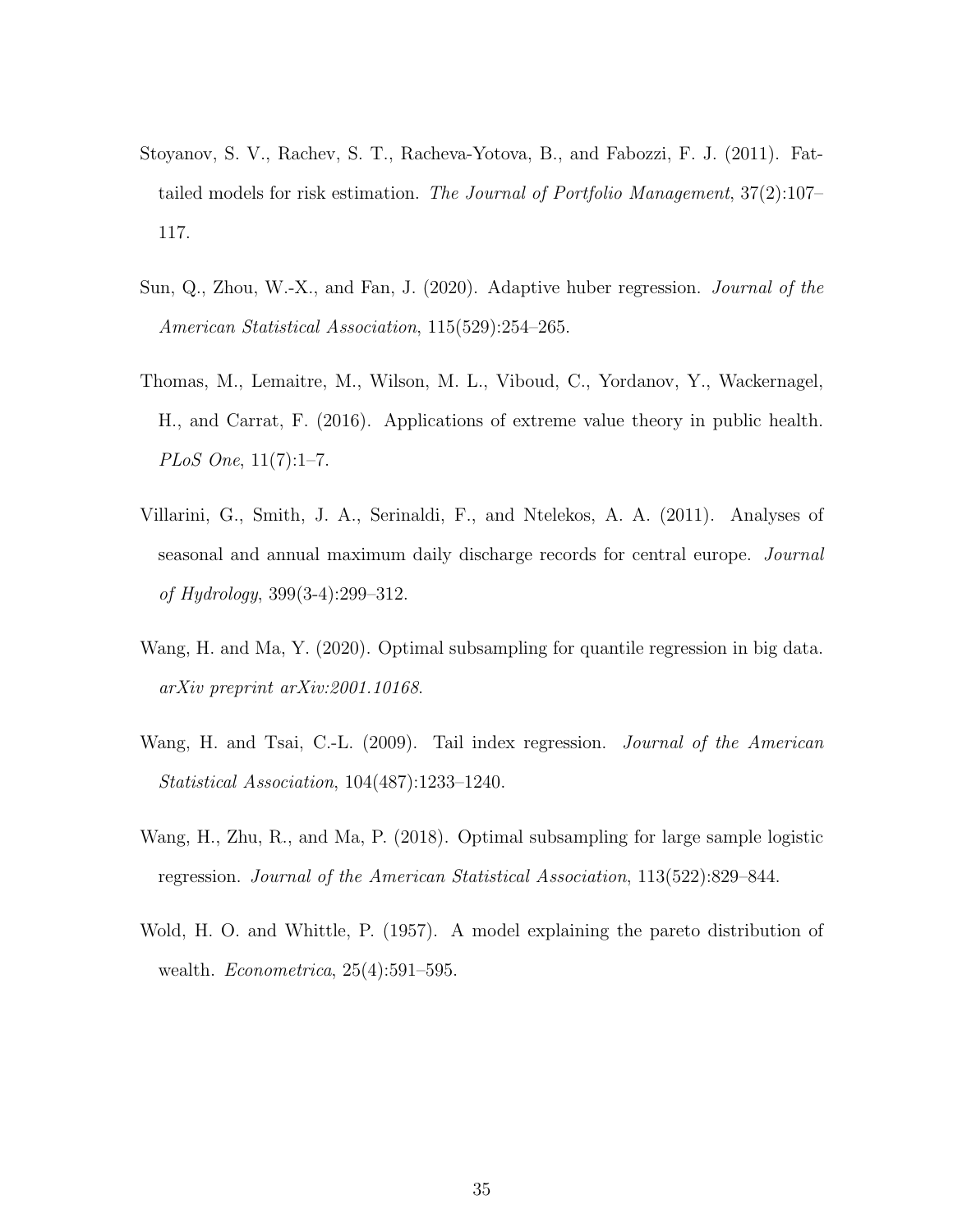Table 1: Simulation results for Example 1 with 1,000 replications. The numerical performance are evaluated for different coefficients  $C_K$  (i.e., different numbers of subsamples  $K$ ) and the whole sample sizes N. The corresponding subsample sizes n and quantile levels  $1 - \tau$  (induce the threshold value) are shown in the table. Apart from three measurements (RMSE, ECP and RA) defined in Section 3.2, the average of the total exceedance size  $(n^u_*)$ , bias (Bias) and standard deviation (SD) of  $\hat{\gamma}_{\text{AML}}$  are also reported. The target ECP is 95%.

| $C_K$                       | $\cal N$        | $\boldsymbol{n}$ | $1-\tau$ | $\cal K$         | $n_*^u$   | <b>Bias</b> | SD                 | RMSE     | ECP      | RA       |
|-----------------------------|-----------------|------------------|----------|------------------|-----------|-------------|--------------------|----------|----------|----------|
|                             | $(\times 10^5)$ |                  | $(\%)$   |                  |           |             | $(\times 10^{-2})$ |          | $(\%)$   | $(\%)$   |
| CASE 1: $t(1)$ DISTRIBUTION |                 |                  |          |                  |           |             |                    |          |          |          |
| $\rm 0.3$                   | 1.0             | 316              | 89.1     | 3                | 103.6     | 2.76        | 9.57               | 9.96     | 96.6     | 47.1     |
|                             | 5.0             | 707              | 92.0     | 3                | 169.3     | 1.34        | 7.86               | 7.97     | 95.6     | 36.2     |
|                             | 10.0            | 1,000            | 93.0     | $\overline{3}$   | 209.6     | $1.03\,$    | 6.87               | 6.95     | 95.7     | 30.6     |
|                             | $50.0\,$        | 2,236            | 94.9     | $\overline{4}$   | 456.9     | 1.19        | 4.52               | 4.60     | $96.5\,$ | 18.1     |
| $0.5\,$                     | 1.0             | 316              | $89.1\,$ | $\,6$            | $206.4\,$ | 2.47        | 7.28               | 7.69     | 94.9     | 36.4     |
|                             | 5.0             | 707              | 92.0     | $8\,$            | 452.3     | $1.21\,$    | 4.62               | 4.77     | 96.1     | $21.0\,$ |
|                             | 10.0            | 1,000            | 93.0     | $\overline{9}$   | 630.4     | 1.11        | 4.01               | 4.16     | 94.5     | 17.6     |
|                             | 50.0            | 2,236            | 94.9     | 13               | 1,482.7   | 0.43        | 2.57               | 2.50     | 95.0     | 10.4     |
| 0.7                         | 1.0             | 316              | $89.1\,$ | 14               | 482.2     | 2.78        | 4.61               | 5.38     | 93.1     | 23.5     |
|                             | $5.0\,$         | 707              | 92.0     | $21\,$           | 1,188.3   | 1.53        | $3.00\,$           | $3.36\,$ | 92.0     | 13.6     |
|                             | $10.0\,$        | 1,000            | $93.0\,$ | $25\,$           | 1,751.9   | $1.10\,$    | $2.34\,$           | $2.58\,$ | 94.0     | $10.5\,$ |
|                             | $50.0$          | 2,236            | 94.9     | 36               | 4,105.0   | $0.54\,$    | 1.56               | 1.65     | 94.6     | 6.4      |
| CASE 2: $t(2)$ DISTRIBUTION |                 |                  |          |                  |           |             |                    |          |          |          |
| $0.3\,$                     | 1.0             | 316              | 95.9     | $\overline{2}$   | 25.9      | 3.02        | 10.86              | 11.27    | 94.5     | 104.0    |
|                             | $5.0\,$         | 707              | 97.4     | $\overline{2}$   | 36.8      | 1.74        | 8.50               | 8.68     | 95.5     | 71.3     |
|                             | 10.0            | 1,000            | 97.8     | $\sqrt{2}$       | 44.4      | 1.41        | $8.04\,$           | 8.16     | 94.7     | $59.3\,$ |
|                             | $50.0\,$        | 2,236            | 98.6     | 3                | $93.8\,$  | 1.14        | $5.22\,$           | $5.35\,$ | $95.4\,$ | 30.0     |
| $0.5\,$                     | 1.0             | 316              | 95.9     | $\overline{4}$   | $52.2\,$  | 3.34        | 7.52               | 8.23     | 95.6     | 61.1     |
|                             | 5.0             | 707              | 97.4     | $\overline{5}$   | 91.8      | $2.25\,$    | 5.58               | 6.02     | 95.0     | 36.7     |
|                             | 10.0            | 1,000            | 97.8     | $\overline{5}$   | 110.2     | 1.66        | 4.89               | $5.16\,$ | 95.4     | 32.9     |
|                             | $50.0$          | 2,236            | 98.6     | $\boldsymbol{6}$ | 187.8     | 1.21        | 3.85               | 4.03     | 94.2     | $21.4\,$ |
| $0.7\,$                     | $1.0\,$         | 316              | 95.9     | $\overline{7}$   | 89.9      | 2.98        | 5.62               | 6.37     | 94.8     | 45.2     |
|                             | 5.0             | 707              | 97.4     | $\boldsymbol{9}$ | 165.7     | 1.98        | 4.01               | 4.47     | $95.4\,$ | $27.0\,$ |
|                             | 10.0            | 1,000            | 97.8     | 11               | 241.6     | 1.77        | 3.31               | 3.75     | 94.0     | 20.3     |
|                             | 50.0            | 2,236            | 98.6     | 14               | 439.0     | 1.15        | 2.45               | 2.71     | 93.3     | 13.8     |
|                             |                 |                  |          |                  |           |             |                    |          |          |          |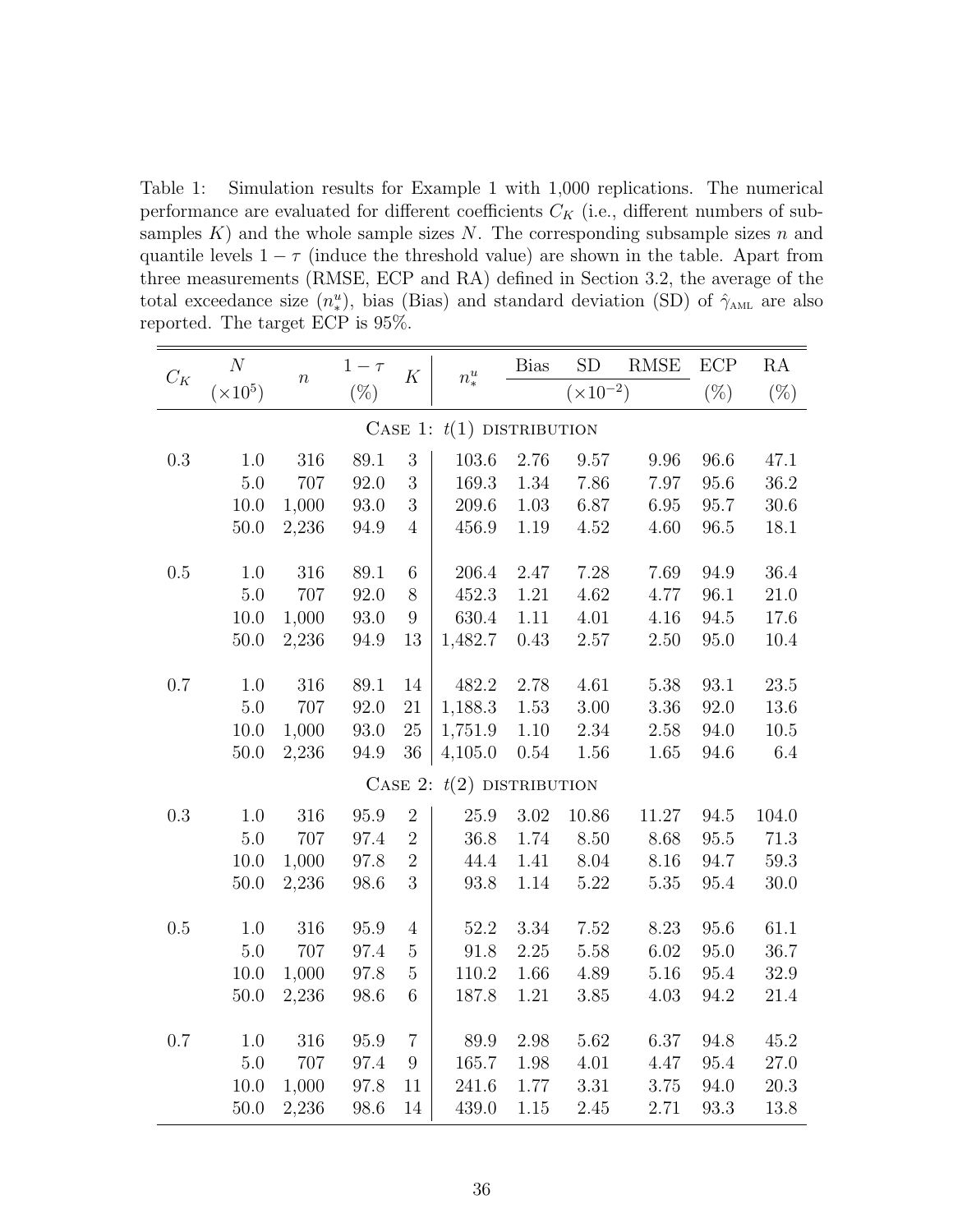Table 2: Simulation results for Example 2 with 1,000 replications. In this simulation, we set  $\delta = 5$ . The numerical performance are evaluated for different coefficients  $C_K$ (i.e., different numbers of subsamples  $K$ ) and the whole sample sizes N. The corresponding subsample sizes n and quantile levels  $1 - \tau$  (induce the threshold value) are shown in the table. Apart from three measurements (RMSE, ECP and RA) defined in Section 3.2, the average of the total exceedance size  $(n_*^u)$ , bias (Bias) and standard deviation (SD) of  $\hat{\gamma}_{AML}$  are also reported. The target ECP is 95%.

| $C_K$   | $\cal N$                                              | $\boldsymbol{n}$ | $1-\tau$ | $\cal K$       | $n_*^u$   | <b>Bias</b> | SD                 | $\operatorname{RMSE}$ | ECP      | RA       |
|---------|-------------------------------------------------------|------------------|----------|----------------|-----------|-------------|--------------------|-----------------------|----------|----------|
|         | $(\times 10^5)$                                       |                  | $(\%)$   |                |           |             | $(\times 10^{-2})$ |                       | $(\%)$   | $(\%)$   |
|         | CASE 1: PARETO $(2,1)$ DISTRIBUTION                   |                  |          |                |           |             |                    |                       |          |          |
| $0.3\,$ | 1.0                                                   | 316              | 68.4     | $\overline{4}$ | 399.3     | 0.01        | 5.02               | 5.02                  | 94.6     | 32.9     |
|         | 5.0                                                   | 707              | 73.1     | $\overline{5}$ | 950.8     | 0.08        | 3.33               | 3.34                  | 94.4     | 19.3     |
|         | 10.0                                                  | 1,000            | 74.9     | $\overline{5}$ | 1,255.1   | $0.01\,$    | 2.76               | 2.76                  | 95.7     | 15.7     |
|         | $50.0\,$                                              | 2,236            | $78.6\,$ | $\,6$          | 2,873.0   | $0.01\,$    | 1.82               | 1.82                  | 95.9     | 10.1     |
| $0.5\,$ | 1.0                                                   | $316\,$          | 68.4     | 11             | 1,098.0   | 0.13        | $3.04\,$           | $3.04\,$              | $95.5\,$ | $20.1\,$ |
|         | 5.0                                                   | 707              | 73.1     | 15             | 2,853.4   | 0.07        | 1.88               | 1.88                  | 94.7     | 11.3     |
|         | $10.0\,$                                              | 1,000            | 74.9     | $17\,$         | 4,266.7   | $-0.06$     | 1.56               | 1.56                  | 94.7     | 9.1      |
|         | $50.0$                                                | 2,236            | 78.6     | $24\,$         | 11,484.4  | $-0.00$     | 0.94               | 0.94                  | 94.6     | $5.2\,$  |
| 0.7     | $1.0\,$                                               | 316              | 68.4     | $28\,$         | 2,796.5   | $-0.02$     | 2.04               | 2.04                  | 92.2     | 15.1     |
|         | 5.0                                                   | 707              | $73.1\,$ | 45             | 8,558.0   | 0.05        | 1.14               | 1.14                  | 93.7     | $7.7\,$  |
|         | 10.0                                                  | 1,000            | 74.9     | 56             | 14,053.9  | 0.04        | 0.90               | 0.90                  | 92.9     | $5.8\,$  |
|         | $50.0\,$                                              | 2,236            | 78.6     | 89             | 42,581.1  | $-0.03$     | 0.52               | 0.52                  | 92.2     | 3.1      |
|         | PARENTO(2,2)<br>$\rm{Case}$ 2:<br><b>DISTRIBUTION</b> |                  |          |                |           |             |                    |                       |          |          |
| 0.3     | 1.0                                                   | 316              | 85.3     | 3              | 138.9     | $-0.12$     | 4.30               | 4.30                  | 93.2     | 52.5     |
|         | 5.0                                                   | 707              | 88.8     | $\overline{4}$ | 316.3     | $-0.04$     | 2.89               | 2.89                  | 94.2     | 30.4     |
|         | 10.0                                                  | 1,000            | 90.0     | $\overline{4}$ | 399.7     | 0.23        | 2.58               | 2.59                  | 94.7     | $24.7\,$ |
|         | $50.0\,$                                              | 2,236            | 92.4     | $\overline{5}$ | 849.3     | $-0.02$     | 1.69               | 1.69                  | $95.5\,$ | 15.7     |
| $0.5\,$ | $1.0\,$                                               | 316              | 85.3     | $\overline{7}$ | $324.8\,$ | $-0.11$     | 2.83               | 2.83                  | 94.1     | 30.9     |
|         | 5.0                                                   | 707              | 88.8     | 10             | 790.0     | $-0.04$     | 1.69               | 1.69                  | 95.6     | 17.4     |
|         | 10.0                                                  | 1,000            | 90.0     | 11             | 1,099.9   | $-0.02$     | 1.54               | 1.54                  | 95.0     | 14.9     |
|         | $50.0$                                                | 2,236            | 92.4     | $15\,$         | 2,550.0   | $-0.00$     | 1.01               | 1.01                  | 94.9     | 8.9      |
| $0.7\,$ | 1.0                                                   | $316\,$          | 85.3     | 17             | 786.7     | $-0.06$     | 1.88               | 1.88                  | 93.9     | $20.6\,$ |
|         | $5.0\,$                                               | 707              | 88.8     | $26\,$         | 2,056.1   | $-0.02$     | 1.13               | 1.13                  | 94.7     | 11.3     |
|         | 10.0                                                  | 1,000            | 90.0     | 31             | 3,098.7   | $-0.02$     | 0.92               | 0.92                  | 94.2     | 9.0      |
|         | 50.0                                                  | 2,236            | 92.4     | 47             | 7,986.2   | 0.00        | 0.56               | 0.56                  | 95.5     | 5.0      |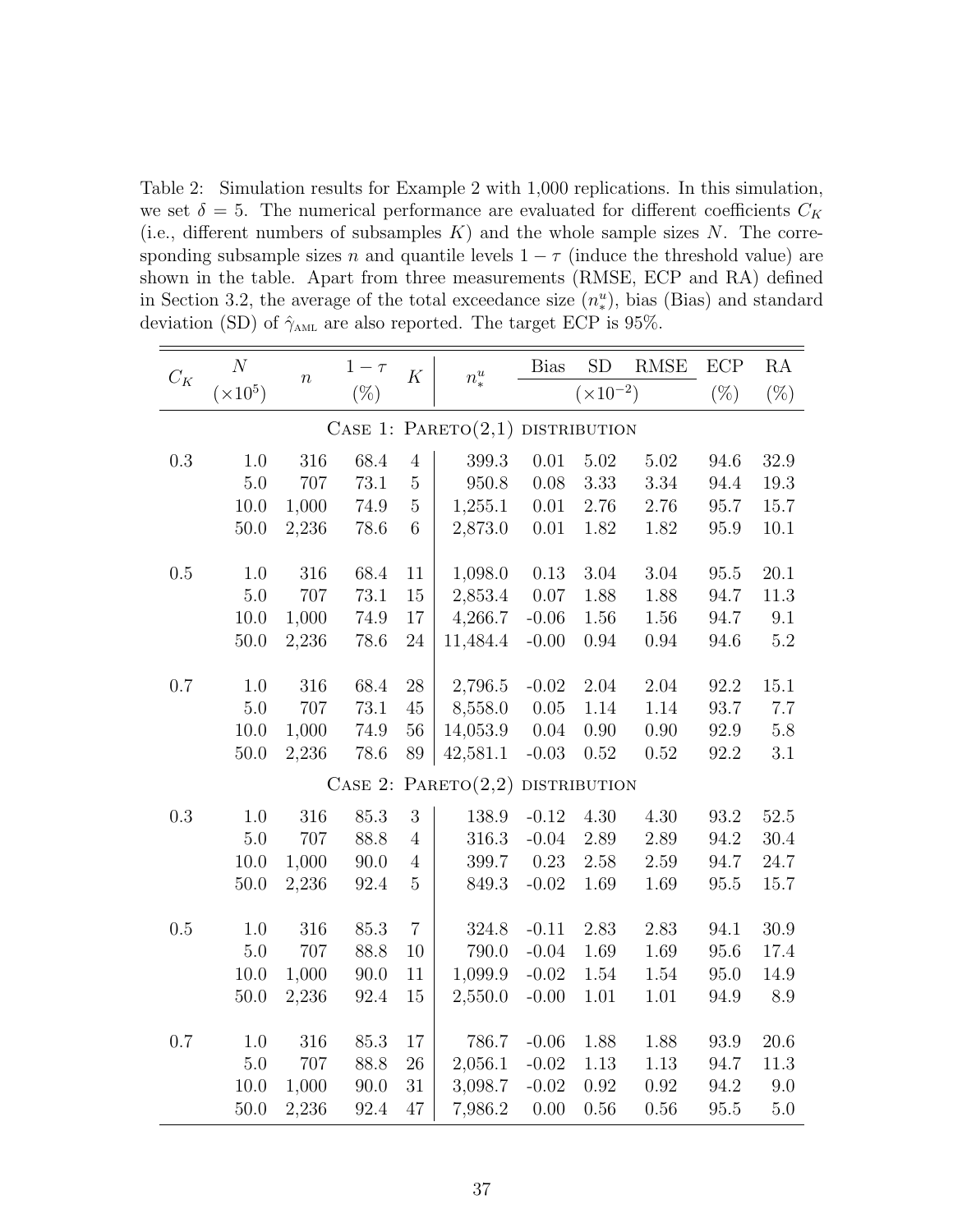Table 3: Simulation results for Example 3 with 1,000 replications. The numerical performance are evaluated for different coefficients  $C_K$  (i.e., different numbers of subsamples  $K$ ) and the whole sample sizes  $N$ . The corresponding subsample sizes  $n$  and quantile levels  $1 - \tau$  (induce the threshold value) are shown in the table. Apart from three measurements (RMSE, ECP and RA) defined in Section 3.2, the average of the total exceedance size  $(n^u_*)$ , bias (Bias) and standard deviation (SD) of  $\hat{\gamma}_{\text{AML}}$  are also reported. The target ECP is 95%.

| $C_K$                                 | $\cal N$        | $\overline{n}$ | $1-\tau$ | $\cal K$         | $n_*^u$   | <b>Bias</b> | SD                 | RMSE      | ECP      | RA       |  |
|---------------------------------------|-----------------|----------------|----------|------------------|-----------|-------------|--------------------|-----------|----------|----------|--|
|                                       | $(\times 10^5)$ |                | $(\%)$   |                  |           |             | $(\times 10^{-2})$ |           | $(\% )$  | $(\%)$   |  |
| CASE 1: $F$ RÉCHET $(1)$ DISTRIBUTION |                 |                |          |                  |           |             |                    |           |          |          |  |
| $\rm 0.3$                             | 1.0             | 316            | 95.9     | $\overline{2}$   | 26.0      | 0.25        | 21.20              | 21.20     | 91.4     | 124.0    |  |
|                                       | 5.0             | 707            | 97.4     | $\overline{2}$   | 36.8      | 0.24        | 17.03              | 17.03     | 93.4     | 75.4     |  |
|                                       | 10.0            | 1,000          | 97.8     | $\overline{2}$   | 44.1      | 0.88        | 15.19              | 15.21     | 93.9     | 56.2     |  |
|                                       | $50.0\,$        | 2,236          | 98.6     | 3                | $93.8\,$  | 0.09        | 10.84              | 10.84     | $93.1\,$ | 32.2     |  |
| $0.5\,$                               | 1.0             | 316            | 95.9     | $\overline{4}$   | $51.5\,$  | 1.76        | 14.79              | 14.90     | 93.9     | 67.3     |  |
|                                       | 5.0             | 707            | 97.4     | $\bf 5$          | 92.4      | 1.17        | 10.71              | 10.78     | 95.1     | 37.0     |  |
|                                       | 10.0            | 1,000          | $97.8\,$ | $\overline{5}$   | 109.8     | 0.45        | 9.95               | 9.96      | 94.1     | $34.5\,$ |  |
|                                       | 50.0            | 2,236          | 98.6     | 6                | 188.3     | 0.33        | 7.38               | 7.39      | 95.1     | 21.1     |  |
| 0.7                                   | 1.0             | 316            | 95.9     | $\overline{7}$   | 90.5      | 1.39        | 11.18              | $11.27\,$ | 94.1     | 47.6     |  |
|                                       | 5.0             | 707            | 97.4     | $\boldsymbol{9}$ | $165.2\,$ | 0.86        | 8.16               | 8.20      | 95.2     | 28.7     |  |
|                                       | 10.0            | 1,000          | 97.8     | 11               | 242.3     | $0.60\,$    | 6.75               | 6.77      | 94.2     | 22.2     |  |
|                                       | $50.0$          | 2,236          | 98.6     | 14               | 438.3     | 0.33        | 4.74               | 4.75      | 95.0     | 13.7     |  |
| CASE 2: $F$ RÉCHET $(2)$ DISTRIBUTION |                 |                |          |                  |           |             |                    |           |          |          |  |
| $0.3\,$                               | 1.0             | 316            | 95.9     | $\overline{2}$   | 26.0      | $0.50\,$    | 42.40              | 42.41     | 91.4     | 124.0    |  |
|                                       | 5.0             | 707            | 97.4     | $\overline{2}$   | 36.8      | 0.48        | $34.06\,$          | $34.06\,$ | 93.4     | 75.4     |  |
|                                       | 10.0            | 1,000          | 97.8     | $\sqrt{2}$       | 44.1      | 1.75        | 30.38              | 30.43     | 93.9     | 56.2     |  |
|                                       | $50.0$          | 2,236          | 98.6     | 3                | 93.8      | 0.18        | 21.67              | 21.67     | 93.1     | 32.2     |  |
| $0.5\,$                               | 1.0             | 316            | 95.9     | $\overline{4}$   | $51.5\,$  | $3.53\,$    | $29.58\,$          | 29.79     | 93.9     | 67.3     |  |
|                                       | 5.0             | 707            | 97.4     | $\bf 5$          | 92.4      | 2.35        | 21.42              | $21.55\,$ | 95.1     | 37.0     |  |
|                                       | 10.0            | 1,000          | 97.8     | $\bf 5$          | 109.8     | 0.90        | 19.91              | 19.93     | 94.1     | 34.5     |  |
|                                       | 50.0            | 2,236          | 98.6     | 6                | 188.3     | 0.65        | 14.77              | 14.78     | 95.1     | 21.1     |  |
| 0.7                                   | 1.0             | 316            | 95.9     | $\overline{7}$   | 90.5      | 2.79        | 22.37              | 22.54     | 94.1     | 47.6     |  |
|                                       | $5.0\,$         | 707            | 97.4     | $\boldsymbol{9}$ | 165.2     | 1.71        | $16.31\,$          | 16.40     | 95.2     | 28.7     |  |
|                                       | 10.0            | 1,000          | 97.8     | 11               | 242.3     | 1.20        | 13.50              | $13.55\,$ | 94.2     | 22.2     |  |
|                                       | 50.0            | 2,236          | 98.6     | 14               | 438.3     | $0.66\,$    | 9.47               | 9.50      | 95.0     | 13.7     |  |